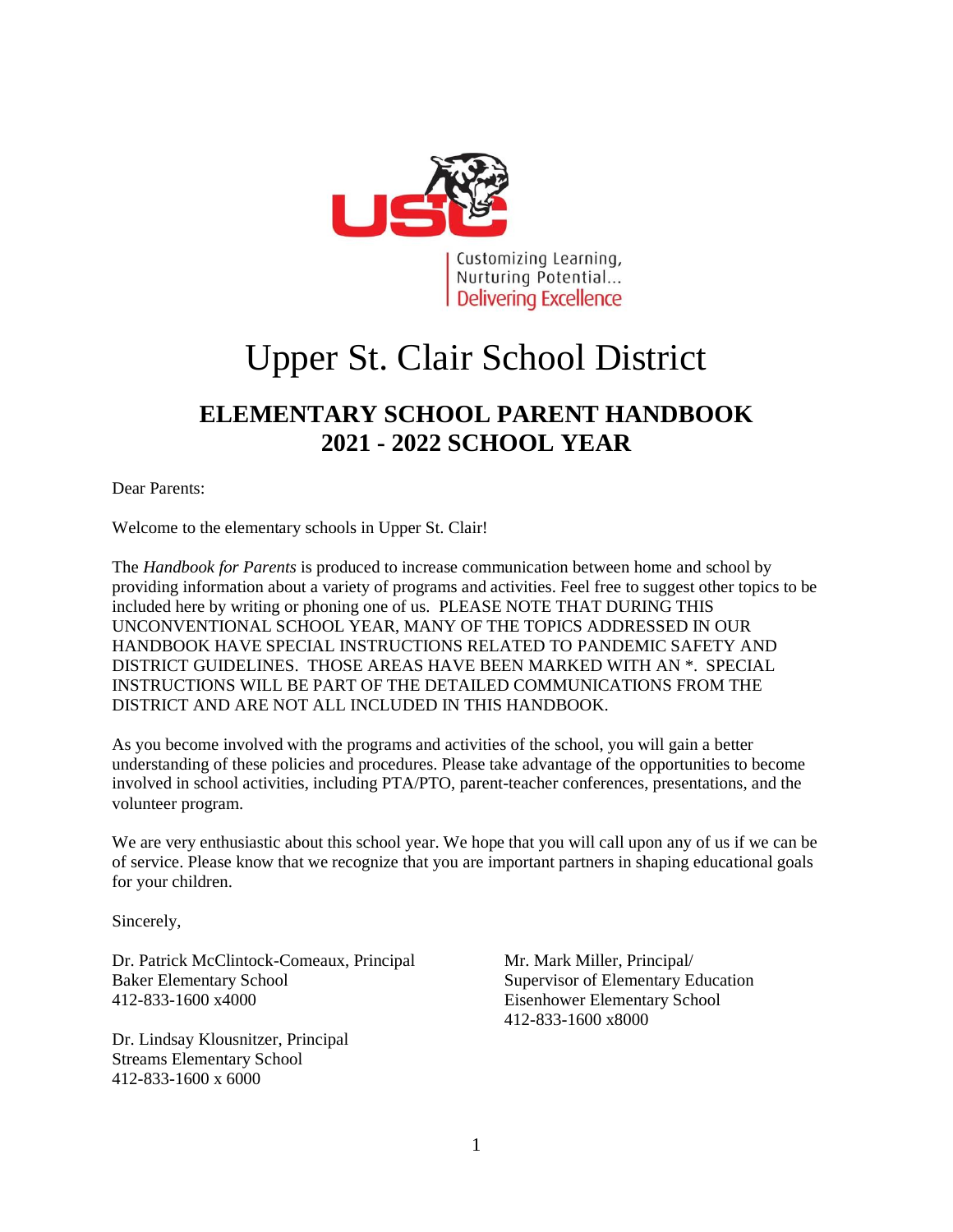# **UPPER ST. CLAIR SCHOOL DISTRICT MISSION STATEMENT**

*Developing lifelong learners and responsible citizens for a global society is the mission of the Upper St. Clair School District, served by a responsive and innovative staff who in partnership with the community provides learning experiences that nurture the uniqueness of each child and promotes happiness and success.*

ADOPTED 1993 REVISED 2008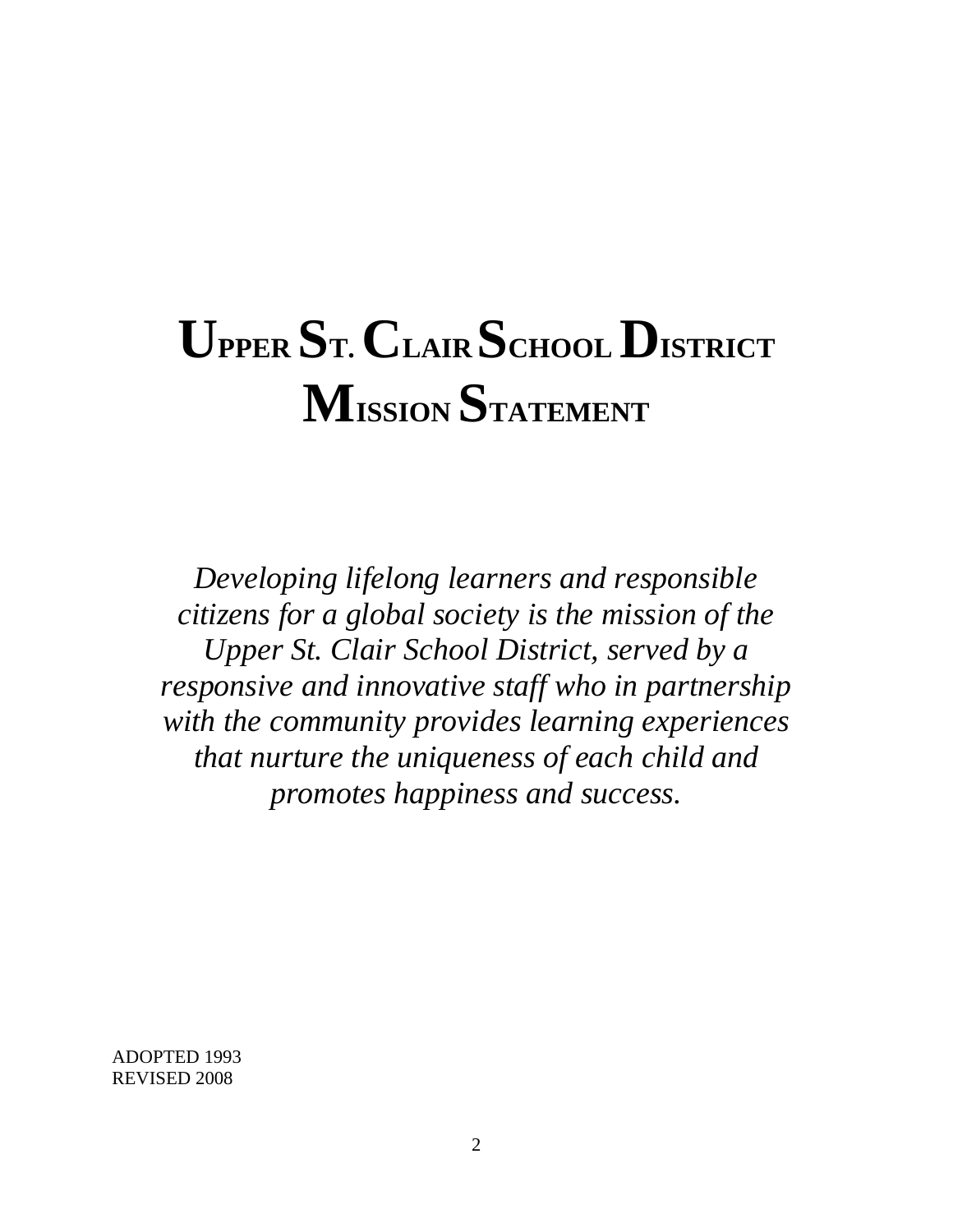#### **Attendance Information 5-8**

 \* The School Day \* School Attendance Tardiness Early Dismissal

#### **Student Support Services 9-11**

\* Special Education English as a Second Language Student Support Team Resource Teachers School Counselor Homebound Instruction School-Wide Enrichment Program \* Extended Day Program \* Summer Programs

#### **Home-School Communication 12-15**

\* Fall Open House/Spring S.T.A.R. Night Student Progress Reports \* Parent Conferences Homework \* School Visitation Safety and Security \* Emergency Delay or Closing of School Back To School Information School Communications Teacher/Student Communications

#### **Special Programs 16-17**

\* Extra-Curricular Programs Art Club Chorus Intramurals \* Orchestra and Band \* Student Activities Offered by the PTA/PTO

#### **Transportation 18-19**

Walkers \* Car Riders and Van Riders \* Busing Bus Discipline Bus Rules for Children \* Change of Bus Assignment or Stop Parking

#### **Curriculum and Instruction 20-34**

Organization for Instruction The Curriculum Reading and Language Arts **Mathematics** Content Areas \* Special Subjects \* Computers World Languages International Baccalaureate PYP Standardized Testing \* Field Trips \* Recess

#### **Health Services 35**

Nurse Emergency Illness at School \* Health Room Medication Policy

#### **Student Conduct 36-40**

Expectations Conflict Resolution Discipline Policy Harassment and Bullying Nondiscrimination/Discriminatory Harassment – School and Classroom Practices Harassment/Bullying Guidelines

#### **Additional Policy Information 41-42**

Suicide Awareness, Prevention & Response Hazing Admission of Students to Kindergarten and First Grade Transportation-Video-Audio Monitoring Food Services Child/Student Abuse Student Wellness Behavior Support Policy Use of Force – School Police Officers School Building & Grounds Security Monitoring

#### **Compliance Notifications 42-43**

**Title IX 43**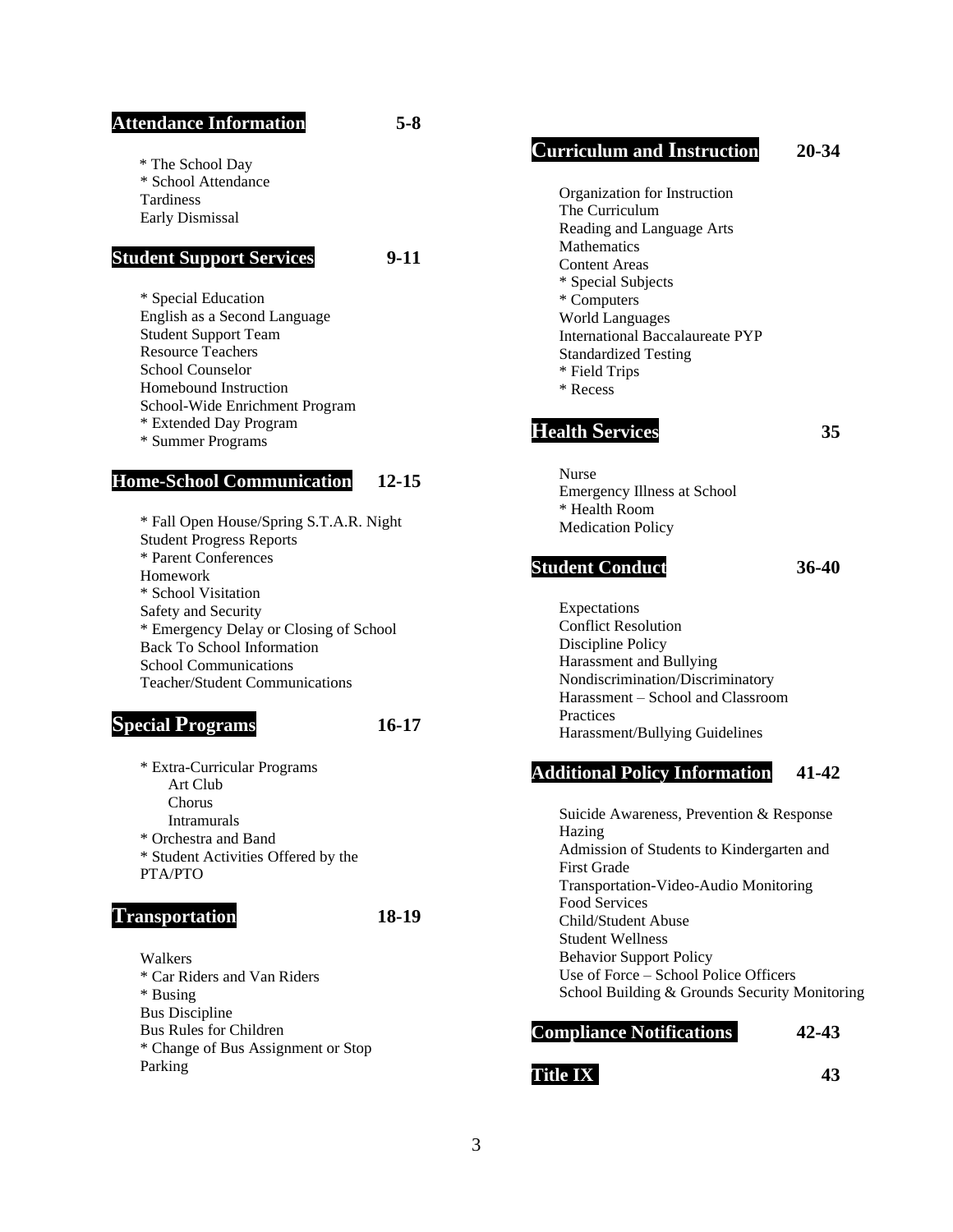#### **Other School Information 44**

\* Telephone

Lost and Found

- \* Photographs
- \* Parties

### **Food Service 45-46**

Breakfast Program Lunch Program Menu and Purchasing Guidelines \* Parents at Breakfast/Lunch Program \* Nutrition Center Guidelines Behavior

#### **School-Related Activities for Parents and Families 47-48**

\* Open Mikes

\* PTA/PTO

\* Volunteer Program The Community Foundation of USC Together in Parenting (TIP) Youth Steering Committee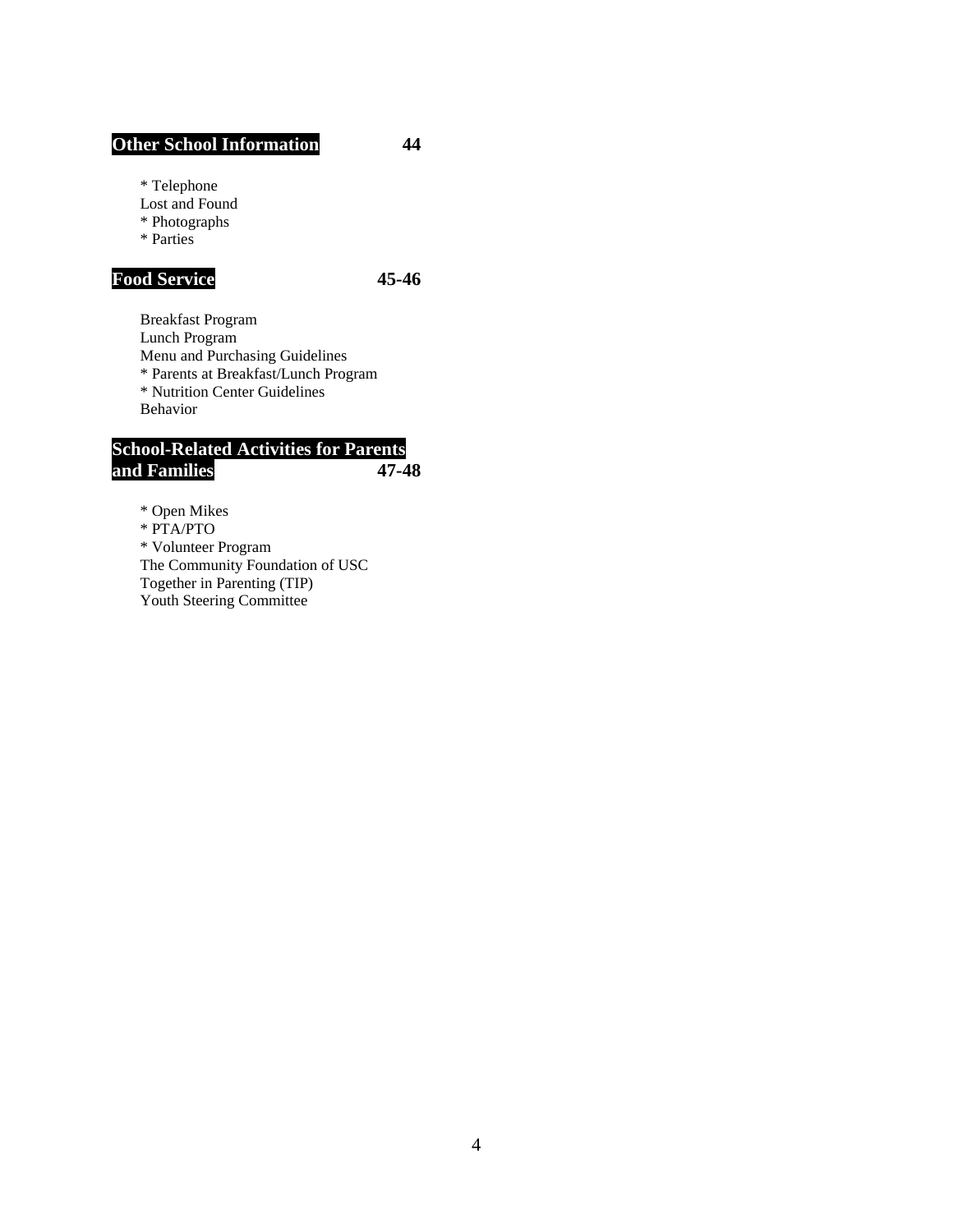## **ATTENDANCE INFORMATION**

### **THE SCHOOL DAY**

School hours are from 8:15 a.m. to 2:45 p.m. Morning kindergarten sessions are from 8:15 to 10:55 a.m. Afternoon kindergarten sessions are from 12:05 to 2:45 p.m. Children who walk to school or who are dropped off by parents should not arrive before 7:50 a.m. (12:00 p.m. for afternoon kindergarten). During inclement weather, there will be a modified kindergarten schedule. The morning session will be from 10:15 to 11:55 a.m., and the afternoon session will be from 1:05 to 2:45 p.m.

## **SCHOOL ATTENDANCE**

Regular attendance in school is vital to a student's success. **Compulsory school age**  in the Commonwealth of Pennsylvania requires that all students between the ages of 6 and 18 attend school regularly. Students who are enrolled in school, but are not within this age range are also bound by the compulsory school attendance law. Parents/guardians are expected to encourage their children to attend as many school days as possible **so long as they are not ill.** The local education agency and parents/guardians will work collaboratively to support student school attendance.

As stated in the [Attendance Policy 204:](https://www.uscsd.k12.pa.us/Page/134)

The following conditions constitute reasonable cause for absence from school:

- 1. Illness, including if a student is dismissed by designated District staff during school hours for healthrelated reasons.
- 2. Obtaining professional health care or therapy service rendered by a licensed practitioner of the healing

arts in any state, commonwealth or territory.

- 3. Quarantine.
- 4. Family emergency.
- 5. Recovery from accident.
- 6. Required court attendance.
- 7. Death in the family.
- 8. Participation in a project sponsored by a statewide or countywide 4-H, FFA or combined 4-H and FFA group, upon prior written request**.**
- 9. Participation in a musical performance in conjunction with a national veterans' organization or incorporated unit, as defined in law, for an event or funeral. a. The national veterans' organization or incorporated unit must provide the student with a signed excuse, which shall include the date, location, and time of the event or funeral.

b. The student shall furnish the signed excuse to the District prior to being excused from school.

- 10. Observance of a religious holiday observed by bona fide religious group, upon prior written parental request. (as noted in Policy 204).
- 11. Non School-sponsored educational tours or trips**/**family educational trip if the following conditions are met: a. The parent/guardian submits a written request for excusal prior to the absence per the District's procedures, including use of the appropriate Educational Trip Form b. The student's participation has been approved by the principal. If over five (5) days in duration the approval of the Superintendent or Designee is also required. c. The adult directing and supervising the tour or trip is

acceptable to the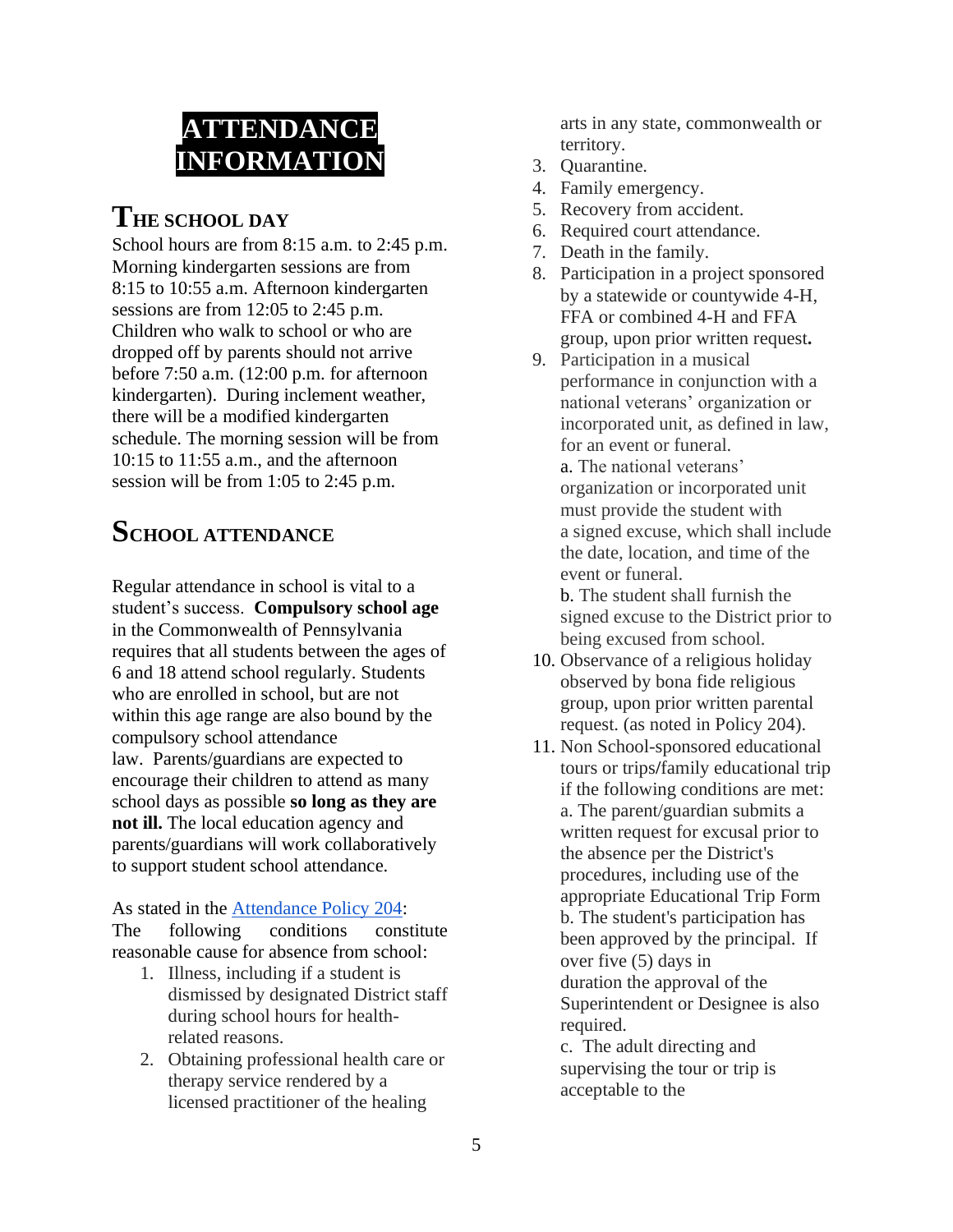parents/guardians and the Superintendent.

 12. College or postsecondary institution visit, with prior approval.

 13. Other urgent reasons. Urgent reasons shall be strictly construed and do not permit irregular attendance.

#### **\*\*For the 2021-2022 school year, attendance should be flexible to allow for extended absences for COVID-19 related reasons.**

An absence for any other reason is considered an unlawful/unexcused absence. When in doubt of the legality of an absence, parents are requested to contact the child's school principal.

After a student's absence from school, parents must send a signed note with the student explaining the reason and date(s) of the absence. The student must present this excuse to the Attendance Office upon returning to school. If the excuse is not provided within three (3) school days, the absence will be labeled **unexcused.** 

When a student misses three (3) consecutive days and no communication from the parent/guardian has occurred, the school nurse or counselor will call home to check on the student to determine if the school can take steps to support the student during his/her absence and/or support transition back to school

When a student misses more than ten (10) cumulative days, parents will receive written notice that an official doctor's excuse will be required for all subsequent absences for the remainder of the school year. Absences that have official doctor excuses will not count towards the 10 cumulative days. Failure to obtain an official doctor's excuse will result in an unexcused

absence. Unexcused absences will be addressed in the manner described under the truancy section of school attendance.

#### **Definitions of Truancy**

- A student is considered "truant" after three (3) or more unexcused absences during a single school year by a child subject to the compulsory school attendance law.
- A student is considered "habitually truant" after six  $(6)$  or more unexcused absences during a single school year by a child subject to the compulsory school attendance law.
- Occurrence is defined as the first, second, third, etc. time that an excuse is not provided when a student returns to school after a period of school absence.

Parents/guardians will be notified following each unexcused absence/occurrence. When a student is considered truant (**three unexcused absences/occurrences)** the school principal will notify the parents. This notification:

- Will be in writing to the person of parental relation with a child within ten (10) school days.
- Will include a description of the consequences that will follow if the child becomes habitually truant in the future.
- Will include steps to arrange an attendance improvement conference.

If the child, of compulsory school age, continues to be truant and incurs additional unexcused absences that accumulate six (6) unexcused absences/occurrences becoming "**habitually truant,**" the procedures to follow are based on the age of the child.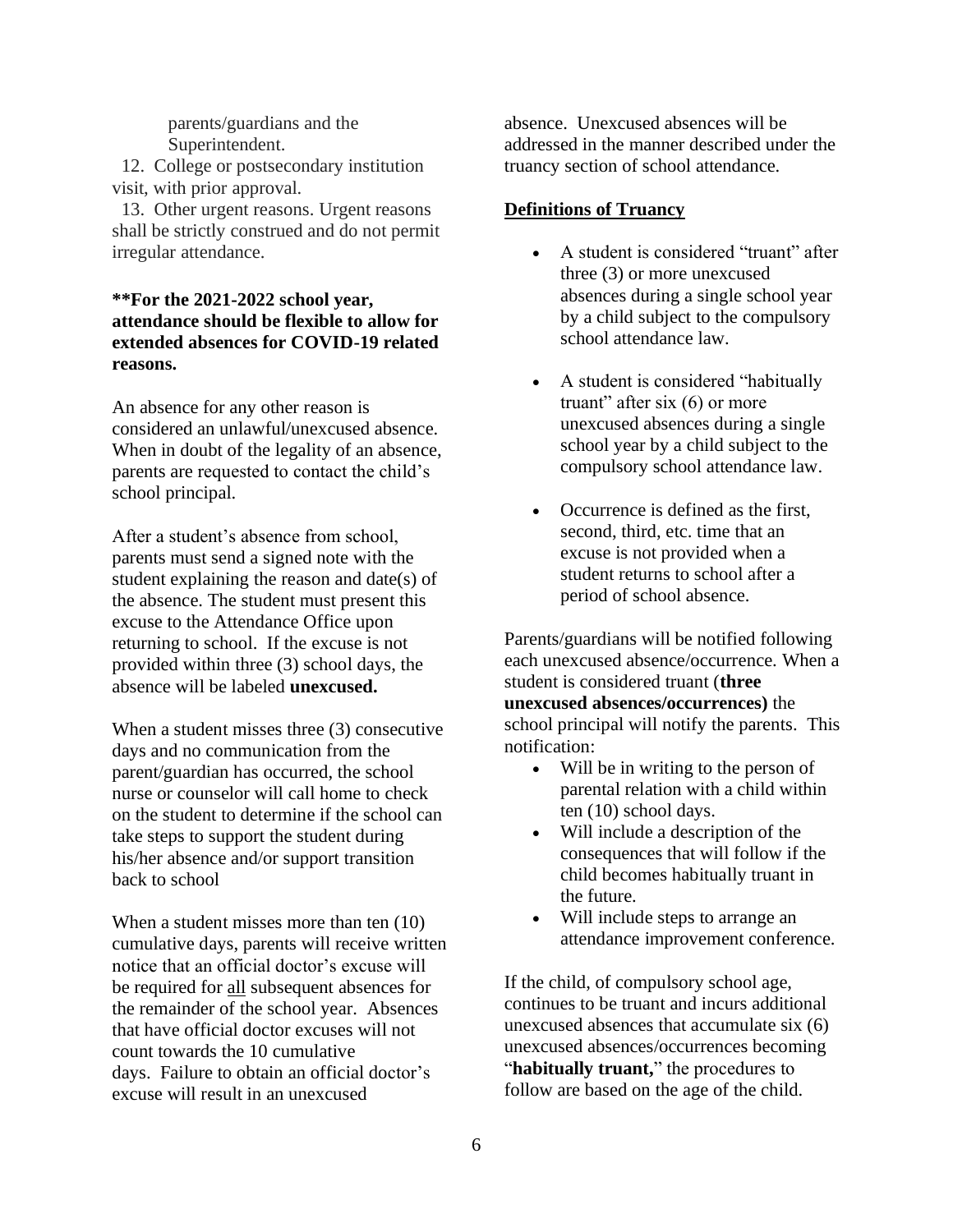• Habitually truant children **under 15 years of age:**

The school shall:

- o Refer the child to a schoolbased or community-based attendance improvement program
- o Refer the child to the county children and youth agency (CYS) for services or possible disposition as a dependent child under the Juvenile Act
- o File a citation against the parent of a habitually truant child under 15 years of age in a magisterial district court.
- Habitually truant children **15 years of age and older**:

The school shall:

- o Refer the child to a schoolbased or community-based attendance improvement program
- o File a citation against the student or parent in a magisterial district court
- o If a habitually truant child aged 15 or older incurs additional absences after a school refers that child to an attendance improvement program or the child refuses to participate in an attendance improvement program, the school may refer the child to the local CYS agency for possible disposition as a dependent child.

#### **School Attendance Improvement Plan Conference (SAIC)**

Parents/Guardians will be notified in writing and by phone of the scheduled School

Attendance Improvement Plan Conference (SAIC).

Schools must create attendance improvement plans prior to referring truancy to the courts. A school attendance improvement conference is defined as a conference where the child's absences and reasons for the absences are examined in an effort to improve attendance with or without additional services. The conference will include the following individuals:

- The child
- The person in parental relation to the child
- Other individuals identified by the person in parental relation who may be a resource (e.g., grandparent, sibling, family friend, advocate, etc.)
- Appropriate school personnel
- Recommended service providers (case managers, behavioral health providers, etc.)

The school must hold the conference even if the parent or guardian declines to participate or fails to attend after the school provides advance written notice and makes attempts to communicate via telephone. A legal requirement does not exist for either the child or parent to attend the conference. The school must document the outcome of any attendance improvement conference in a written attendance improvement plan. Schools may not take further legal action to address unexcused absences until after the date of the scheduled attendance improvement conference has passed.

#### **Magisterial Referral**

After all necessary steps have been taken to foster a collaborative relationship between the local education agency and parents/guardians, a citation may be filed in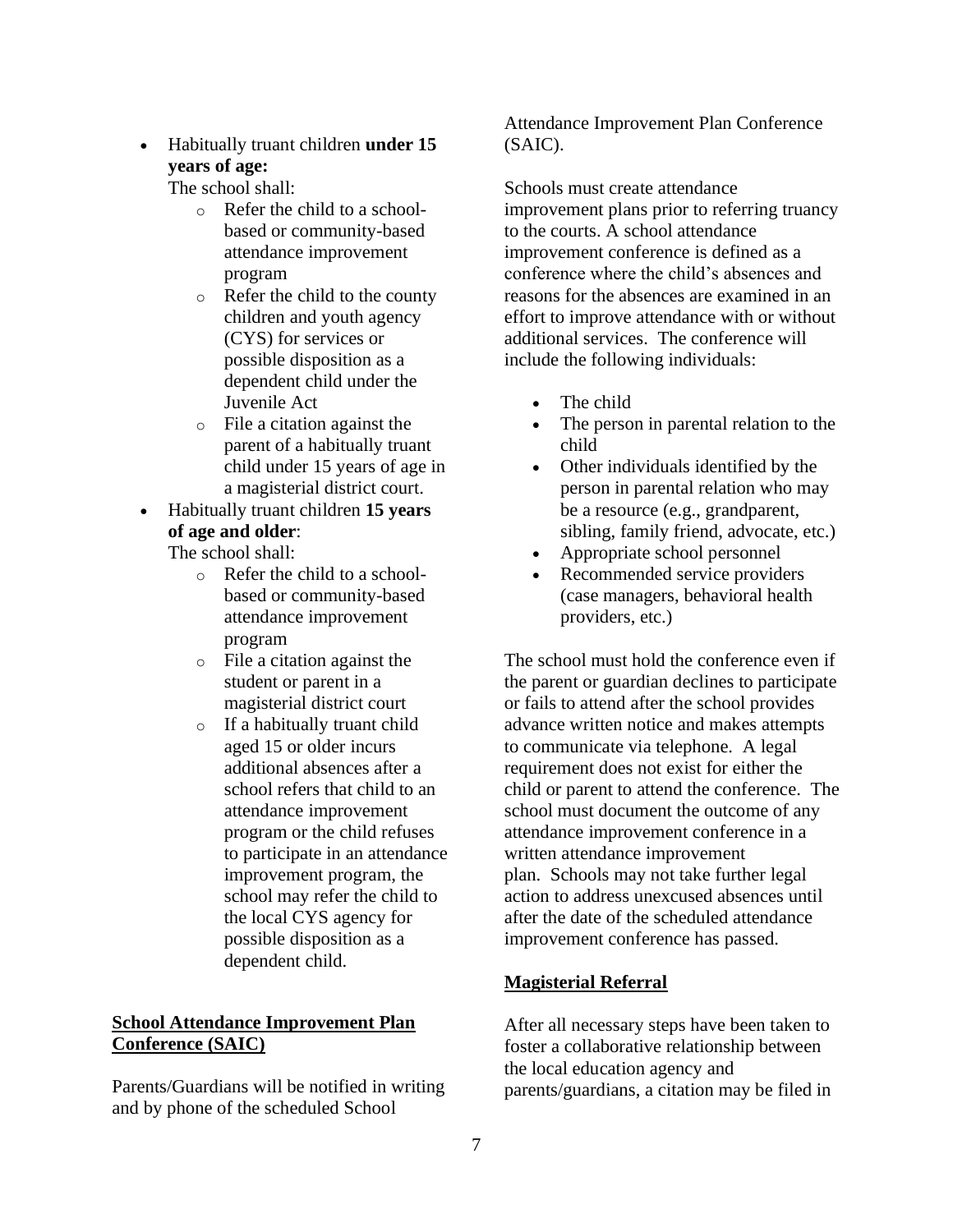the office of the appropriate judge whose jurisdiction includes the school in which the student is or should be enrolled if a student continues to be habitually truant from school. Judges have considerable discretion to impose appropriate penalties in individual cases.

## **TARDIES**

Any student entering school after the official beginning time must report to the attendance office to obtain a class admission slip. Any student who is tardy more than ten (10) days without proper medical documentation may be required to submit a doctor's note for subsequent excused tardiness. The school principal will notify parents when the child has accumulated four unexcused tardies. Disciplinary consequences may be assigned.

## **EARLY DISMISSAL**

Parents are requested to schedule all medical and dental appointments for their children after the regular school day. If it is essential that such appointments be scheduled during the school day, the parents must submit a note requesting an early dismissal. The student should present this note to the school office upon arriving at school for the day. The student will receive a form to present to the homeroom teacher. The child must return the early dismissal form to the school office prior to leaving the building. Students with early dismissals will meet their parents in the office. Parents should not go directly to the rooms.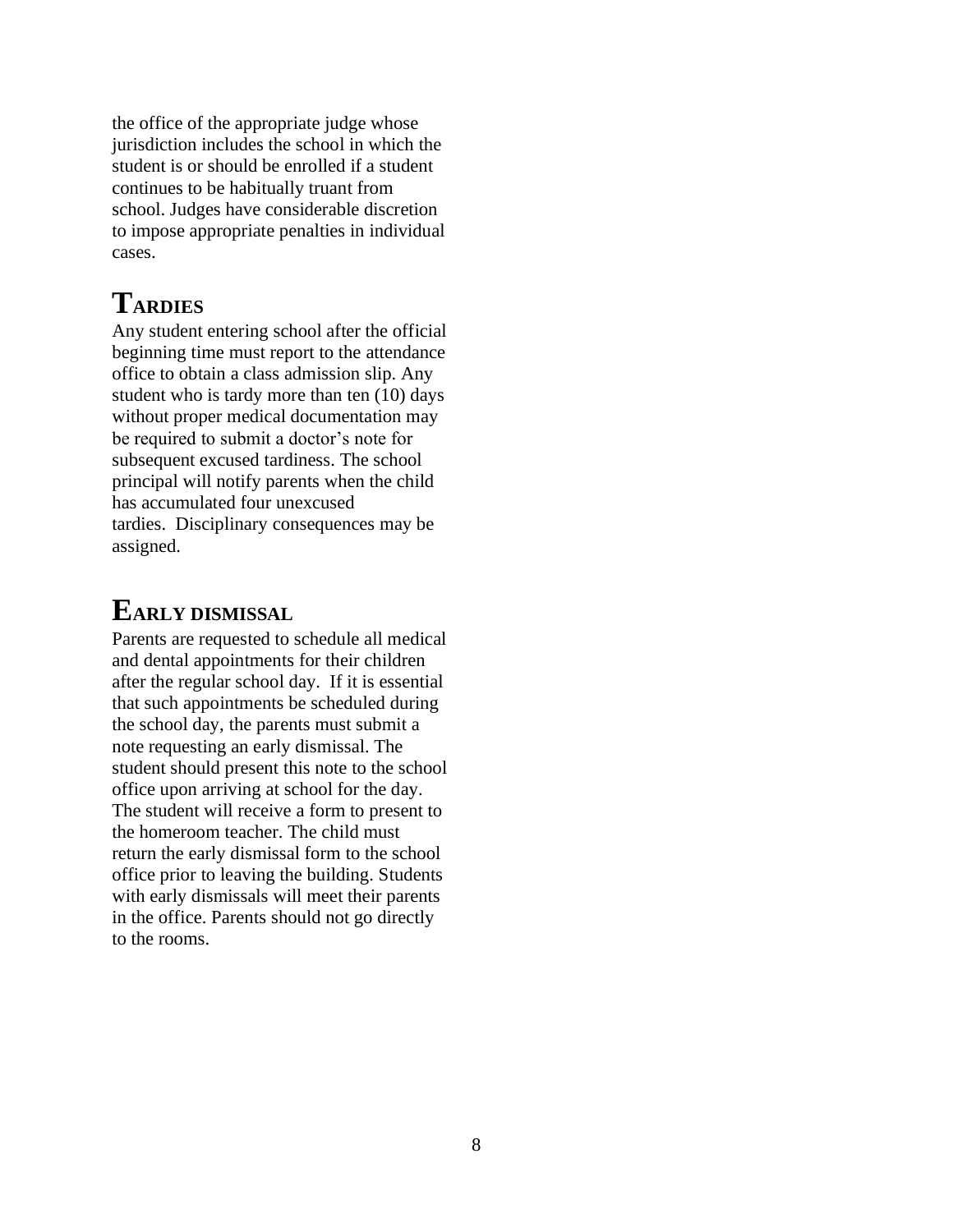## **STUDENT SUPPORT SERVICES**

### **SPECIAL EDUCATION**

The District provides a continuum of services for children identified as needing specially designed instruction. Students who qualify for special education receive services in the least restrictive environment as determined by the IEP team. Students are provided as many opportunities as possible to be integrated in the regular classroom with peers. Support for students needing vision, hearing, or speech-language services, and/or occupational or physical therapy is also available through the school for students who meet state requirements. Classes for students identified as academically gifted are offered as part of the School-Wide Enrichment Program (SWEP), which is further explained below. If you think your child may be eligible for special education services, please contact your child's building principal or the Student Support Services Department (x2283) at the School District Central Office. The Student Support Services Department also has information about support groups for parents of gifted or special needs youngsters. Two such groups are *Partners in Education (PIE)*  and *Gifted and Talented Education Committee (GATE)*.

#### **Child Find Notice of Special Education**

**Services –** Each school district, along with other public agencies in the commonwealth, must establish and implement procedures to identify, locate and evaluate all children who need special education programs and services because of the child's disability. This notice is to help find these children, offer assistance to parents, and describes the parents' rights with regard to confidentiality of information that will be obtained during this process. The content of this notice has

been written in English but can be translated into other languages. If a person does not understand any of this notice, he or she should contact the school district (Mrs. Cassandra Doggrell, 412-833-1600 ext. 2064) and request an explanation <https://www.uscsd.k12.pa.us/Page/9647>

### **ENGLISH AS A SECOND LANGUAGE (ESL)**

The English as a Second Language (ESL) Program provides instruction and support for individuals or small groups of students whose first language is not English. Communication between the ESL instructor and the student's classroom teacher as well as assessment of the student helps determine the amount and level of instruction. The student's family is typically encouraged to visit the school to share information about the family's native country and culture.

Please review the text of Policy138– English as a Second Language Instruction on the District website under School Board Policies on the School Board Webpage at <https://www.uscsd.k12.pa.us/Page/134>

### **STUDENT SUPPORT TEAM**

Parents who feel their children are not meeting with success at school are encouraged to request the assistance of the Student Support Services Team. The team will begin a systematic process to find ways the child can be more successful. The School Counselor or your child's teacher(s) serves as contact person(s) in each school.

### **RESOURCE TEACHERS**

The building Resource Teachers work with individuals or small groups for remediation and for reinforcement of skills based on student needs identified through a variety of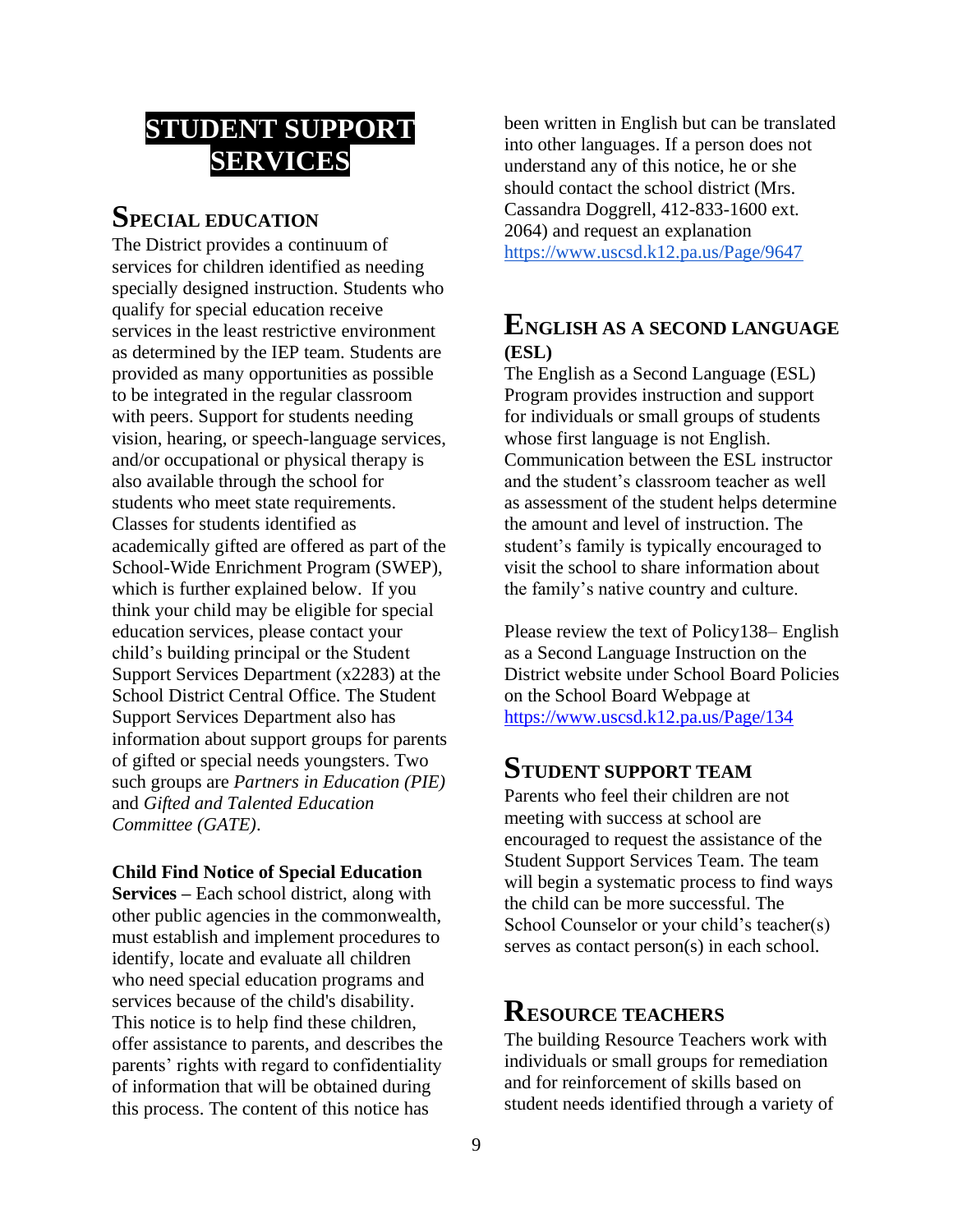assessment data. At times, the Resource Teachers also work with a class or team to assist in providing differentiated instruction at various skill levels.

### **SCHOOL COUNSELOR**

The School Counselor in each building works with classes, small groups, and individuals to address a variety of concerns related to school. The School Counselor consults with teachers and is also available to confer with parents. Please feel free to contact the School Counselor if your child is experiencing difficulties related to such stressors as severe illness, death, and/or divorce, which may impact on success at school.

## **HOMEBOUND INSTRUCTION**

When a student is medically unable to attend school for a period of two weeks or more, homebound instruction may be provided if appropriately certified teachers are available. Homebound instruction may be requested by the parents, providing that the physician has certified the need for services and that the student will be absent for two weeks or more. Parents should notify the principal or school counselor of the potential need as soon as possible. Parents should obtain a *Physician's Statement Regarding Student Need for Homebound Instruction* form from the principal's office or the Office of Student Support Services at ext. 2283. Homebound instruction does not replicate in-class instruction and is limited to a total of 5 hours per week.

### **SCHOOL-WIDE ENRICHMENT PROGRAM (SWEP)**

Many opportunities are available for students to explore topics that interest them via the School-Wide Enrichment Program. The School-Wide Enrichment Program is a three-pronged approach that consists of Type I, Type II and Type III Activities. Type I activities are **Exploratory Activities** and are for all students. Type II activities consist of **Process Training** skills for students who are identified as academically gifted. The Enrichment Specialist in each school uses Renzulli's *Talents Unlimited*  model as the basis for their work with gifted students. In addition, they focus on creative and critical thinking and a menu of advanced course options in which students elect to take part. The regular classroom teacher is a strong contributor to programming for gifted students through the District's continuous progress program in reading and mathematics and extensions of other curriculum areas. Type III activities are **Investigative Enrichment** projects. Students who are interested in working on an investigative enrichment activity may work individually or in a small group. The student's contract with a teacher mentor who will guide their investigation and provide advice on a final project. Investigative Enrichment facilitates students' creative and productive involvement in advanced level study of topics related to student interest, topics presented in the regular curriculum, or topics presented as **Exploratory Activities** (SWEP I).

Investigative Enrichment activities require students to demonstrate the ability to leave their regular classes to undertake a special project, and also to have the task persistence to see their project through to completion. The major responsibility for the investigation's execution and completion rests with the student, and some work may need to be completed at home. Some students also identify an adult in the community whose special interest or expertise makes them especially helpful as a mentor. Students can become involved in a SWEP III project by indicating their interest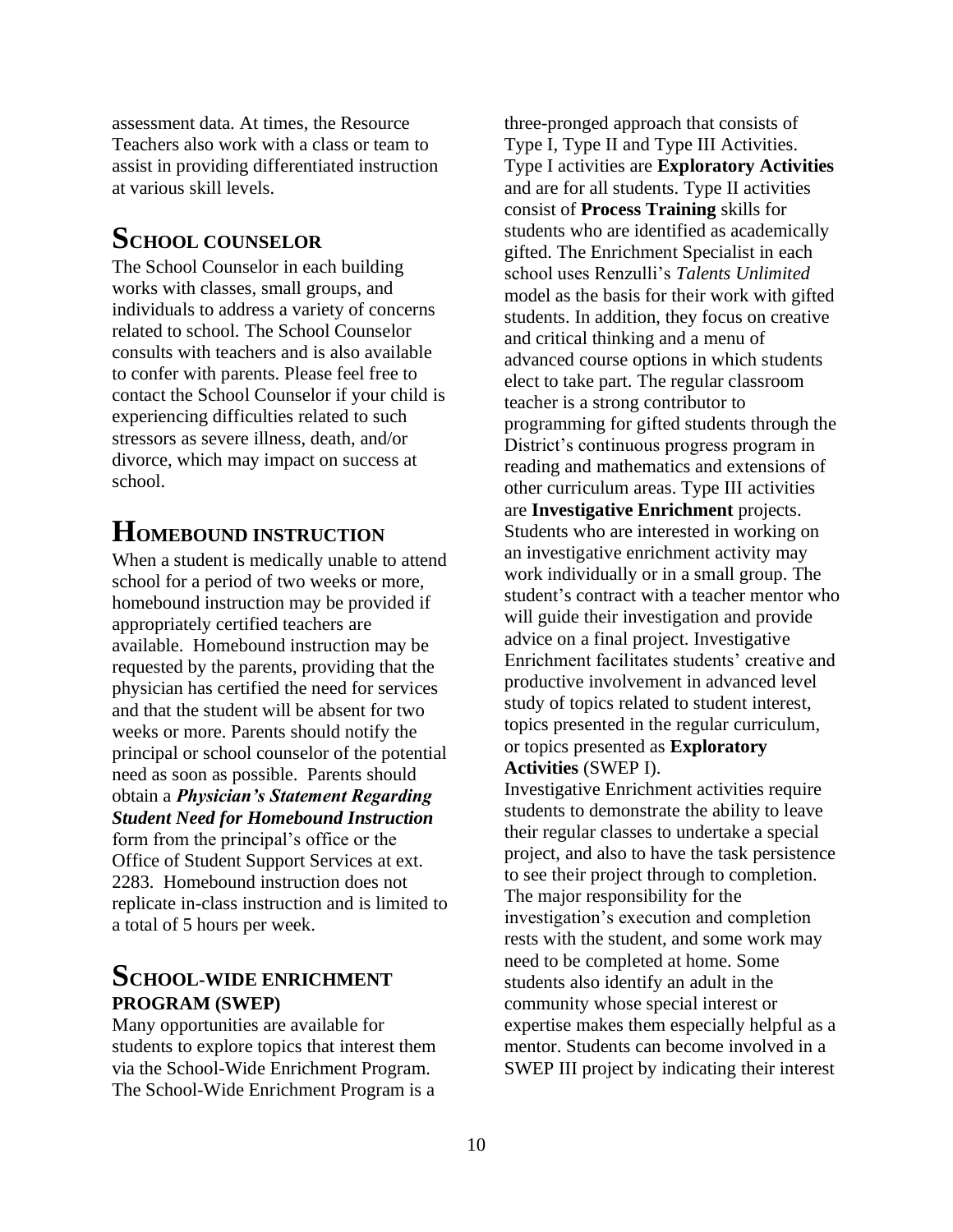to their classroom teacher or building librarian.

### **EXTENDED DAY PROGRAM**

Extended Day Services (EDS) provides **Before and After School Programs, Kindergarten Plus (K-Plus) Programs** and **Full-Day Summer Camps** for children in kindergarten through sixth grade.

During the school year, the **Before and After School Programs** are offered from 7:00-8:00 a.m. and 2:30-6:00 p.m. in all three elementary schools. We offer a variety of daily activities including sports, cooking, art, crafts, seasonal projects, tournaments and much more. We also offer daily time for homework with teacher guidance.

The **Kindergarten-Plus (K-Plus)** 

**Programs** operate at each elementary school and are designed to provide kindergarten children with a full-day kindergarten experience. The K-Plus Program offers a variety of enrichment activities that correlate with the concepts being taught in kindergarten. Children enrolled in morning kindergarten may attend the K-Plus afternoon program while children enrolled in afternoon kindergarten may attend the K-Plus morning program. Kindergarten children enrolled in either K-Plus program may also attend the Before and After School Programs.

**Full-Day Summer Camps** are also located within the elementary school buildings and operate each day from 7:00 a.m. - 6:00 p.m. throughout the summer months. The children enjoy field trips, swim trips, special party days, and on-site presentations, and an assortment of athletic activities and crafts, in addition to integrating some reading and math games to help keep summer skills sharp.

For additional information, you may visit the EDS website at [www.ExtendedDay.com](http://www.extendedday.com/) or call them at (412) 221-1980.

### **SUMMER PROGRAMS**

Summer programs are offered by the District each year. Summer programming includes a variety of opportunities both for student support and enrichment. Summer school program information is shared with families beginning in April and online registration is accessed through the District's website.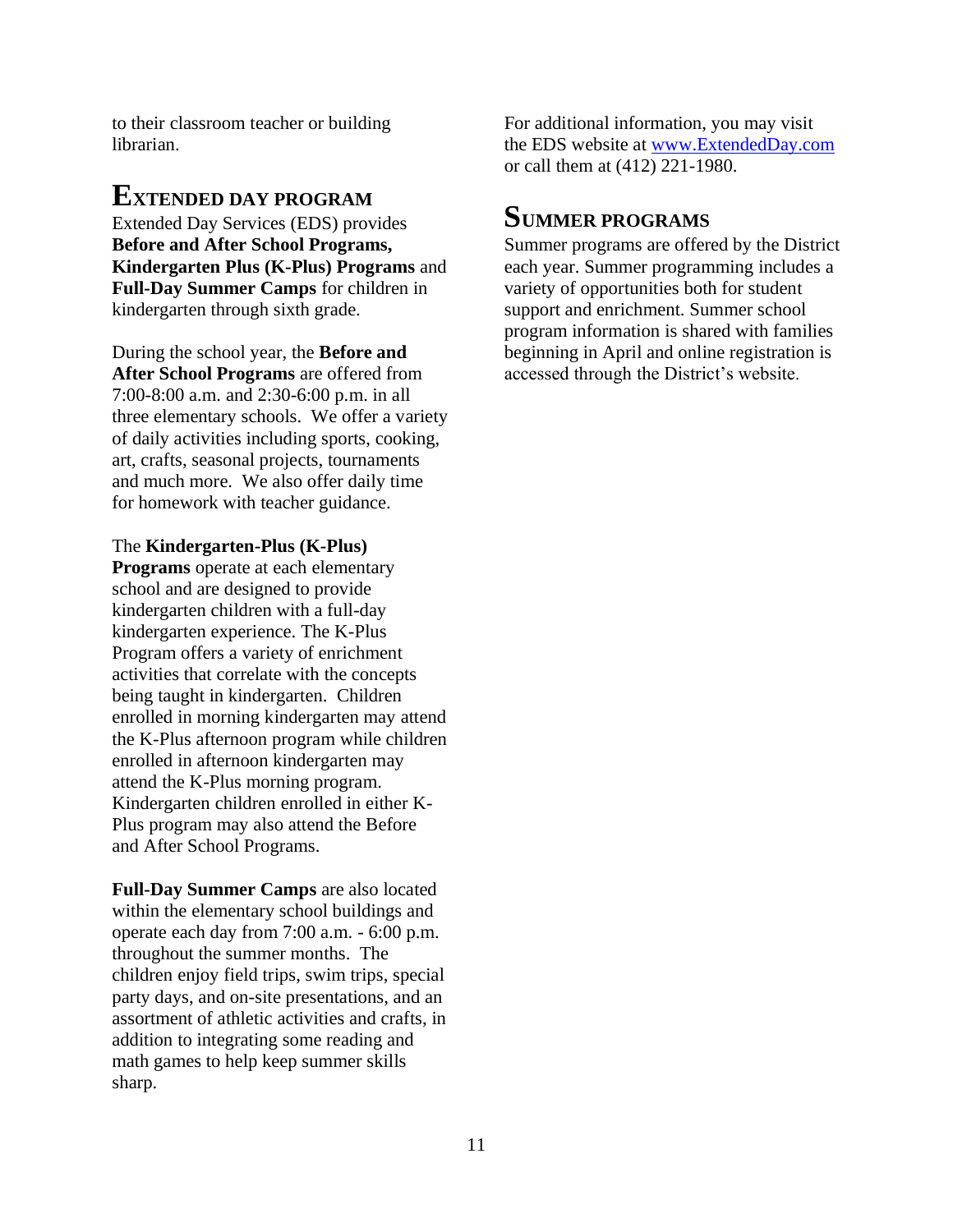## **HOME - SCHOOL COMMUNICATIONS**

### **FALL OPEN HOUSE**

The elementary schools' fall open houses are held in September. Parents are invited **during the evening** to view the school and meet the staff. Brief programs are held in each classroom, which outline our curriculum and programs and classroom procedures. This is an "adults only" night for teachers and parents.

### **SPRING INFORMATIONAL EVENING S.T.A.R. NIGHT** – **S**haring **T**ogether **A**nd

**R**eflecting

S.T.A.R. night occurs in the spring of each school year and is an event that has been designed to support what we know to be sound and effective instructional and assessment practices. This evening event provides parents and students with time to reflect on academic strengths and growth through a review of key pieces of student work.

The purpose of this educational evening is to involve parents in the academic progress of their children and to celebrate their children's accomplishments. This event also provides the opportunity for:

- engaging parents and students in dialogue regarding the student's progress and learning;
- acknowledging and reinforcing the partnership of parents in the education of their children;
- generating parental and community awareness of our instructional programming.

Research has shown that providing students with descriptive feedback and involving

them in the assessment process can have a significant impact on achievement. To this end, the focus of this event is on learning and reflections related to that learning, rather than exhibition. This is a more natural fit with sound instructional practices and enhances, rather than detracts from, daily instructional time. Providing time for reflective thinking helps the student to actively participate in thinking about what they have learned, what they need to learn, and what they can do to take their learning to this next level.

## **STUDENT PROGRESS REPORTS**

Students receive report cards every nine weeks. At the elementary level, the report card consists of a criterion-referenced list of skills. The District feels that this reporting gives parents a more comprehensive idea about the particular topics or areas on which students are working in each subject area. Every child is seen as capable of learning at his/her own appropriate skill level and the goal is to teach in ways that allow all children to achieve mastery and to meet standards.

Traditional letter grades based on the bell curve are not congruent with the District's continuous progress philosophy for elementary students.

Teachers are always available to discuss student progress at any point in the school year. Teachers often use telephone updates and emails as a way of keeping parents informed about individual issues or concerns. Parents are welcome and encouraged to phone the school at any time with questions or concerns regarding student progress.

## **PARENT CONFERENCES**

Parents are welcome and encouraged to call the school at any time in order to arrange a parent-teacher conference. The school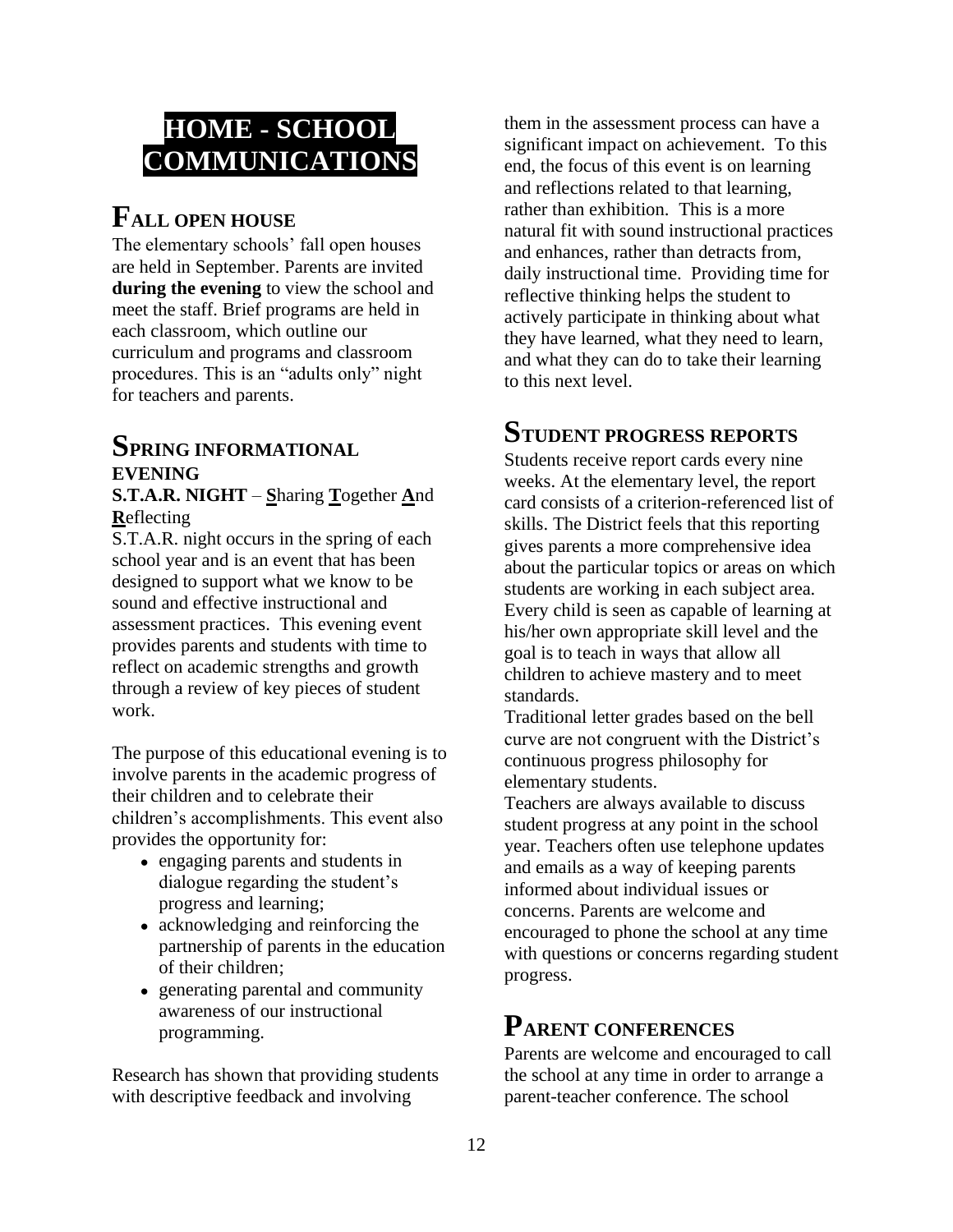secretary will assist in scheduling these at a time that is mutually convenient for you and the teacher. Parents are asked to refrain from impromptu conferences at such times as PTA/PTO meetings and/or class trips, because our experience has indicated that a conference is more productive when the teacher has had an opportunity to prepare by reviewing records and recent performance, and collecting samples of typical work. Two full days are set aside for parent conferences during October and/or November. Please consult the District calendar for the specific dates.

## **HOMEWORK**

Homework refers to school assignments that aid the educational program during periods of supervised study in the class or outside of the classroom and may necessitate independent work in the home. At designated grade levels, these assignments are given regularly and regulated in length of time. Homework assignments are not given at kindergarten, Grade 1 or Grade 2. Homework assignments may be given for Grade 3 and Grade 4 students ranging from 20 to 30 minutes each school night. Weekends and holidays are usually left free to provide opportunities for the children to participate in family and recreational activities. All homework assignments are meaningful and aid the reinforcement of concepts developed in class. Homework is not assigned as busy work or punishment. As students move into the upper elementary grade levels, they may occasionally need to utilize the services of public libraries.

## **SCHOOL VISITATION**

Parents are welcome to visit school. Using the Raptor Visitor Management System, all visitors will be required to sign in and secure a visitor badge before going to any part of the building. This policy has been created to

avoid unnecessary interruption of classes and to assist in providing a safe and secure learning environment. A visit to your child's classroom will be most effective if arranged in advance with your child's teacher or principal.

### **SAFETY AND SECURITY**

Safety and security of the Upper St. Clair School District's students, staff, visitors and facilities is a high priority and is one of five pillars of the District's Strategic Plan. The District is committed to following best practices in the area of school safety. The Chief of School Police leads the security function and is the school safety and security coordinator. Experienced, armed school police officers who are all Act 120 certified are located in every elementary and middle school building. In addition, two assigned school police officers and two Act 235 certified school security officers are located at the high school. School police contact information can be found on the District website under the Safety banner. Chief of School Police Sean Bryson can be reached at 412-833-1600 ext. 2560.

### **EMERGENCY DELAY OR CLOSING OF SCHOOL**

If Upper St. Clair School District is closed due to inclement weather or other types of emergency situations, the District will communicate through the following media:

- USCSD Automated Alert System
- School Access Comcast Channel 19 and Verizon 41
- USCSD website: [www.uscsd.k12.pa.us](http://www.uscsd.k12.pa.us/)
- USCSD voicemail: 412-833-1600
- Local television stations: KDKA, WTAE, WPXI
- Local radio stations: AM1020, AM1410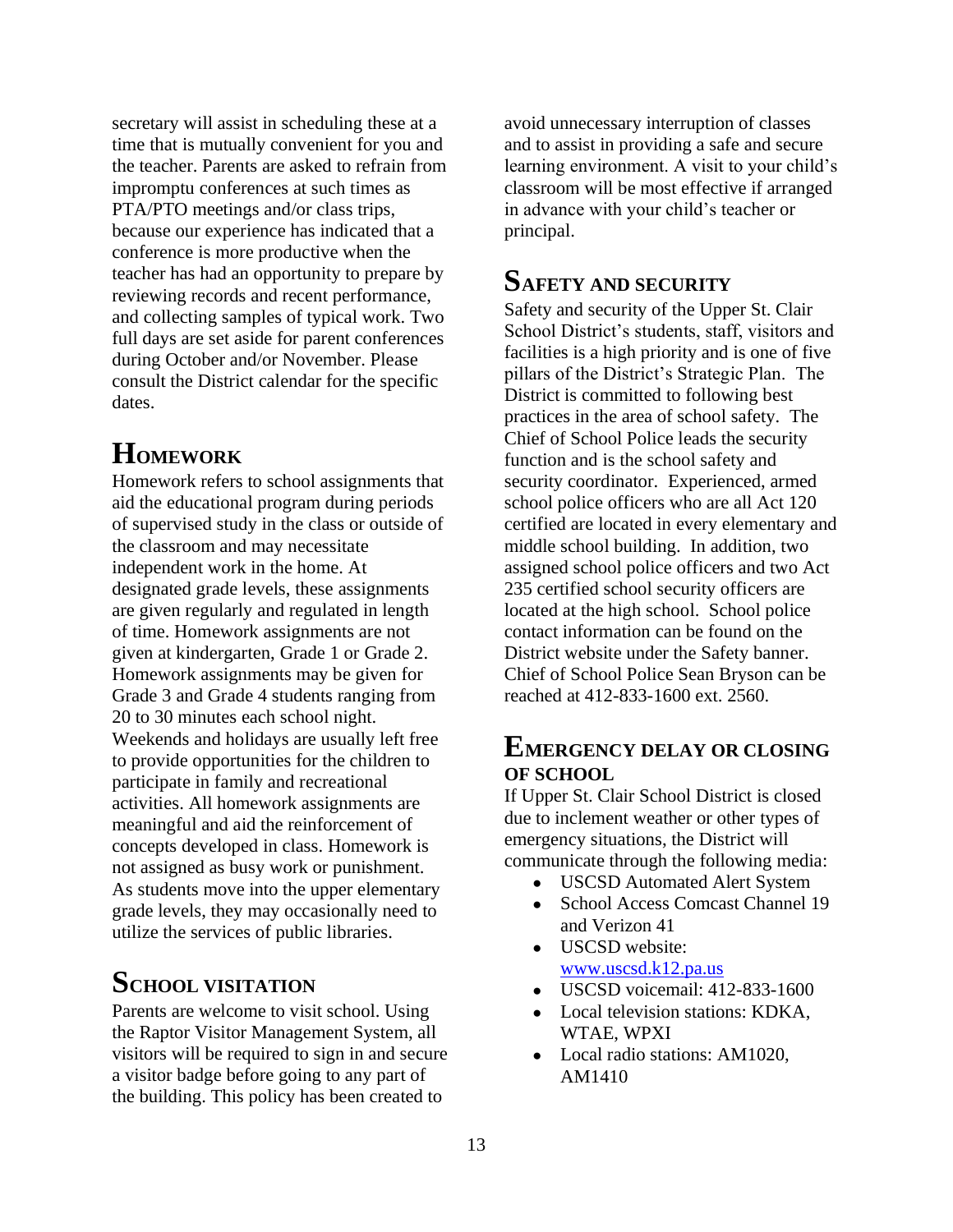• Media websites: [kdkaradio.com,](http://kdkaradio.com/) [kdka.com,](http://kdka.com/) [thepittsburghchannel.com,](http://thepittsburghchannel.com/) [wpxi.com](http://wpxi.com/)

On days when a two-hour delay is necessitated, kindergarten classes will operate on a "modified" schedule. On those occasions when a "modified kindergarten schedule" is in effect, the morning session will be from 10:15 to 11:55 a.m., and the afternoon session will be from 1:05 to 2:45 p.m.

Elementary students will not be dismissed early unless their parents have been contacted. Heavy traffic, inclement weather conditions, and other unexpected problems may cause delays in the arrival of school buses at assigned stops. When arrival delays occur, students may return to their homes after waiting 20 minutes. However, parents are urged to arrange transportation for their children to school if at all possible. A student's absence from school because of lack of available transportation will be considered excused under the urgent reasons clause of the Pennsylvania School Code.

### **BACK TO SCHOOL INFORMATION**

As part of our paperless initiative, parents/guardians will be able to confirm their child's demographic data through a secure online process. Families will receive the **Back to School Online** guidelines and directions in August, which will also include the student's class assignment, a letter from the Superintendent, and various other pertinent information needed for the start of school.

### **SCHOOL COMMUNICATIONS**

Each elementary school regularly updates families on school events and news through **e-Alerts** sent directly to parents' email addresses and provides a link to the school's website where new and updated information can be found. Families must register and subscribe to receive **e-Alerts**. Guidelines on how to register can be found on the District website. Teachers also communicate regularly with families through their classroom web pages, weekly newsletters, phone calls, and emails.

When subscribing to your school website and other related sites, it is vitally important to subscribe to the District's main site in order to get the latest news from the District in general. On the District site, you also have the option to "like us on Facebook" or "follow us on Twitter."

### **TEACHER/STUDENT COMMUNICATIONS**

Technology has provided many ways to enhance communication between home and school. Policy #5313 – Student Communication Policy outlines the District's expectations for USCSD employees' use of technology to communicate with students in K-12 inclusive. The policy can be found by clicking on the following link or by accessing School Board Policies on the School Board webpage of the District's website.

http://www.uscsd.k12.pa.us/Page/134

Employees are encouraged to use communication tools such as social networking websites, e-mail, and other emerging technologies only to extend teaching and learning opportunities. Any communication tool approved by the School District or provided via its systems may be utilized freely inside or outside of the school setting for teaching and learning related issues. However, communication with students outside of school via any communication tools that are not approved by the District or provided via its systems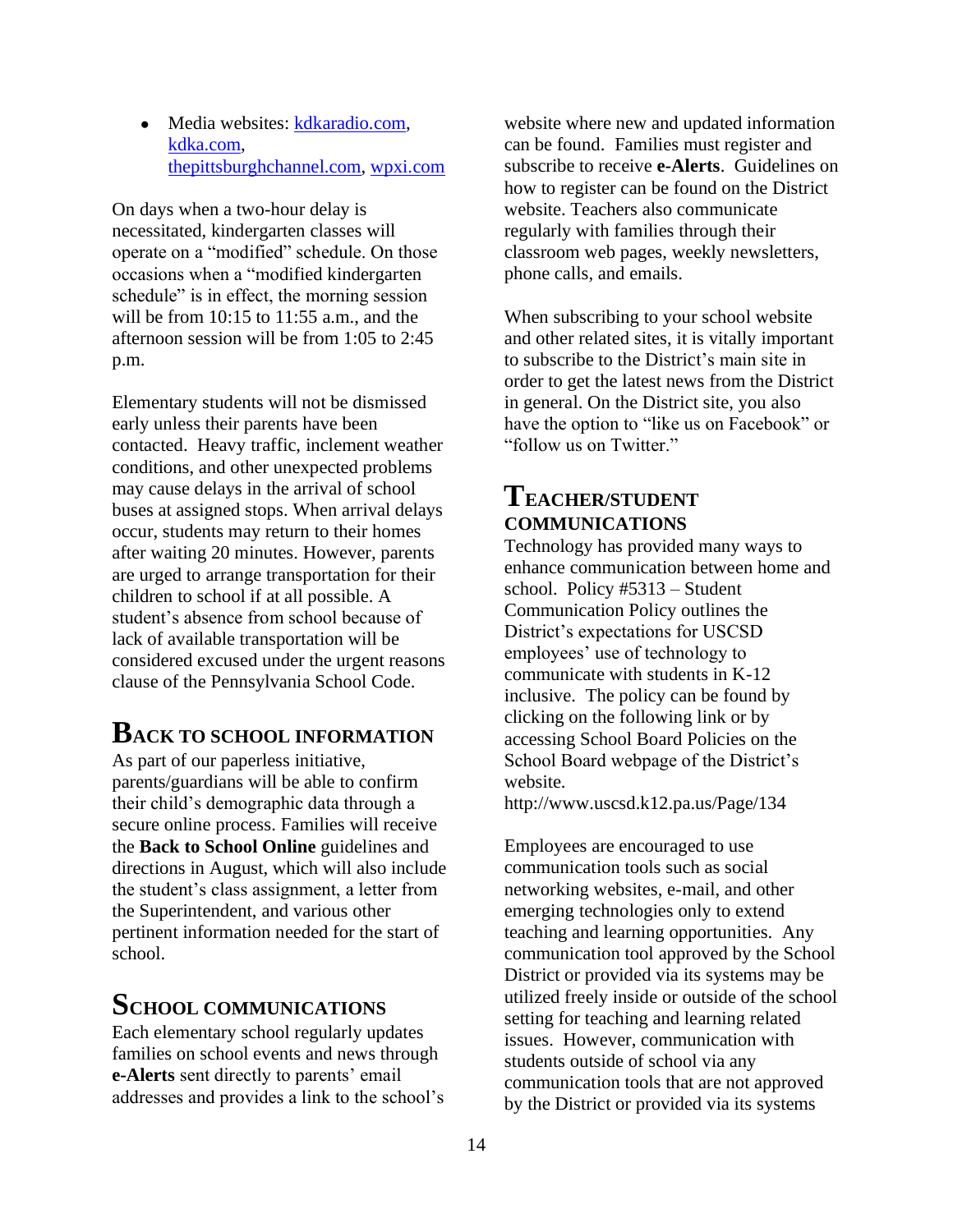(e.g. social networking sites, texting, personal email, and/or blogs) requires written notification to the students' parent(s) or guardian(s) in advance. Inappropriate communications of any kind with students, regardless of the setting, are strictly prohibited. All ethical expectations described in Pennsylvania's Code of Professional Practice and Conduct for Educators apply to any communication with a student. This applies to communications using the School District's systems as well as privately owned systems.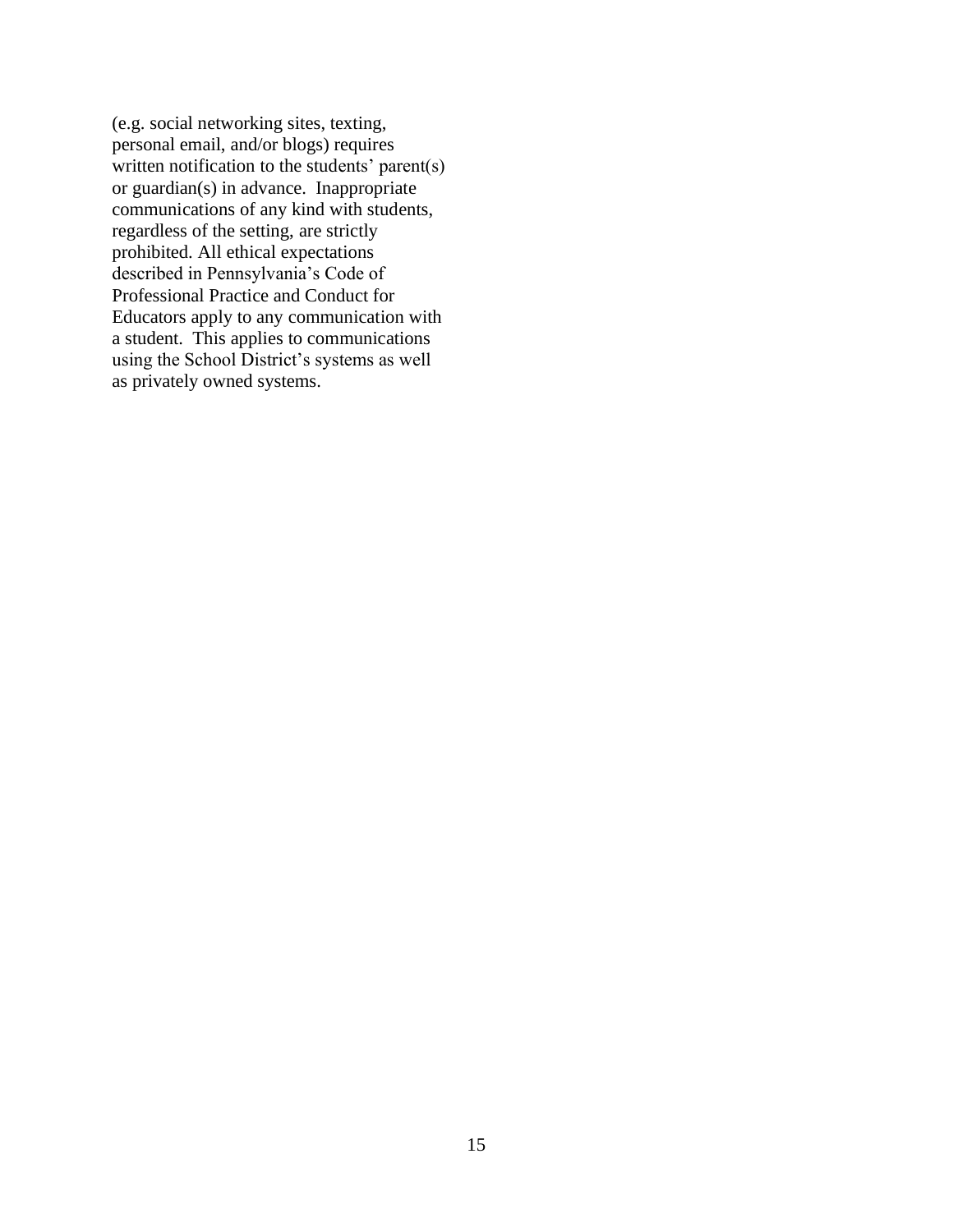## **SPECIAL PROGRAMS**

### **EXTRA-CURRICULAR PROGRAMS**

Fourth grade students may participate in several extra-curricular offerings. Attendance is voluntary, and students must arrange for their own transportation to - 14morning activities or home following afternoon activities. The schedules for these programs may be obtained through the school office. Extra-curricular programs include:

### • **ART CLUB**

Art Club is offered to fourth grade students after school. The students enjoy exploring a variety of medias and art materials that are more in-depth explorations of the disciplines and concepts taught in the regular art classroom. All 3 of our Elementary Buildings offer unique Art Clubs where the art teacher and fourth grade students work collectively to design art experiences based on the current interests of the students. Art club students may also have the opportunity to create art for either school or community wide art initiatives.

## • **CHORUS**

Fourth grade students are also offered the opportunity to participate in chorus. The chorus meets once each week and presents two performances per school year, under the direction of the Vocal Music Teacher. The winter program is presented in concert form and the spring performance is in the form of a musical with modest sets and costumes.

### • **INTRAMURALS**

The intramurals program for boys and girls in fourth grade meets weekly in the gym under the direction of the Physical Education Teacher. The intramurals program is designated to develop skills in a variety of sports and games. Proper gym shoes are required for participation.

### **ORCHESTRA AND BAND**

Third and fourth grade students may participate in the District's orchestra program. Students receive weekly instruction on the string instrument of their choice and participate in the school orchestra. The Moyer Music Inventory, given during spring of the third grade year, is a precursor for fourth grade students who elect to participate in the District's band program. Together with the elementary music staff, the inventory helps identify aptitudes and provides guidance about selection of an instrument. Students receive weekly instruction on the band instrument of their choice and participate in the school band. Information on instrument demonstrations, tryouts and costs is distributed, and an evening information meeting is typically held to describe the program and answer any questions parents may have. Students entering during the year may receive this information through the school office or by contacting Dr. John Seybert, Performing Arts Curriculum Leader at 412-833-1600 x3220. Instrument rental is the responsibility of individual families. Instrumental music lessons take place during the school day, and every attempt is made to schedule the lessons so that students will not miss other special subjects such as Library or Art. Students should check with their teachers about work missed during their instrumental lessons.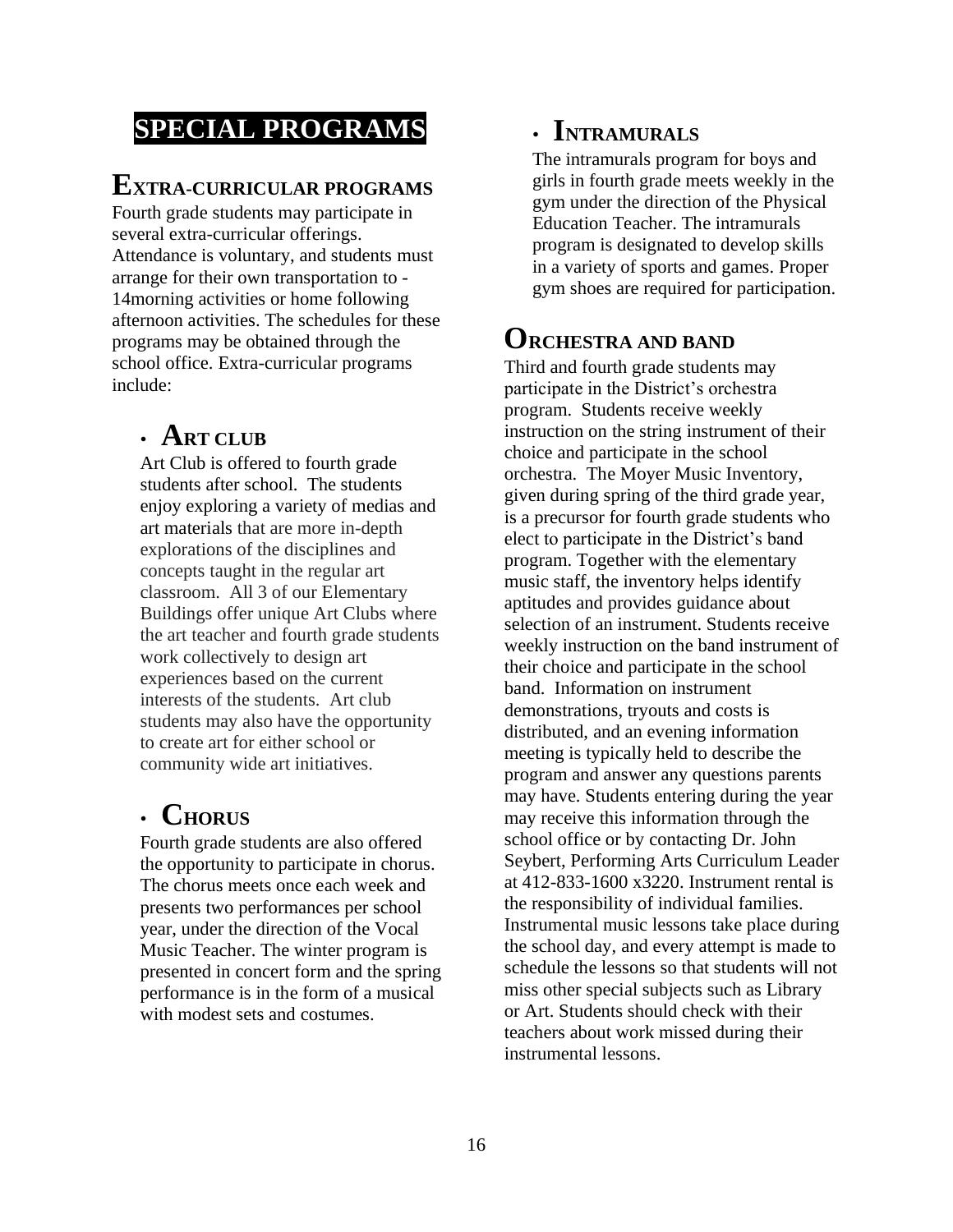### **STUDENT ACTIVITIES OFFERED BY PTA/PTO**

In each school, a dedicated group of PTA/PTO volunteers will often offer a variety of quality enrichment activities for all students. Information will be provided throughout the school year on the PTA/PTO websites for each school.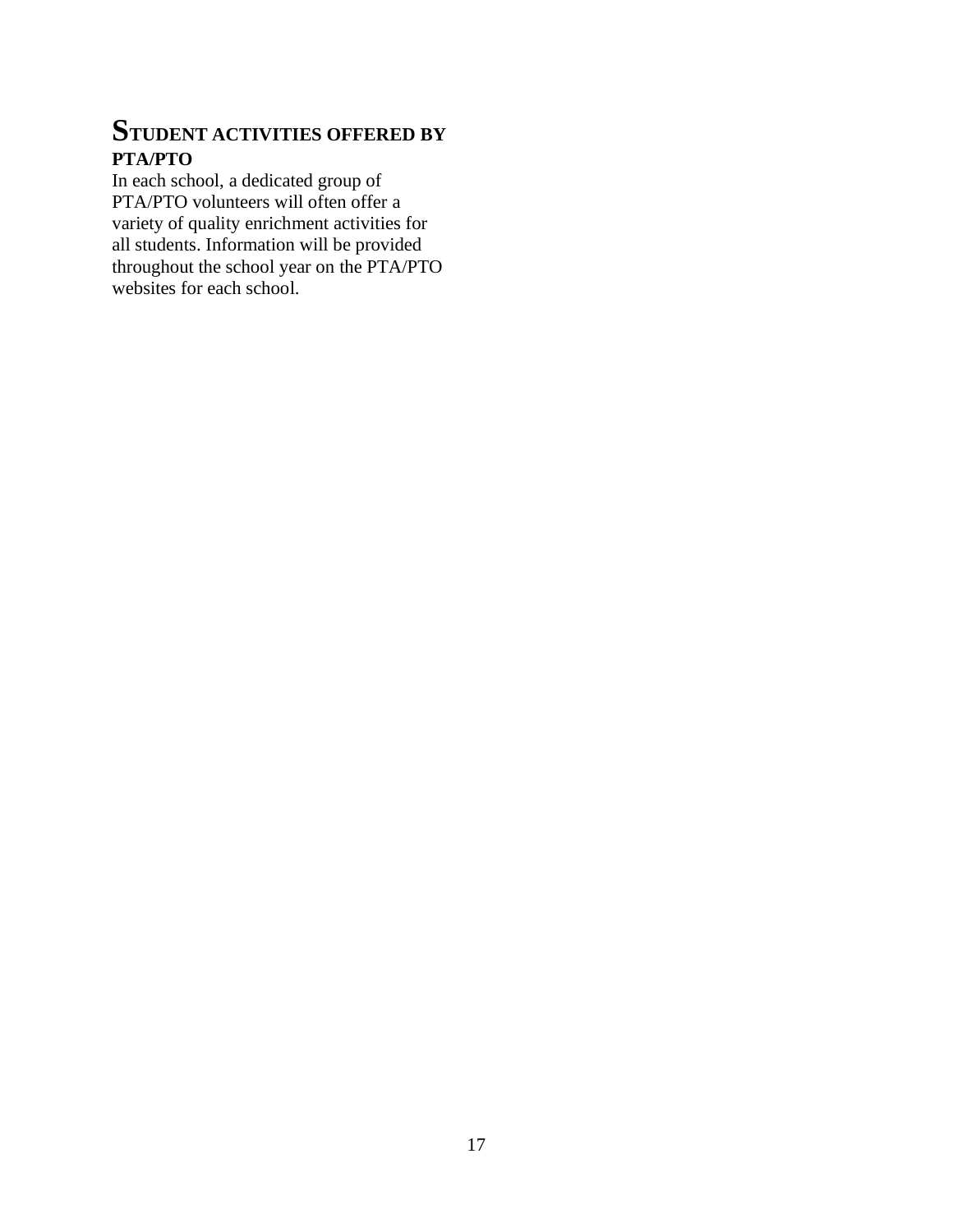## **TRANSPORTATION**

## **WALKERS**

All kindergarten and elementary school children are eligible for school bus transportation to and from school. Many students, however, choose to walk to school because of the close proximity between home and school. Students who have parent permission to walk to or from school should bring a note from home that will be kept on file. Students who walk to school are dismissed as a group once school buses have left the school grounds. Boys and girls who walk to school should not arrive before 7:50 a.m. (12:00 p.m. for afternoon kindergarten).

## **CAR RIDERS AND VAN RIDERS**

Private vehicles and daycare vans must pull to designated locations at each school for children to load and unload safely. Please check with your school's office regarding the procedure for arriving or departing by private car or van.

## **BUSING**

Parents will receive a bus assignment postcard prior to the opening of school. The bus assignment postcard gives the bus number and the bus stop location, as well as pick-up and drop-off times. Students are to ride their assigned buses and changing buses for social reasons is discouraged. The children's safety is of prime importance to everyone. School bus regulations are established to ensure safe transportation to and from school. Bus conduct regulations will be adhered to as specified in the District's Discipline Policy that is available in its entirety in the Principal's office for your review. A summary is included in the next section of this handbook. As a safety feature all buses are equipped with two-way radios. Programs and lessons dealing with

bus safety are presented to the children frequently, and bus evacuation drills are conducted. Our bus drivers have been trained to handle the buses in a safe manner, but they need student cooperation to avoid dangerous distractions. If you have any concerns or questions about bus transportation, please phone the Principal.

### **BUS DISCIPLINE**

The driver is responsible for maintaining order on the bus. A "Bus Conduct Form" is available for the driver to use to report misbehavior to the principal. The principal may confer with the student or contact the student's parents, depending on the nature and frequency of the misbehavior. In the case of repeated offenses or serious misconduct, students may lose their riding privilege for 1-5 days or permanently. The District discipline policy also applies to bus misbehavior. See the Student Conduct section of the handbook.

### **BUS RULES FOR CHILDREN**

Please read the following guidelines with your children.

#### **AT YOUR BUS STOP**

- 1. Children should not be involved in games that will place them in danger while waiting for the bus. They should not run or play in the center of the street, or in the neighbors' yards.
- 2. Line up single file to board the bus when it comes.
- 3. Use both your eyes and ears to check for traffic when it comes time to board the bus. Enter the bus promptly.
- 4. Children should go directly home from bus stops at the end of the school day.

#### **INSIDE YOUR SCHOOL BUS**

1. Please observe the same conduct as you would in the classroom.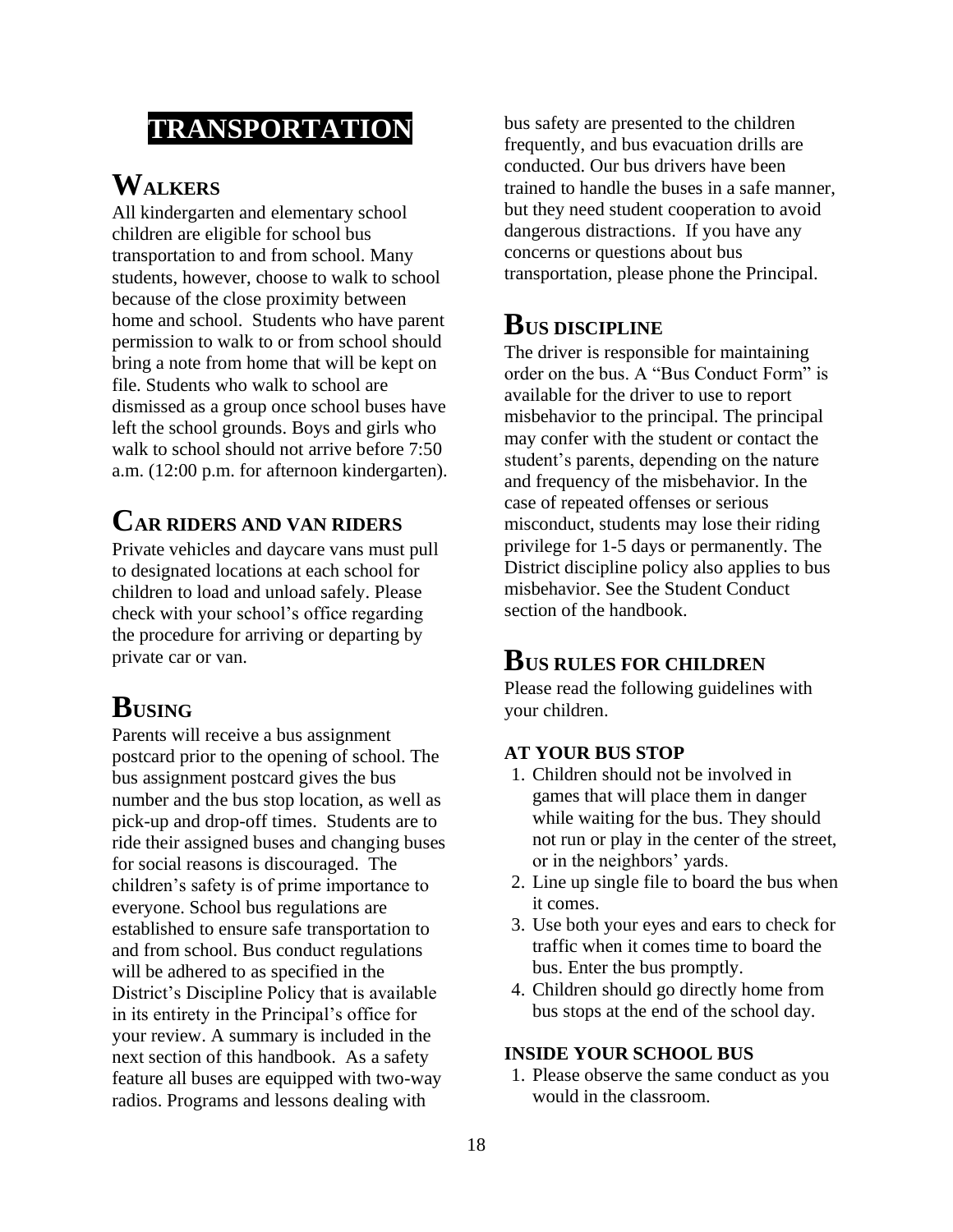- 2. Please be courteous; use no profane or unacceptable language.
- 3. Please do not eat or drink on the bus.
- 4. Please keep the bus clean.
- 5. Please cooperate with the driver at all times.
- 6. Please do not use tobacco of any kind.
- 7. Please do not damage school property.
- 8. Please stay in your seat at all times.
- 9. Please keep your head, hands, and feet inside the bus at all times.

The bus driver is responsible for your safety. If necessary, the bus driver is authorized to assign seats. Please cooperate with the driver at all times.

### **CHANGE OF BUS ASSIGNMENT OR STOP**

Requests for permanent change of bus assignment or stop should be made on form #6015 which is available in the school office. Changes can also be made on a dayby-day basis (providing seats are available) to accommodate babysitting arrangements or emergencies that may arise.

## **PARKING**

Regular designated parking spaces are available on a first-come, first-served basis. Parking is not permitted in the fire lanes and Township police may ticket those who fail to observe the fire lane signs. When parking along streets that are adjacent to school property, please park on one side only and be considerate of the lawns and driveway access areas belonging to our neighbors. This courtesy is especially necessary on the evenings of Open Houses or other occasions when the entire school family returns for a special event. Shuttle buses are also available on occasions when large attendance at school is expected so that parking facilities at another school may also

be utilized. Watch for individual notices from your child's school.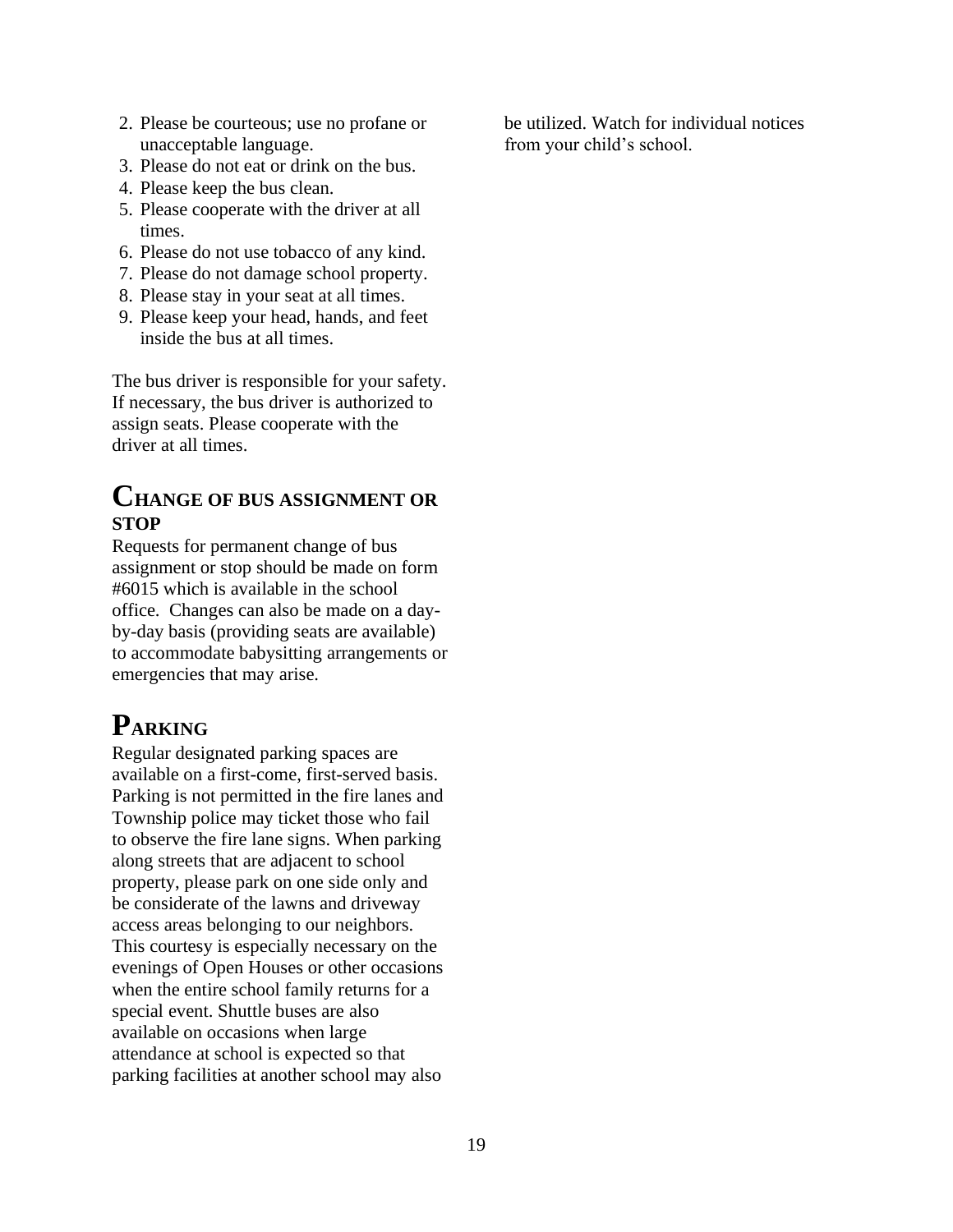## **CURRICULUM AND INSTRUCTION**

### **ORGANIZATION FOR INSTRUCTION**

Elementary classrooms use a combination of self-contained classroom instruction and flexible grouping to meet the academic needs of all students.

Within each self-contained classroom students are grouped heterogeneously. That is, there are boys and girls of varying ability and achievement levels in every class. It is our strong belief that such an arrangement assists all the children in becoming competent learners.

Flexible grouping is utilized to customize the learning experience for each child by grouping students with similar instructional needs. Teachers continually review student progress and growth to adjust instructional groups.

In assigning students for the year, principals take into consideration strengths and needs of individual youngsters, achievement levels, and learning/teaching styles. They also try to balance numbers of boys and girls, and models of appropriate behavior. Parents who would like to have input into their child's placement are encouraged to write to the principal, describing their child's learning characteristics rather than making requests for specific teachers.

## **THE CURRICULUM**

A continuous review process is in place that allows annual review and refinement of each area of the curriculum. Curriculum development recommendations may be initiated by staff members, students, parents

or citizens. The curriculum is reviewed and discussed at department meetings throughout the year and recommendations are presented to a review panel that meets twice yearly. Parents who wish to give input may contact their child's building principal or the Director of Curriculum & Professional Development who can direct their concern to the appropriate curriculum committee. Feedback about the instructional program is always welcome.

### **READING AND LANGUAGE ARTS**

The reading and language arts program at the elementary level is the Upper St. Clair *Balanced Literacy Approach*. It is a comprehensive, research-based curriculum, instruction, and assessment framework aimed at developing the individual literacy needs of each student. The curriculum has been designed according to the Upper St. Clair School District's continuous progress philosophy where each student is taught according to the individual's rate and level of achievement. The framework consists of four modules, each of which is informed by assessment of the individual student. These modules include the **reading module, word work module, language arts module, and writing module**.

#### **The Reading Module**

Comprehension lessons, guided reading, and independent reading are the main components of the reading module.

Comprehension lessons focus on the instruction of strategies good readers use to make sense of all text, both fiction and nonfiction, in ways that enhance understanding. With fiction text, primary students learn to make inferences, and connect text to themselves, other texts and the world. They ask questions and look for answers in a variety of ways as they read, as well as visualizing and synthesizing information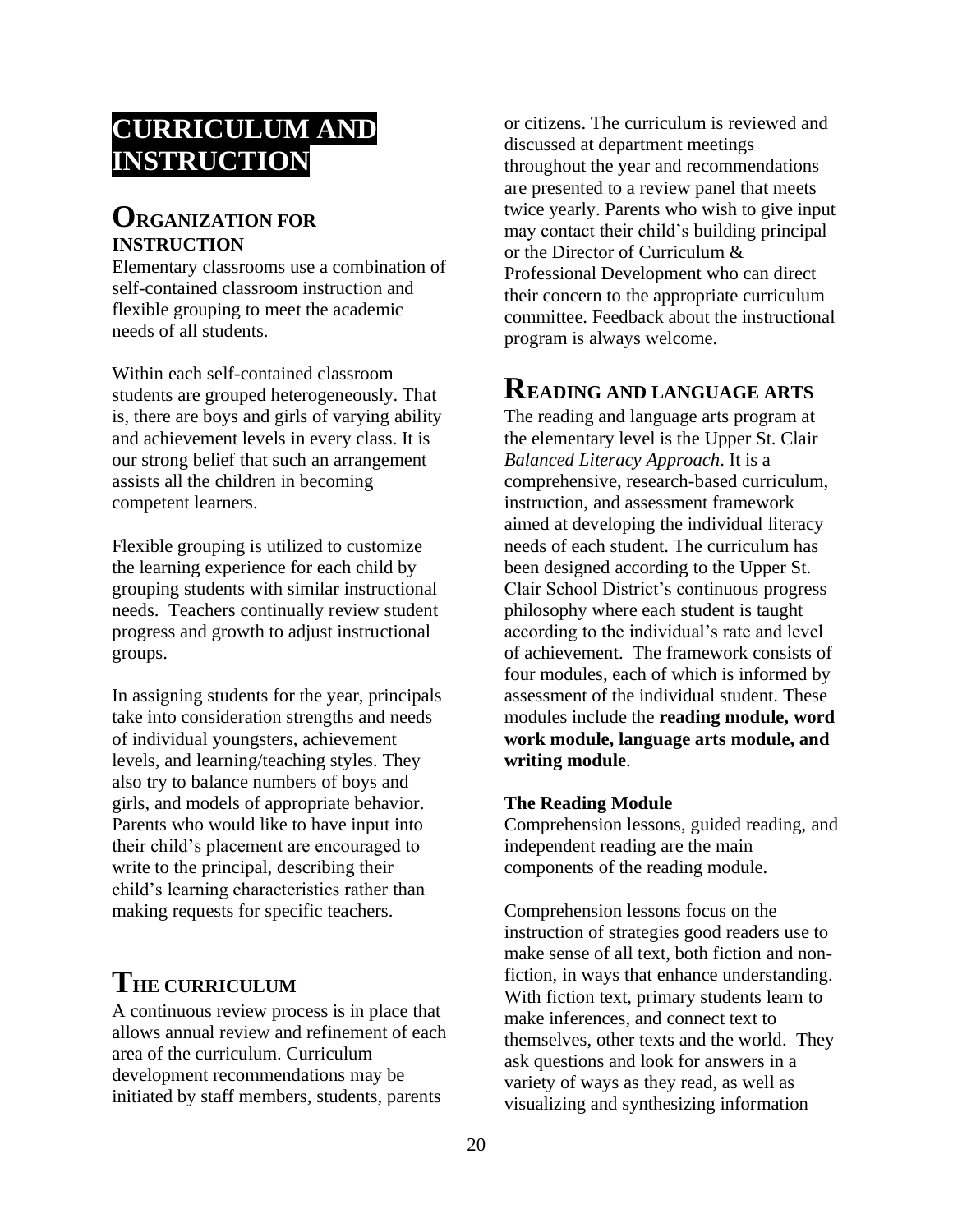into a meaningful whole. Intermediate students additionally examine literary themes and apply them to texts they have read. With nonfiction text, all students learn how to navigate the text structure to extract pertinent information and then apply new knowledge in a variety of settings. The strategies are repeatedly modeled by the teacher and practiced by the students as they read books at their reading level.

During guided reading, the teacher meets several times a week with small, flexible groups of students with similar reading skills and needs. Students use pieces of leveled text at their instructional reading level as the teacher guides them through explicit reading strategies to enhance thinking within the text, about the text, and beyond the text. The instructional reading level indicates the level at which the student can read accurately, fluently, and with comprehension. The structure and content may vary, depending on the guided reading level and grade of the student, and assessment is ongoing to ensure proper group placement. Guided Reading goals include:

- Monitoring and correcting
- Solving words
- Searching for and using information
- Summarizing
- Maintaining fluency
- Using reading strategies and literary themes
- Analyzing and critiquing text
- Developing vocabulary
- Responding in writing
- Reading a variety of text genres

#### **The Word Work Module**

The word work module provides students with the opportunity to learn the system for reading or "decoding" words. Students are exposed to a systematic and explicit

approach for learning the alphabetic system that allows them to read and decode words through their ever-increasing knowledge of common phonics patterns. Students are taught to apply this alphabetic code to reading and decoding words in the context of text. The premise on which these strategies are based is that working through a word (decoding, sounding it out) is a selfteaching system. That is, the process of decoding words helps those words to eventually be recognized automatically by the student.

Students are also expected to master sight words, words which are not phonetically regular but which occur often in the texts they read. The goal is for the students to eventually be able to recognize many words automatically, both words that are phonetically regular and those that are not, so that mental resources can be freed for the act of comprehension.

#### **Language Arts Module**

Spelling, handwriting, and grammar skills are the components of the language arts module. Spelling instruction consists of teaching students how to spell common phonetic patterns in words and the methods for making spelling changes to these words to create other word forms. Students are also introduced to high frequency and frequently misspelled words. The words are organized into spelling lists that are assessed each week.

Students learn to print and write in cursive using Handwriting Without Tears, a developmentally appropriate program developed by an occupational therapist. HWT encourages correct pencil grip, letter formation, sizing and spacing.

Grammar skills are explicitly taught and practiced through editing activities and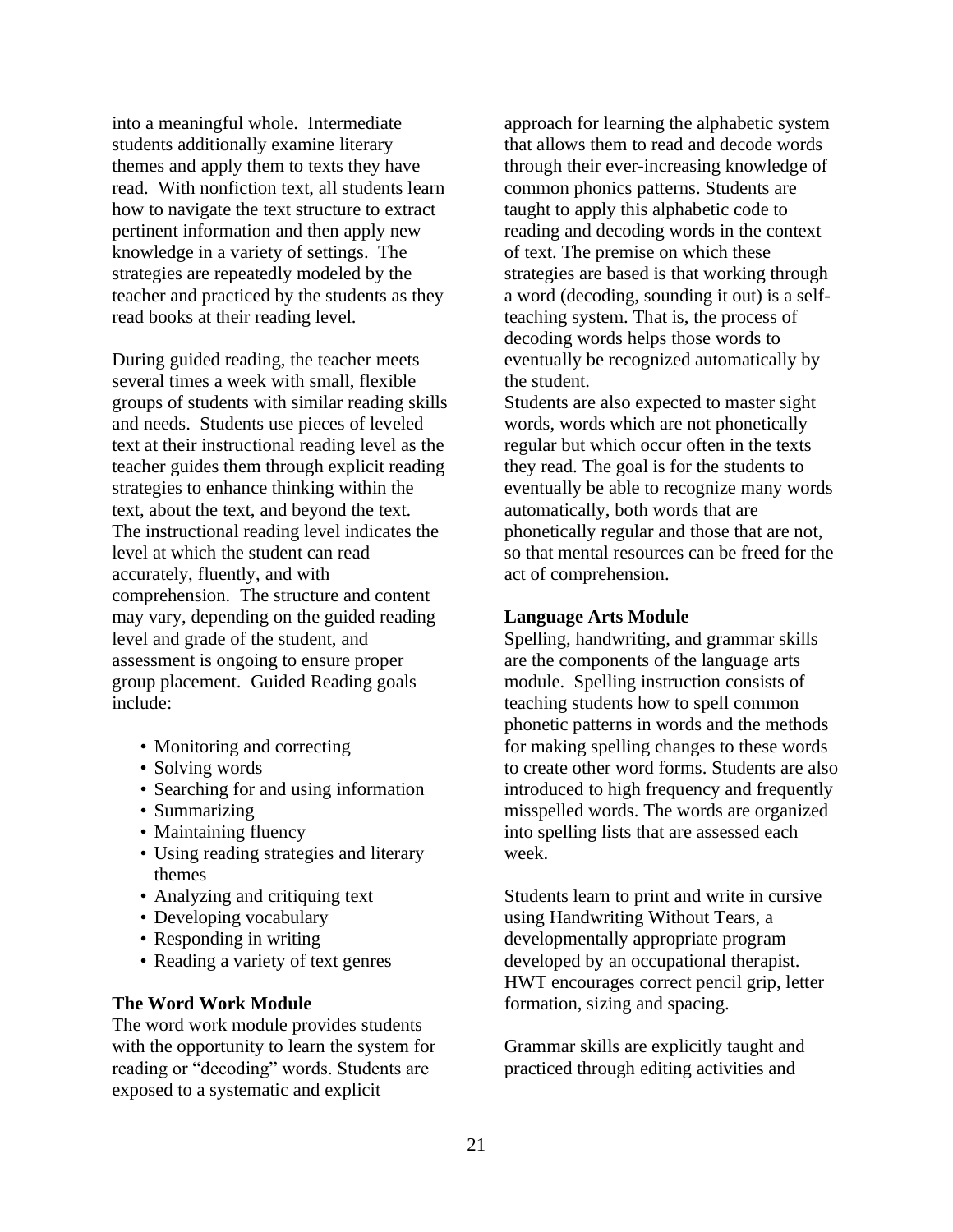written application. Assessment of grammar skills happens throughout the year.

#### **Writing Module**

Students are asked to write daily, across all curricular areas at the elementary setting, and instruction and practice of writing skills is a crucial element of the elementary program. The elementary writing curriculum incorporates mentor texts, discernment/sorting activities, teacher modeling, guided practice, and written application. Writing instruction focuses on developing the writer's ability to maintain focus on a topic, develop relevant content, organize and format writing based on the genre, develop voice through word choice and sentence formation, and apply gradelevel spelling and grammar skills. Students create narrative, informational, persuasive/opinion, and research writing pieces.

#### **Phases of Reading Development**

As students progress through the reading curriculum in the Upper St. Clair elementary schools, they gain mastery of skills and strategies that enable them to read increasingly more difficult texts. The following information explains the typical reading behaviors that students exhibit as they progress and grow as readers.

**Emergent Readers** (grade range: K) Emergent Readers are just becoming aware of print. They enjoy listening to stories and begin to understand the differences in syntax and vocabulary that are likely to appear in written (versus oral) language. They read orally and are learning to match word by word and to read left to right. At first, they point with their fingers, but their eyes will start to take over the process. They use information from pictures and rely on meaning and language to interpret simple texts. They use word matching, spaces, and

some visual information to check themselves while reading. They are learning to hear sounds in words and connect them with letters; they recognize a few frequently encountered words.

**Early Readers** (grade range: K-1) Early Readers read orally, mostly without finger pointing, and are beginning to read very softly or silently some of the time. They are familiar with most easy, frequently encountered words and quickly recognize them while reading. They know many lettersound relationships, and use letter-sound information to decode words while reading. On easy texts they read fluently and with phrasing, using punctuation. They are beginning to use several sources of information (meaning, syntax, and visual aspects of print) in combination as they process longer pieces of information. They still rely on pictures as an important source of information, but they are beginning to process print with less picture support.

**Transitional Readers** (grade range: 1-3) Transitional Readers read silently most of the time; when reading aloud, they read with fluency and phrasing on appropriate levels of text. They have a large core of known words that they recognize automatically while reading continuous text. They use multiple sources of information (letter-sound relationships, word structure, syntax, and meaning) to check their reading and solve problems. They do not rely on illustrations but use them to enhance understanding, and they can draw information from graphic illustrations in informational texts. They analyze words in flexible ways and make attempts at new, multisyllabic words. They are beginning to expand their range in reading genres. They are also learning to sustain their reading over longer texts, including chapter books.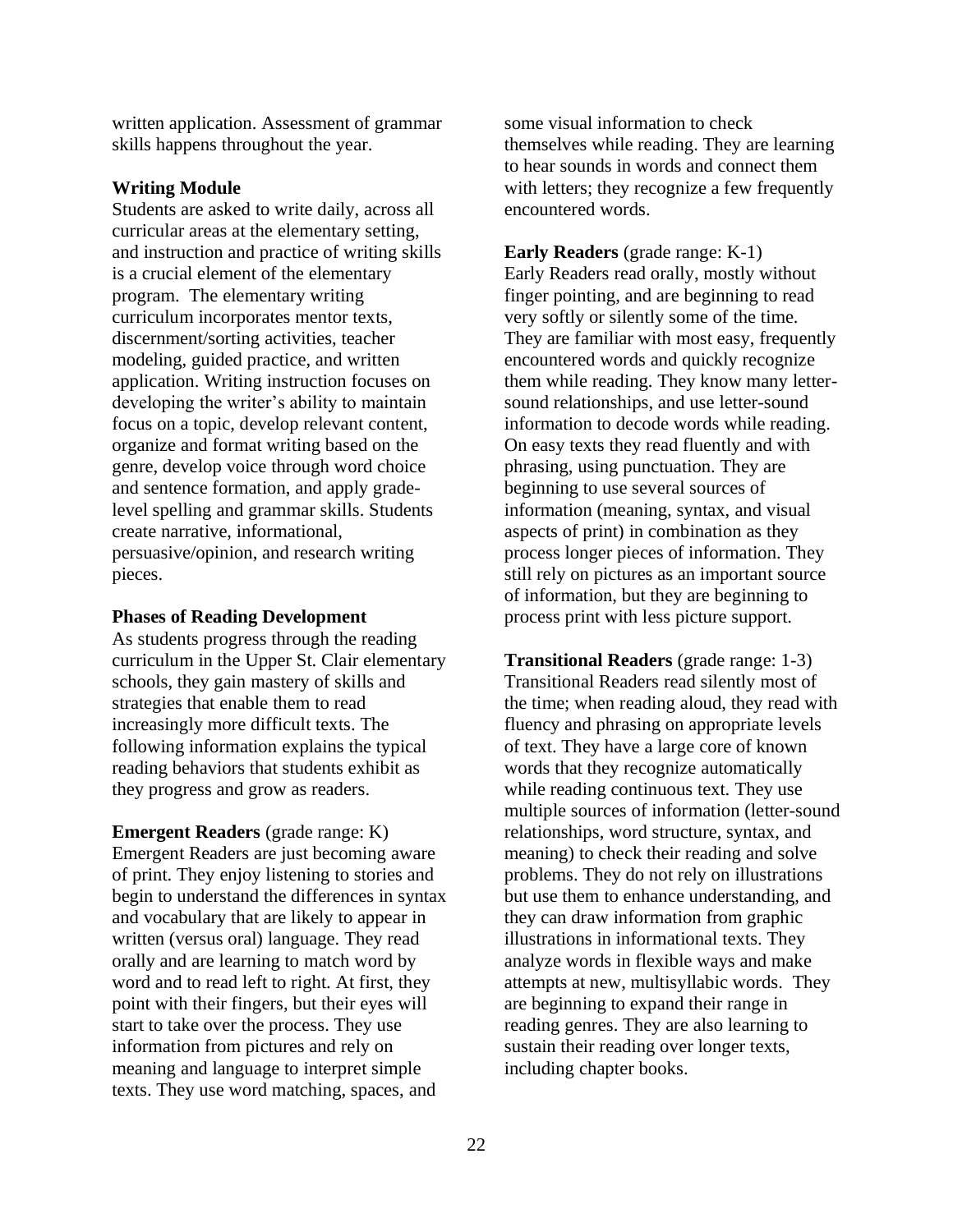**Fluent Readers** (grade range: 4+) Fluent Readers read silently; when asked to read aloud, they exhibit fluency and phrasing. They effectively use their understanding of how words work, employ a wide range of word-solving strategies, including making analogies to know words and using root words, base words, and affixes. They constantly acquire new vocabulary through reading and use reading as a tool for learning in content areas. As they read a wide variety of texts, they constantly develop new strategies and knowledge. They consistently go beyond the text to form interpretations and apply understanding to other areas. They are able to sustain interest and understanding over long texts; they read for extended periods of time. They notice and comment on aspects of writer's craft and read to explore their world, including philosophical, ethical, and social issues. They actively work to connect texts. They develop favorite topics, genres, and authors that form the basis of life-long reading preferences.

#### **Kindergarten Literacy**

The kindergarten program involves activities that includes auditory, visual, and kinesthetic experiences throughout the day. The kindergarten literacy program focuses on three main components of literacy learning:

- $\bullet$  Comprehension understanding, making connections and retaining what is read
- $\bullet$  Phonemic Awareness process of hearing sounds that letters make
- $\bullet$  Phonics the addition of visual letters with the letter sounds

Students additionally learn concepts about print, and nonfiction text structure, as they learn about how print is organized. Writing is a daily part of the kindergarten curriculum as students write in journals and respond to text. Explicit writing lessons meet students at their instructional level as they develop emerging writing skills. Learning centers allow the kindergarten teacher to meet with small groups of students to address individual literacy needs. While the teacher works with a group, other students are engaged in a variety of independent activities that reinforce and extend prior learning. Ongoing assessment, formal and informal "kid watching," allows the teacher to provide a learning environment that is both developmentally appropriate and instructionally challenging for each student.

# **MATHEMATICS**

The elementary mathematics program is guided by the belief that all students can learn and succeed in mathematics. On the path to becoming competent mathematicians, whether it is for future study and career or for functioning in everyday life, there are certain critical learning experiences in which all students will take part. These include learning that is related to **concept development, procedural fluency, problem solving** with real-life application, **communication** of mathematical processes and understanding, and **fact fluency** in the four basic operations. Concurrently, students will be immersed in mathematical process skills that deepen understanding and elevate cognitive demand. These include, but are not limited to, reasoning abstractly and quantitatively, critiquing the reasoning of others, modeling mathematics, looking for structure and pattern, and attending to precision.

Classroom lessons and assessments reflect instruction in each of these five areas. Achievement in each area is measured through a variety of assessment tools, problem-solving experiences, daily work,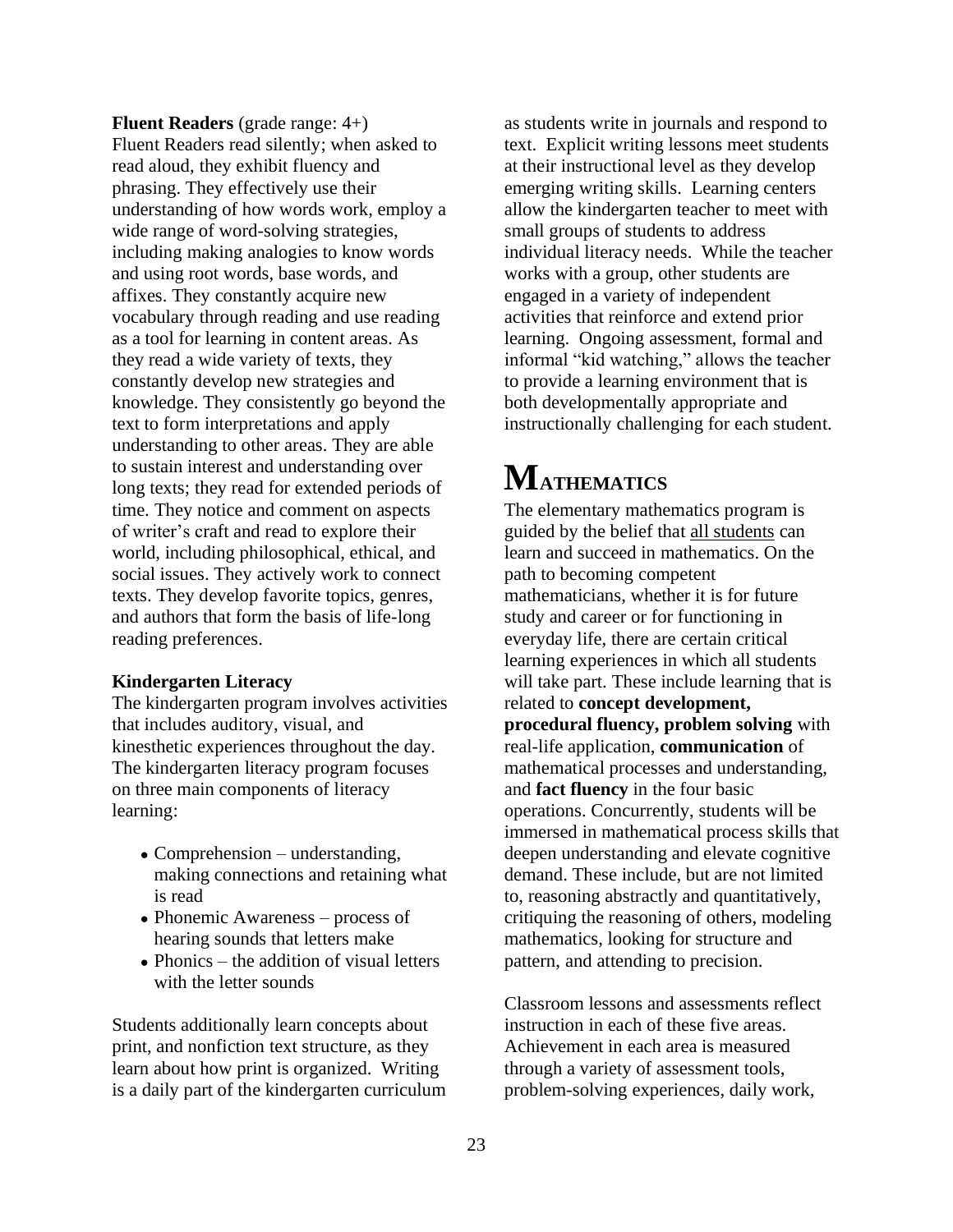math projects, homework, and teacher observations.

The development of a sound understanding of mathematical **concepts** and relationships often takes place in physical contexts through the use of manipulative and concrete examples. These experiences are used to enable the student to make abstractions and to develop related skills. Instruction links concepts with the procedures they represent. Fully developed conceptual knowledge leads to increasing proficiency in problem solving.

Through **procedural fluency** instruction, students are taught various strategies and algorithms for written computation, mental computation, and for using a calculator. Students also learn how to decide if an exact calculation is needed or if an estimate is adequate. Estimation skills also assist students in determining whether answers are reasonable. While the math program often begins with exploring skills conceptually, lessons then move towards introducing more traditional, procedural methods.

The role of **problem solving** is vital to assist students in connecting mathematics with its application in the world, and to develop students' understanding of mathematics as a discipline. Students experience specific strategies and are strongly encouraged to explore mathematical thinking in ways that make sense to them. With time, students tend to gravitate towards more efficient strategies as their exposure to various types of math problems expands. The ultimate goal is for students to reason through problems and think mathematically.

As recommended by the standards set forth by the National Council of Teachers of Mathematics, **communication** is a critical component of the math program. Math

instruction does not stop when students figure out the right answer. Rather, students are required to communicate – first orally and later in writing – the process which was used or the reasoning used to arrive at the correct answer. Students are also asked to critique and compare other students' methods. Lessons are rich with "math talk" and group discourse.

**Fact Fluency** is defined as using efficient and accurate methods when computing numbers. Paul Riccomini, a Clemson University mathematics researcher, best articulates why fact fluency in young students is important. He equates computational fluency in math to understanding letter-sound connections in reading. These connections are the foundational blocks from which reading knowledge grows and develops. A fluent knowledge of the basic facts in all four operations (addition, subtraction, multiplication, and division) can help move students from the concrete to more abstract math processes. Fact fluency instruction centers around strategies, rather than memorization. Daily practice occurs in a variety of ways depending on grade level and teacher preference. Weekly, timed quizzes are utilized to monitor growth in an operation over a semester.

The **kindergarten mathematics** program is designed to allow engaging, hands-on experiences with early numeracy and number sense skills. Kindergarten teachers may determine eligibility for support and enrichment opportunities dependent upon resource scheduling. Assessment of concept mastery is determined through observations and other tools, rather than through posttests.

**Flexible grouping** in mathematics in first through fourth grade allows for more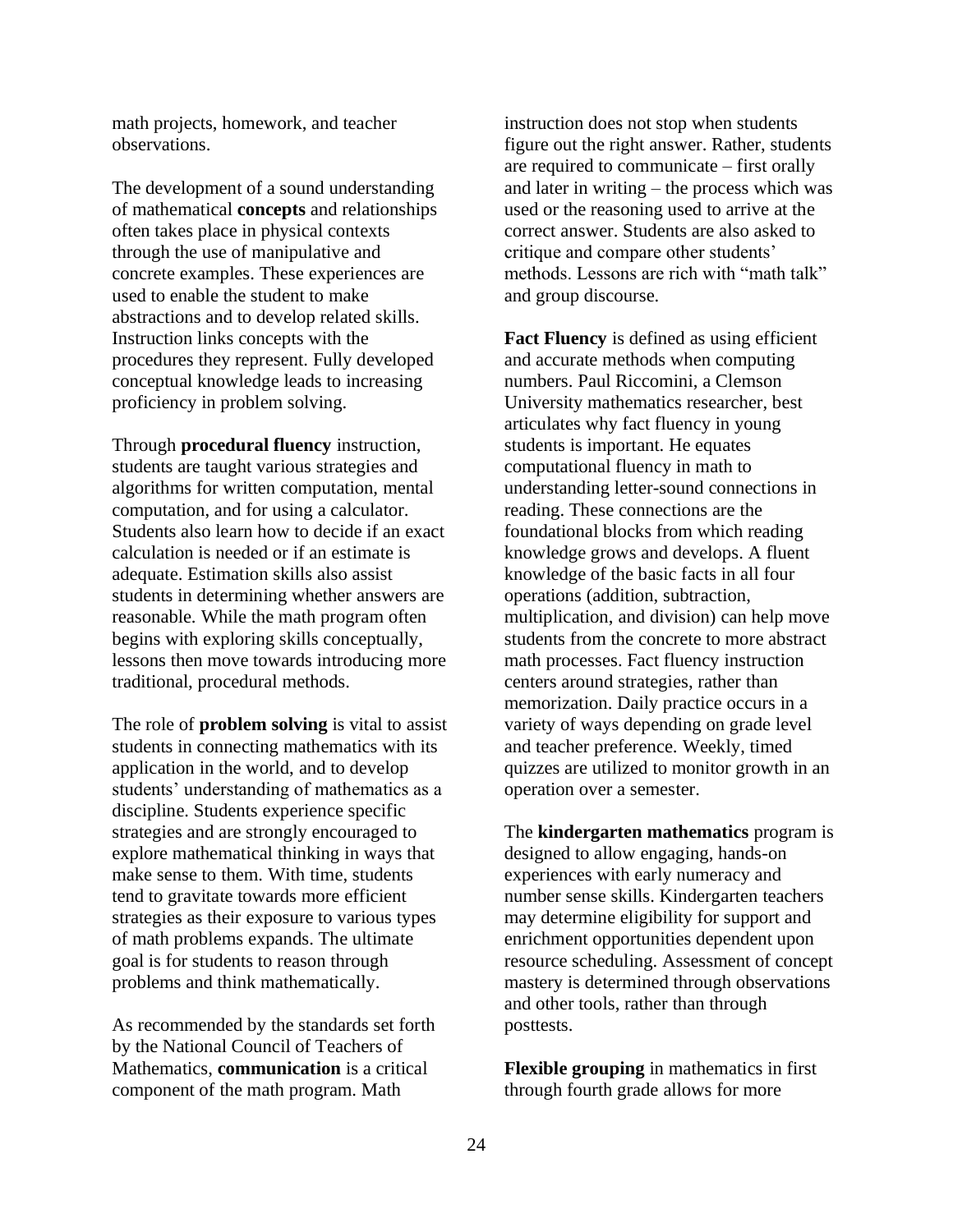responsive customization of the math program. For each topic rotation, students are placed by grade level teachers into flexible groups based on pretest scores, rates of acquisition, learner traits, and teacher observations of performance. This structure allows for class size variations, slight pacing adjustments, targeted instructional strategies, and focused assistance of building resource teachers for support and/or enrichment. All students are held accountable for mastering the PA Core Standards and all students are assessed with the same end of topic assessment.

At the elementary level, a small percentage of students qualify for **math acceleration**. The process guidelines and criteria for qualification are outlined within the Board policy on math acceleration.

# **CONTENT AREAS**

The social studies, science and health curriculums emphasize projects, activities, discussion and the use of technology to enhance the skills, processes and content students need in these areas. Inquiry strategies, which assist youngsters in becoming critical observers of the world around them, are also an important part of content area instruction.

#### **Science and Health**

The Upper St. Clair Elementary Science program makes use of units or modules acquired from the Smithsonian Science Program*.* USC utilizes the Smithsonian Science Program to offer outstanding professional development for teachers and provide national and state aligned researchbased science curriculum concepts and skills to all elementary students in grades K-4.

The students also work with their teachers, health professionals, local police, Children's Hospital and St. Clair Hospital on current health topics of drug awareness (appropriate to the grade level), proper nutrition, heart health, the body systems and personal safety. Health lessons are presented at times coinciding with seasonal importance (e.g., bus safety in September), national observances

(e.g., Dental Health Month or Heart Health Awareness), or as units of instruction which take place for several weeks throughout the school year.

#### **Social Studies**

In Upper St. Clair at the elementary level, the social studies curriculum encompasses five strands. At each grade level, units are designed around these five strands and analyzed for match to Upper St. Clair School District targets and the Pennsylvania State Standards. Each year, units are reviewed and may be further developed based on this analysis. Some units overlap in their focus and meet several strands at once as students progress through the unit content.

The five strands of social studies at the elementary level include:

- History
- Geography
- Cultural Geography
- Economics
- Civics & Government (Political Science)

All strands are emphasized at each grade level.

Field site experiences for the children and exciting topical presentations brought to the school complement classroom instruction.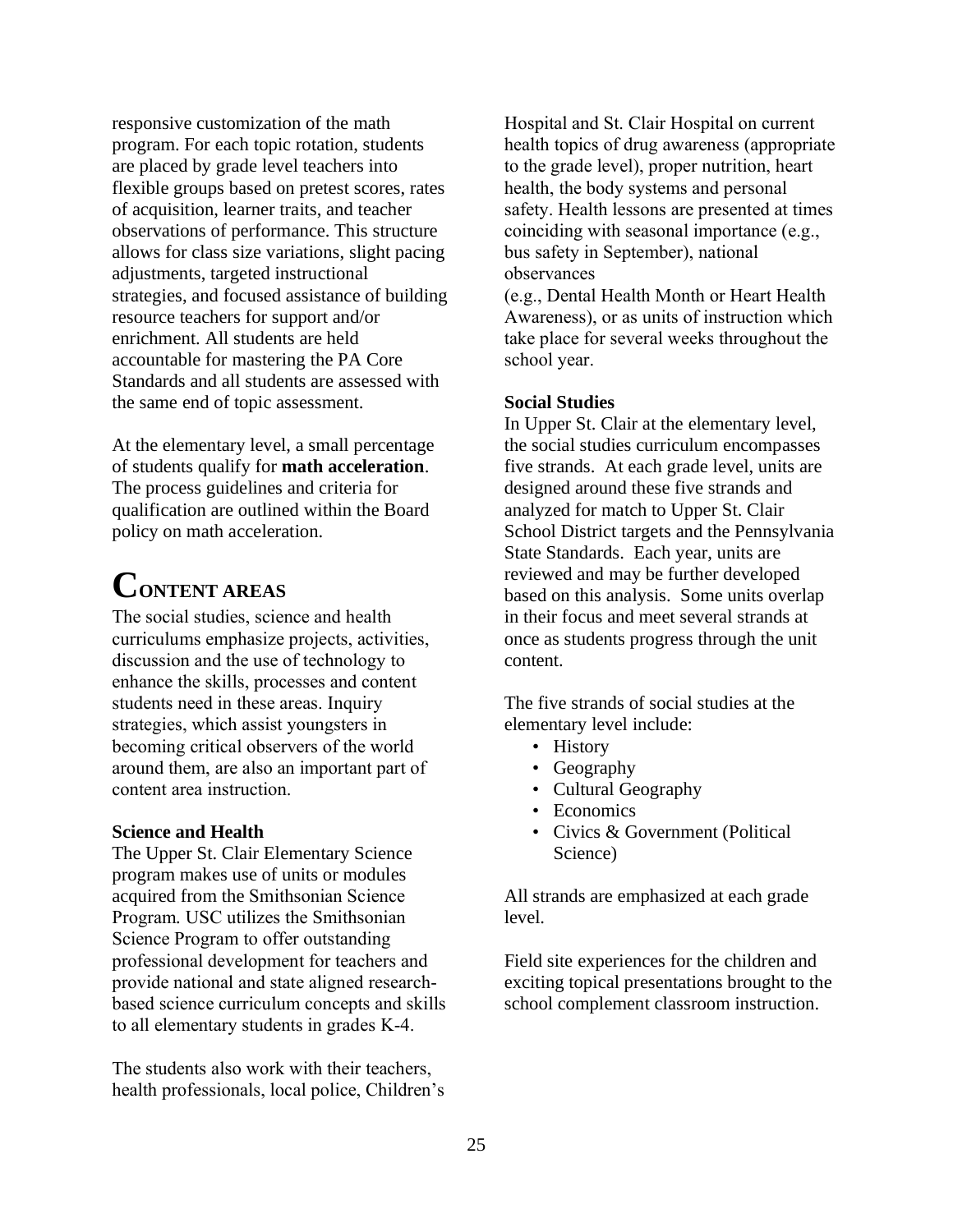# **SPECIAL SUBJECTS**

#### **Art**

The Visual Art curriculum is based on the Pennsylvania State Art Standards and interdisciplinary cross-curricular connections.

During the 50 minute class period, students in grades 1-4 learn about the art techniques and mediums used in creating their masterpieces.

**Pennsylvania State Art Standards** have four components: Production, Performance and Exhibitions, Historical and Cultural Context, Critical Response and Aesthetic Response.

#### **Production, Performance and Exhibitions:**

The students will know the elements and principles of Art. They will be able to recognize the use of the appropriate mediums, vocabulary and learn the processes need to create the artwork.

#### **Historical and Cultural Context:**

The students will learn about artists from Pennsylvania to other global countries. They will be able to identify their work and emulate their art style.

#### **Critical Response:**

The students will learn the process of examination of an artwork in order to analyze, interpret and discuss the meaning behind the artist's work. Each masterpiece discussion will include the elements and principles of art and the students' personal reflection.

#### **Aesthetic Response:**

The student will learn how to respond to an artwork by giving an opinion and a personal reflection. The students will recognize the artist's choices in the

masterpiece and the influences that surround the artwork.

The interdisciplinary connections between the Arts and the other subject areas include a variety of artists and art techniques. In each grade level, the students will learn about an artist, their artwork and emulate their style and how it connects with the other subject areas.

The art teachers save many pieces of student work for display around the school building for the annual STAR Night and for an annual exhibit at Central Office in the municipal building.

#### **Vocal Music**

Students in grades one through four have two 30-minute music periods each week. The elementary music curriculum provides enriching experiences that become integrated into students' lifelong appreciation of music. Curriculum objectives use singing, movement, and instrument playing to build the children's skills in the musical elements of rhythm, melody, harmony, form, dynamics, and timbre. In addition, the children learn to appreciate and discriminate among the works of composers from a variety of periods and styles.

#### **Physical Education**

Rhythmical activities, games, relays, stunts and tumbling, skill development, and athletic games are part of the physical education curriculum for all students in grades K through 4. Adaptive activities, as well as modifications of regular physical education class activities, are provided on an individual basis for students who need such accommodations. Kindergarten classes include rhythm and movement activities as an important part of the core curriculum. Kindergarten students participate in one 30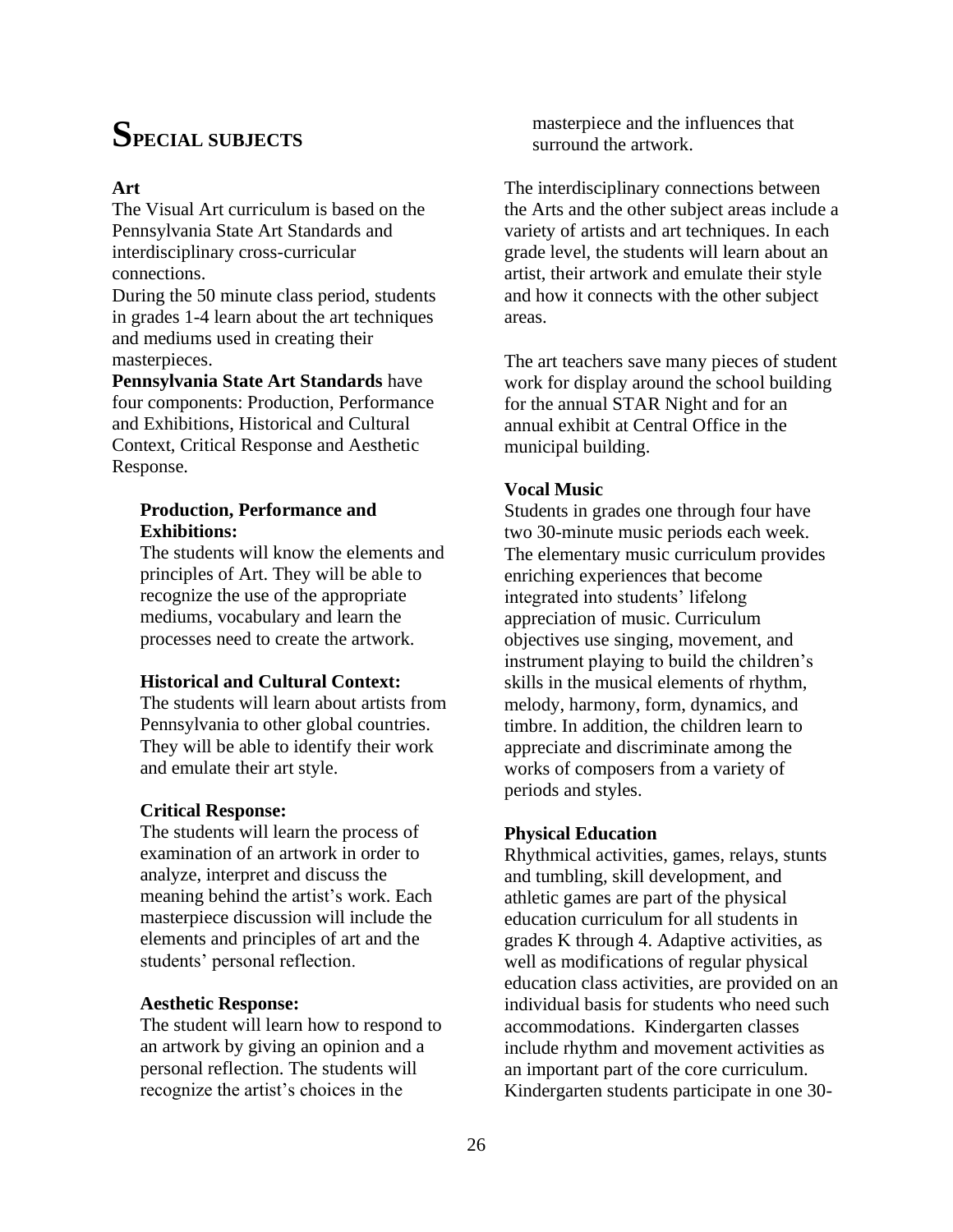minute class period per week during which time the kindergarten teacher and the physical education teacher team together. Kindergarten children engage in gross motor activities beyond those that are practiced in the kindergarten classroom. Students in grades 1-4 have two 30-minute periods of physical education each week. The physical education program in grades one through three uses six units to progressively develop students' skills. The units include: rhythmical activities, primary developmental games, relays, stunts and tumbling, primary sports and recreational activities, and athletic games.

focuses heavily on team sports and physical fitness.

#### **Library**

The elementary library program is an integral part of the total school curriculum. The goals of the library curriculum are twofold: (1) to foster an interest in books and reading that will grow and develop into a life-long practice that is enjoyed, and (2) to provide sequential skill development which assists students' growing abilities to find, generate and apply information and become effective and efficient library users. In addition, the library serves as a resource for students and teachers. Librarians work in cooperation with teachers and curriculum study committees to select library materials that support and enhance other areas of the elementary curriculum.

Each classroom is scheduled for a weekly book exchange and story or skill lesson. Librarians are able to collaborate with classroom teachers in the teaching of a variety of information processing skills related to curriculum units of study such as literature studies and use of on-line resources. Librarians also make use of the computer labs in order to familiarize

students with a variety of electronic programs and resources.

Each elementary library has an on-line catalog and circulation system. All students have a thirty-minute library period each week. This is used for book exchange, story-sharing and/or library skills instruction. Parents wishing to know about literature development or circulation procedures are encouraged to contact the librarian at their child's school. Parent volunteers in the libraries are welcome!

# **COMPUTERS**

The District's approach to technology is that applications of new technology need to be guided by curriculum requirements as well as student needs. In each elementary school there is a full-time technology aide who has a high level of proficiency in technology as well as a full-time librarian who is skilled in the use of electronic resources. The nature of the work directed by the classroom teacher is personalized and instruction is tailored to students' needs and curriculum related applications. Both networked computers and laptops are available for student use in each school. Each elementary school houses a computer lab adjacent to the library.

#### **Acceptable Use/Internet Safety:**

The District complies with CIPA (Children's Internet Protection Act) and monitors student usage of district-issue devices. However, parents/guardians should monitor their child's technology usage to ensure safety and consistency with your family's technology rules/expectations.

All district students are assigned a 1:1 device (iPads K-4, Chromebook 5-12). Students are responsible for any and all damage to their 1:1 device, unless otherwise determined by the Upper St. Clair School District administration. The Upper St. Clair School District Technology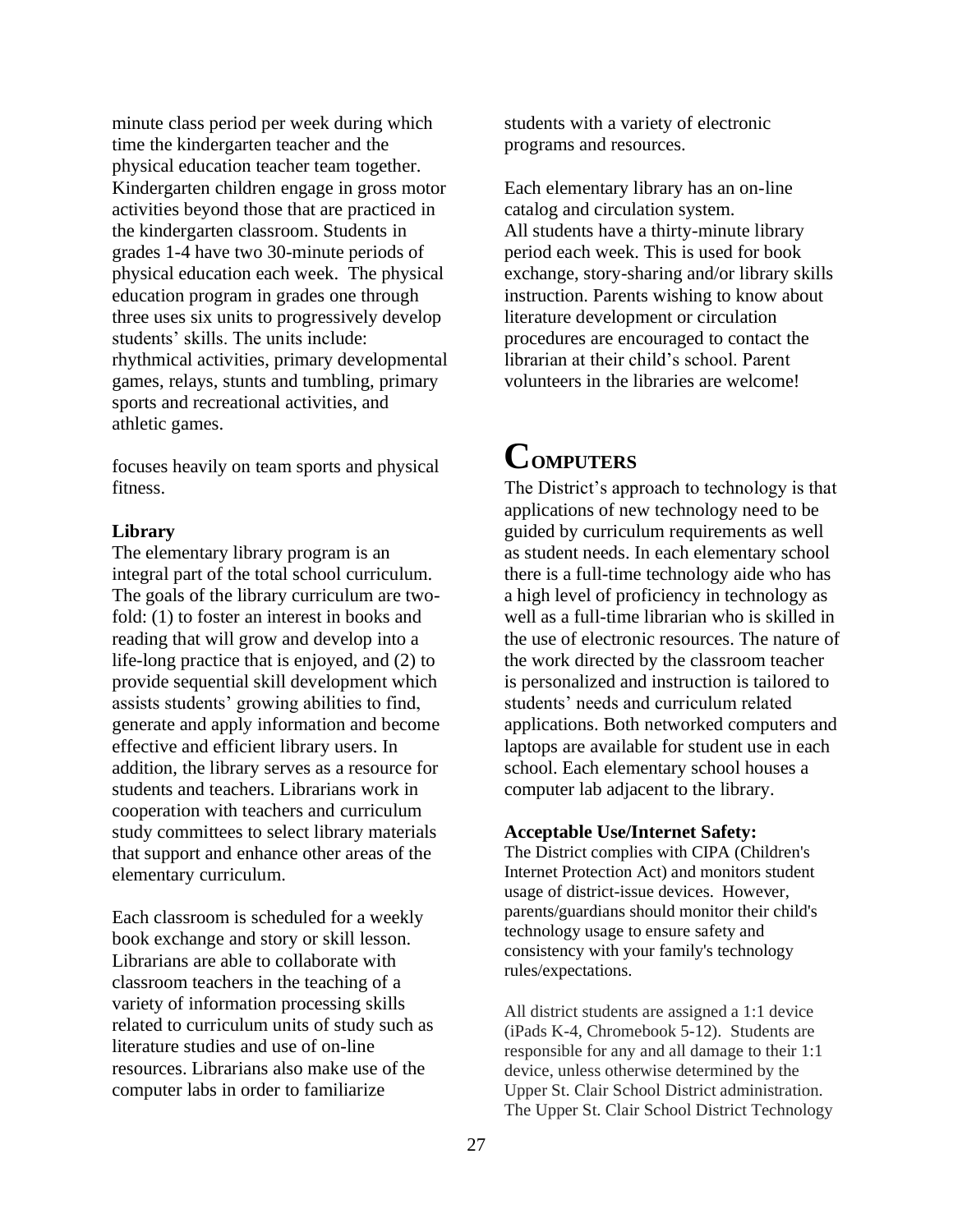Protection Plan (TPP) is available for all 1:1 student devices. The TPP is OPTIONAL and is NOT required. The TPP will cover a single 1:1 device for the 2020-2021 school year – starting on July 1, 2020, and concluding on June 30, 2021. Please visit this website for more information[: uscsd.store/tpp](http://uscsd.store/tpp)

A student's acceptance and use of a District device and/or the District information systems/internet is an acceptance and agreement to comply with the District's acceptable use policies linked below.

Please refer to the following board policies at this [link f](https://www.uscsd.k12.pa.us/Page/12895)or further information:

Policy 3027 (\*815) Use of the District's Internet and Computer Networks

# **WORLD LANGUAGES**

In recognition of the research which states that early language learning is beneficial for all students, the Upper St. Clair elementary schools began a proficiency-based elementary Spanish program during the 1998-1999 school year. In the 2012-2013 school year, the district moved to a FLEX Program (which stands for Foreign Language Exploratory). The goal of our FLEX program is to provide high quality Spanish-language exposure to our elementary students in grades 1-4.

Spanish was selected because it is a language that is used prevalently throughout the United States and in twenty-two countries around the world. The benefits of total school focus on a single language and culture contributed to our decision to offer Spanish for all students. It was also the overwhelming choice of parents who completed a survey prior to implementation.

As the Spanish program at the elementary level has evolved, modifications to the

middle school programs have been made. All students have the opportunity to experience three foreign languages during their K - 5 school careers. This strong foundation has made it possible for students to excel at the high school level in one or more languages.

Students at all levels learn basic vocabulary ranging from greetings to simple sentences. They learn how to say their names, ages, and body parts, express likes and dislikes, and talk about their favorite sports, their health and foods. Content specific topics are introduced in Spanish to reinforce curriculum taught in the regular classrooms at each grade level where possible.

In addition to speaking Spanish in a variety of contexts, students hear stories and sing songs. The children also see their Spanish being applied to numerous interdisciplinary activities in social studies, science, health and literature.

Students in first through third grades receive one 30-minute period of Spanish instruction each week. Additionally, Spanish teachers create one in-class technology supported lesson for third grade students to complete under the supervision of their classroom teacher. Fourth grade students receive two 30-minute periods of instruction by the Spanish teacher per week.

### **INTERNATIONAL BACCALAUREATE – PRIMARY YEARS PROGRAM**

Upper St. Clair School District offers the International Baccalaureate Primary Years Program (PYP) as a magnet for students in grades K through 4 to students from all of the District's elementary schools. Children who participate become full-time students at Streams Elementary School, where the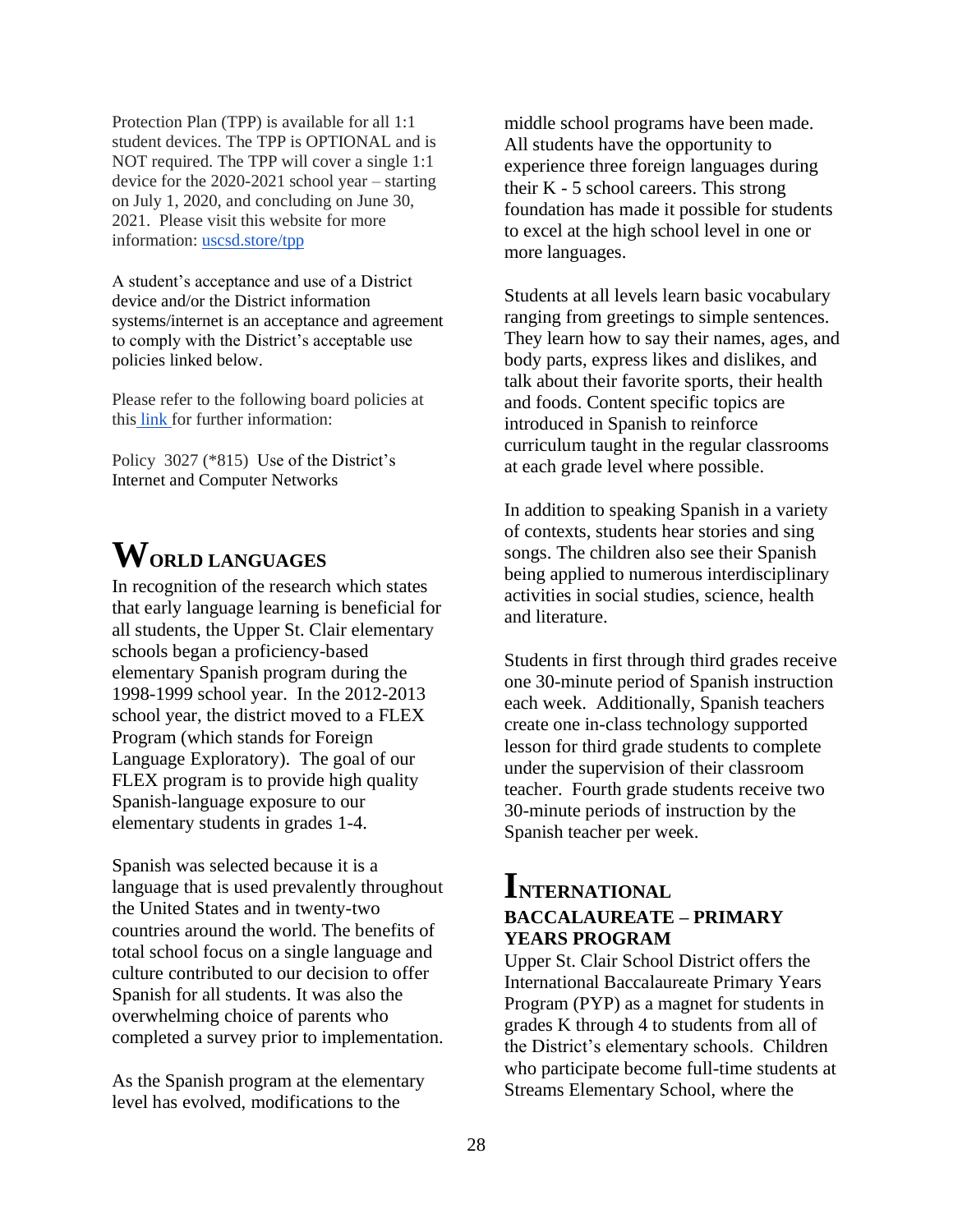magnet program is located. International Baccalaureate (IB) is a world-renowned network of international schools located in more than 80 countries. Boyce Middle School and Ft. Couch Middle School are authorized to offer the IB Middle Years Program (MYP) and the Upper St. Clair High School is authorized to offer the IB Diploma Program (DP).

The Primary Years Program curriculum framework includes the following key elements, built upon the foundation of the USC elementary curriculum:

**I. Learner Profile** – PYP schools develop students who are inquirers, thinkers, communicators, courageous, knowledgeable, principled, caring, openminded, balanced, and reflective.

**II. Planned Inquiry** – The USC core curriculum is extended through planned inquiry. The USC-PYP instructional approach is guided by a series of questions that have relevance within and across all subjects.

**III. International Mindedness** – Students in USC-PYP strive to become more aware of the world around them. A second language study is a requirement. PYP students will acquire skills important to living and working with others internationally.

**IV. Inquiry Leading to Action** – Upon completion of each unit of study, students actively reflect upon their learning, choosing an action that would be of service to a community, and then carrying out that action. Even our youngest learners discover that their actions can make a difference in the world around them.

While not a program requirement of IB, the magnet program at Streams is structured to provide multi-age teams for certain projects. Younger and older students work together to accomplish instructional goals. The multiage teams are an important way to recognize and enhance the potential for student contributions to their own and others' learning: younger students have the opportunity to benefit from the leadership example and experience of older classmates, while the oldest members of the team are presented with many occasions for exercising authentic leadership and demonstrating what they have learned.

For more information about the Upper St. Clair Primary Years Program, contact Mrs. Katie Hendrickson, Primary Years Program Coordinator at Streams School (412-833- 1600 x 6038) or Dr. Lindsay Klousnitzer, Principal of Streams School (412-833-1600 x 6000).

## **STANDARDIZED TESTING**

The standardized testing program provides data about the progress of individual children, but also informs us about relative areas of need in the curriculum. These are taken into account as we plan systemic school improvement efforts.

During the spring, students in grades 1 and 2 will participate in standardized ability testing, and Pennsylvania System of School Assessment (PSSA) exams are given to students in grades 3 and 4. Parents will receive additional information regarding the exams prior to their administration.

Because of the importance of students' participation in these assessments, permission for educational trips will not be granted during the time that testing is scheduled. Please consult the principal to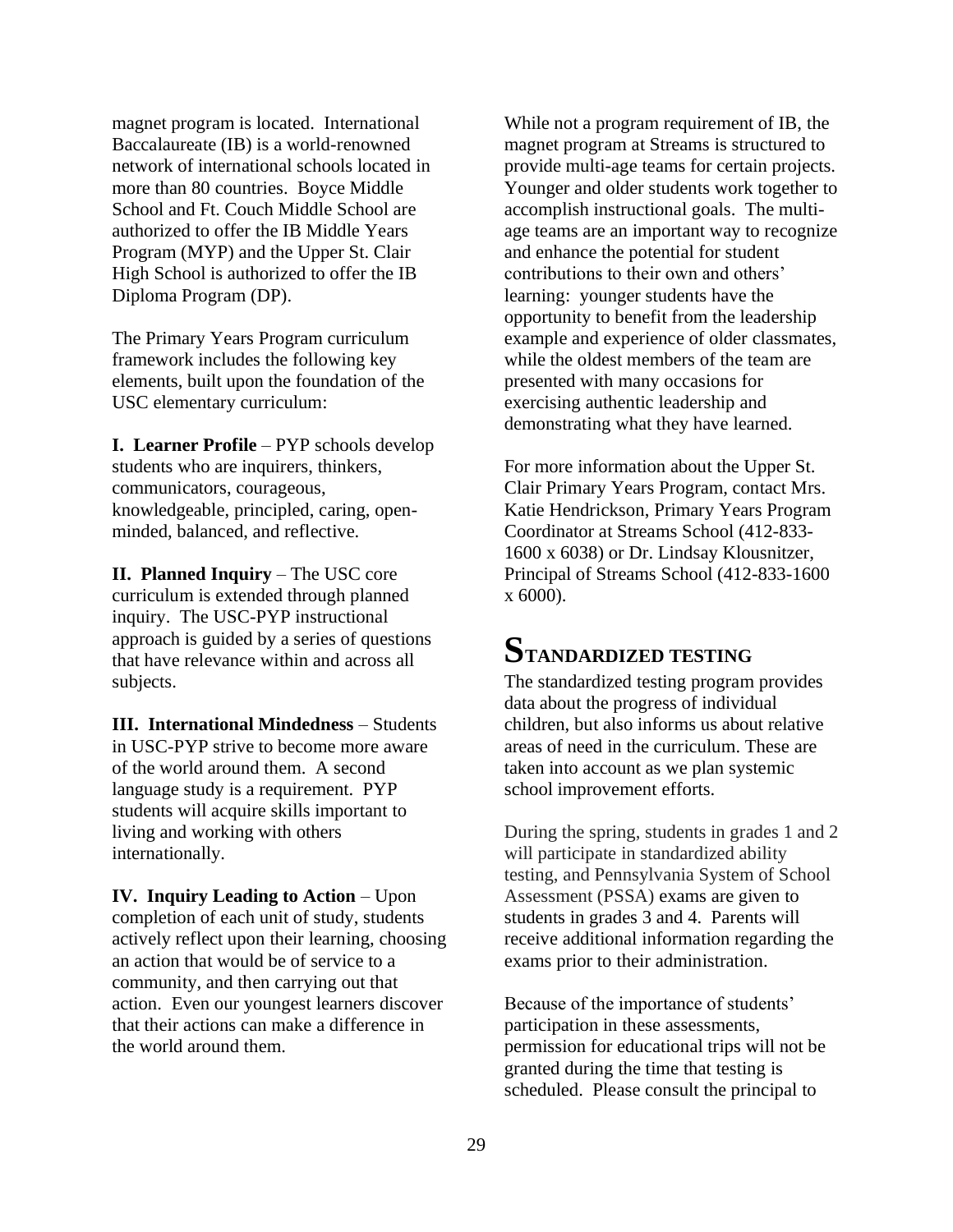obtain details regarding the dates for administration of these tests prior to scheduling trips in the spring.

# **FIELD TRIPS**

Field trips are considered an extension of instruction and are planned around specific educational objectives. Teachers select field trips from a list of approved field trips, in accordance with School Board Policy. Parents may be invited to accompany a field trip in order to increase the number of adult supervisors on the trip. This is especially helpful in the early grades. The nutrition center will be happy to provide a packed lunch for any student or parent who is going on a field trip. Requests for packed lunches may be directed to the teacher.

# **RECESS**

A twenty-minute daily recess period for free play is provided. The teacher(s) in charge of supervising the playground each day will decide whether to go outside. It is important that the children be dressed warmly in cold weather. Students who bring equipment from home should check with the supervising teacher to get permission to bring those items to the playground. Since recess operates a little differently in each school, please contact your child's Principal with specific questions you may have.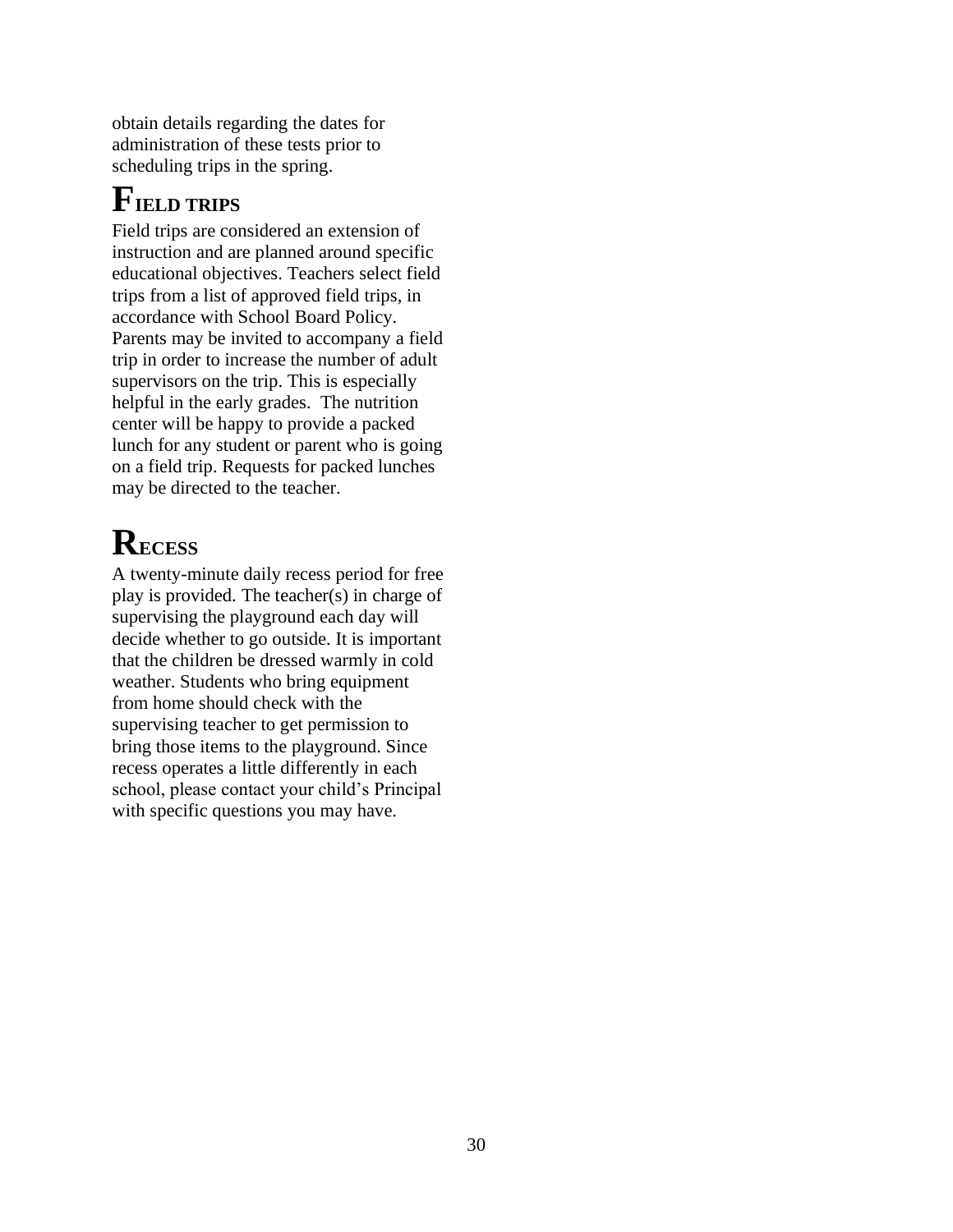## **HEALTH SERVICES**

# **NURSE**

The Health Room is staffed at all times by the Certified School Nurse (CSN) or Health Room Aide, who is a licensed health professional. Please feel free to phone the school and ask to be connected to the Health Room if your child is experiencing a healthrelated issue or to inquire about the school's medication policy.

# **EMERGENCY ILLNESS AT SCHOOL**

Each year school year parents are asked to provide current information through the **Back To School Online** process that will assist school personnel in dealing with an emergency regarding their child(ren). The sections titled "Emergency Contact Information" and "Medical Information" are particularly important. If changes need to be made to this information after the on-line information has been gathered, please contact the school office to provide the updates.

# **HEALTH ROOM**

Teachers may send students to the health room when they are not feeling well. If the CSN is not in the building, students are seen by the health room aide. The CSN is phoned for advice, if necessary, or called to come to the school if there is an emergency situation. Many children feel well enough to return to class after a brief rest, application of ice to a bump, a band-aide or some "tender loving care." Typically, students who have vomited or who have a fever are sent home. The information you provide for the "Emergency Contact Information" in **Back To School Online** will be used to contact you or, if you are not able to be contacted, a person that you have designated. Please contact the

school office any time this information needs to be updated throughout the year.

# **MEDICATION POLICY**

There are times when students must receive medication during school hours. A medication, whether prescription or overthe-counter (OTC), may be administered only with written permission from the physician and parent. In either case, the medication must be in a properly labeled container from the pharmacy or in the original commercial packaging in the case of OTC medication, and given to the school nurse. Parent and physician permission forms may be obtained from the health room or online at the District's website. It is recommended that when medication is ordered three times a day, it not be given at school. The student may take medication right before he/she leaves for school, when he/she comes home from school, and at night before he/she goes to bed.

## **PANDEMIC SAFTEY**

Students and families are expected to comply with all health and safety requirements set forth in the District's Health and Safety Plan(s). Failure to comply may result in student discipline consistent with the degree of violation. A copy of the District's Plan and the applicable health and safety requirements are available on the District's website at [www.uscsd.k12.pa.us.](http://www.uscsd.k12.pa.us/)

In the event a provision of the Health and Safety Plan conflicts with any duly adopted Board Policy, the Plan provisions will apply so long as the Plan is in place.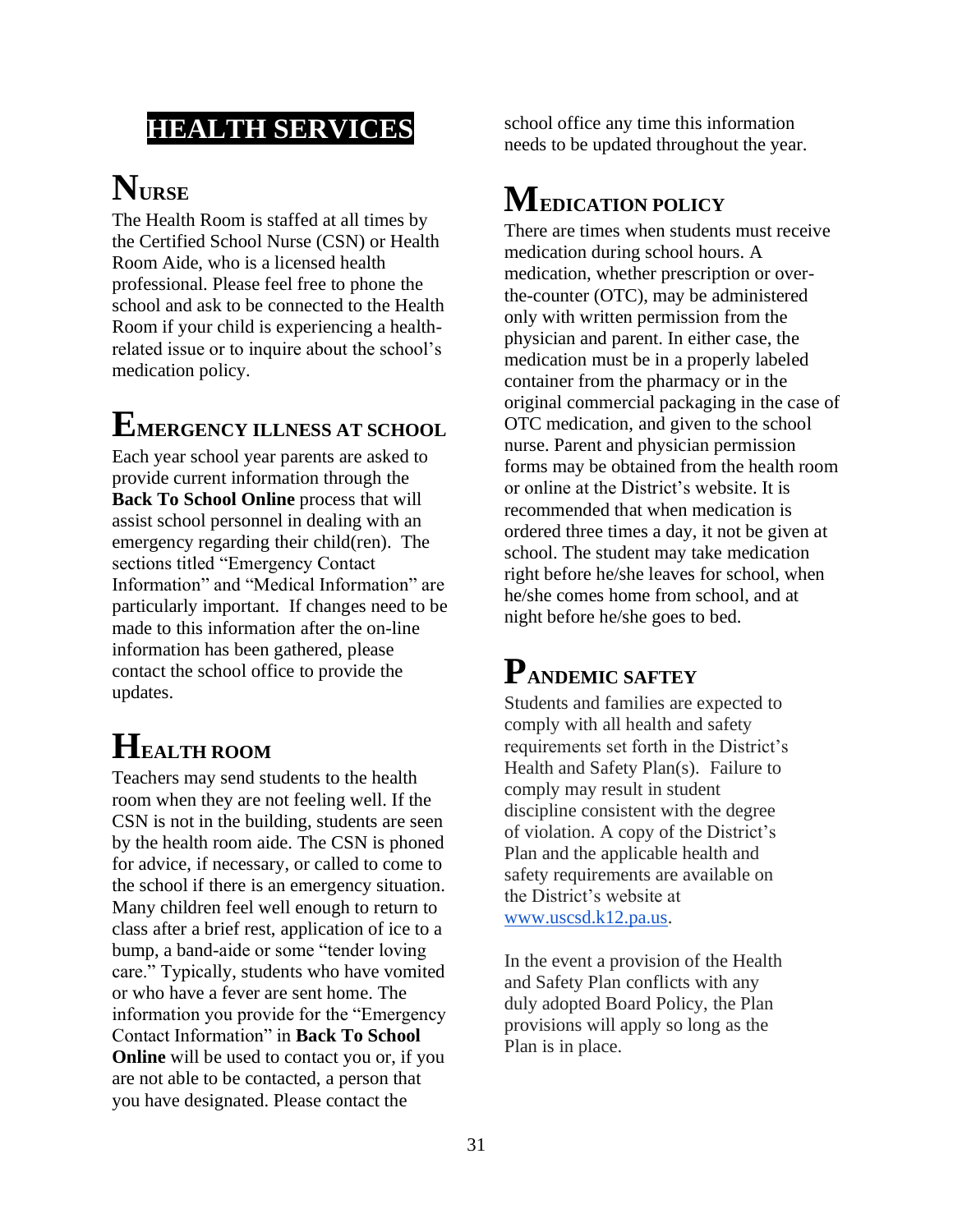## **STUDENT CONDUCT**

# **EXPECTATIONS**

Since an accepted standard of classroom discipline is a prerequisite for learning, all students are expected to conduct themselves in a positive fashion. Common courtesy, good manners and appropriate behavior have been characteristic of our students, and this is a credit to the teachers and parents who have played an important and mutually supportive role in achieving this end. Your child's teacher will be happy to review his/her expectations and explain the classroom management system at Open House or in a parent conference.

# **RESPONSIBILITIES OF STUDENTS**

It is the responsibility of each student to:

· Be honest and ethical: Respect, Responsibility, Honesty.

Put forth his/her best efforts in the classroom to develop and improve his/her learning.

Contribute to making the school a better place in which to learn.

· Exercise proper care when using school equipment.

· Assist in protecting the health, safety, and welfare of the school community.

· Be aware of the rules and policies of the school and follow them.

· Attend school daily and report to all classes on time.

- · Make-up work when absent from school.
- Respect school property.
- · Follow the dress code.

# **CONFLICT RESOLUTION**

It is, perhaps, inevitable that children in school will experience conflict with one another. Adults assist the children in appropriate conflict resolution as needed. If a child has a need, adult presence is there,

but the children are also given the opportunity to "stretch" and learn a new interaction skill. If the challenge is too great, at times, adults intervene in ways that seek to maintain the child's dignity. Conflict management is addressed by the guidance counselor through the use of expressive art projects, friendship groups, problem solving activities, and various role-play techniques.

# **DISCIPLINE POLICY**

All students have the right to attend school in a safe environment. School policies have been created to assist with the orderly operation of school. Policies that address behavior expectations and safety include, but are not limited to:

- 103-Nondiscrimination and Title IX [Sexual Harassment](https://www.uscsd.k12.pa.us/cms/lib/PA01000033/Centricity/Domain/17/103%20-%20Discrimination-Title%20IX%20Sexual%20Harassment%20Affecting%20Students.pdf)
- 218 [Student Discipline](https://www.uscsd.k12.pa.us/cms/lib/PA01000033/Centricity/Domain/17/218%20-%20Student%20Discipline.pdf)
- $\bullet$  218.1 [Weapons](https://www.uscsd.k12.pa.us/cms/lib/PA01000033/Centricity/Domain/17/218.1%20-%20Weapons.pdf)
- 218.2 [Terroristic Threats](https://www.uscsd.k12.pa.us/cms/lib/PA01000033/Centricity/Domain/17/218.2%20-%20Terroristic%20Threats.pdf)
- $\bullet$  247 [Hazing](https://www.uscsd.k12.pa.us/cms/lib/PA01000033/Centricity/Domain/17/247%20-%20Hazing.pdf)
- 249 [Bullying-Cyberbullying](https://www.uscsd.k12.pa.us/cms/lib/PA01000033/Centricity/Domain/17/249%20-%20Bullying-Cyberbullying.pdf)

These policies apply to students in kindergarten through grade 12 and can be reviewed in their entirety in the principal's office, by accessing School Board Policies on the School Board webpage of the District's website, or by clicking on the following link:

<http://www.uscsd.k12.pa.us/Page/134>

Student discipline is very good in the Upper St. Clair elementary schools. Infractions of the discipline policy, when they do occur, are typically minor ones. Parents can assist the school in promoting expectations of good conduct and communicating any concerns to school personnel.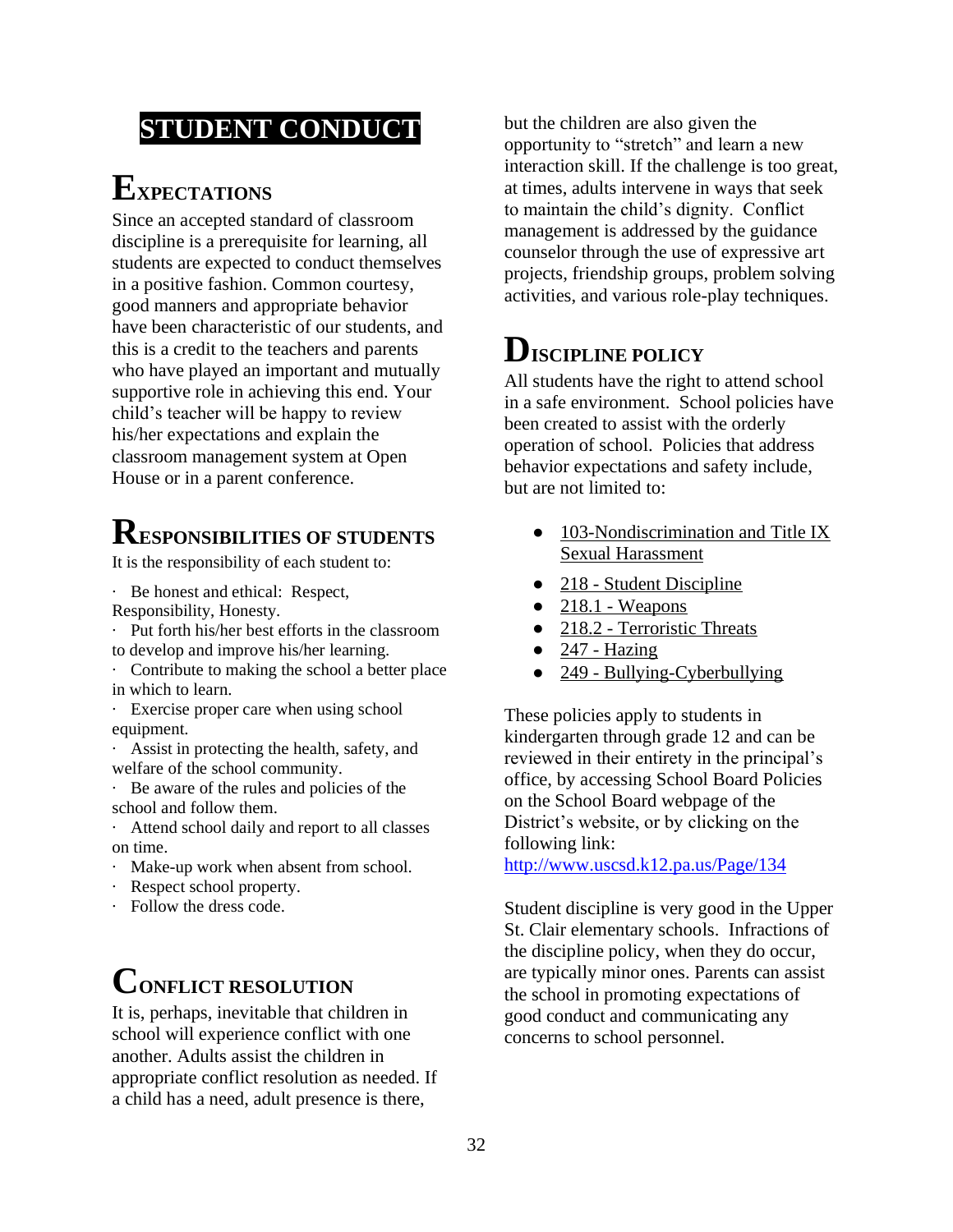Discipline pertaining to elementary students that describes Minor and Major Violations is as follows:

● **Minor Violations -** Minor misbehaviors which impede orderly classroom procedures or interfere with the operation of the school, including but

not limited to the following:

#### **Minor Violations:**

- a. Unexcused lateness
- b. Offensive language
- c. Defiance or disrespect
- d. Smoking
- e. Cutting class
- f. Truancy
- g. Disruptive behavior
- h. Fighting
- i. Violation of District bus policy
- j. Defacing school property
- k. Extortion
- l. Theft
- m.Other minor infractions of unacceptable behavior in or on school property

#### **Administrative Action for Minor Violations:**

Any one or more of the following:

- Verbal reprimand
- Counseling
- Restrictions
- Parent notification
- Out-of-order
- In-school suspension
- **Major Violations -** Misbehavior directed against persons or property or continued misbehaviors which defy remediation, including but not limited to the following:

#### **Major Violations:**

- a. Vandalism
- b. Violation of District drug abuse
- c. Endangering the safety of others
- d. Bullying
- e. Harassment
- f. Hazing
- g. Arson
- h. Bomb threats
- i. False fire alarms
- j. Commission of any other act punishable under the Pennsylvania crimes code

#### **Administrative Action for Major Violations:**

Any one or more of the following:

- Parent notification by phone, if possible, and in writing and made part of student's record
- Notification of local law enforcement agency
- Parent conference
- 1 to 10 day external suspension; the second offense shall result in a 10-day external suspension and a board hearing. (The administrator may use discretion in requesting a hearing for excluding the student from school upon the first offense.)

## **HARASSMENT AND BULLYING**

According to the U.S. Department of Justice and the National Association of School Psychologists, it is estimated that thousands of students miss school each day due to incidents related to harassment or bullying. It is the responsibility of the Upper St. Clair School District to create a school environment that is safe for children both physically and psychologically. As part of the school counseling core curriculum, an effort is made to differentiate between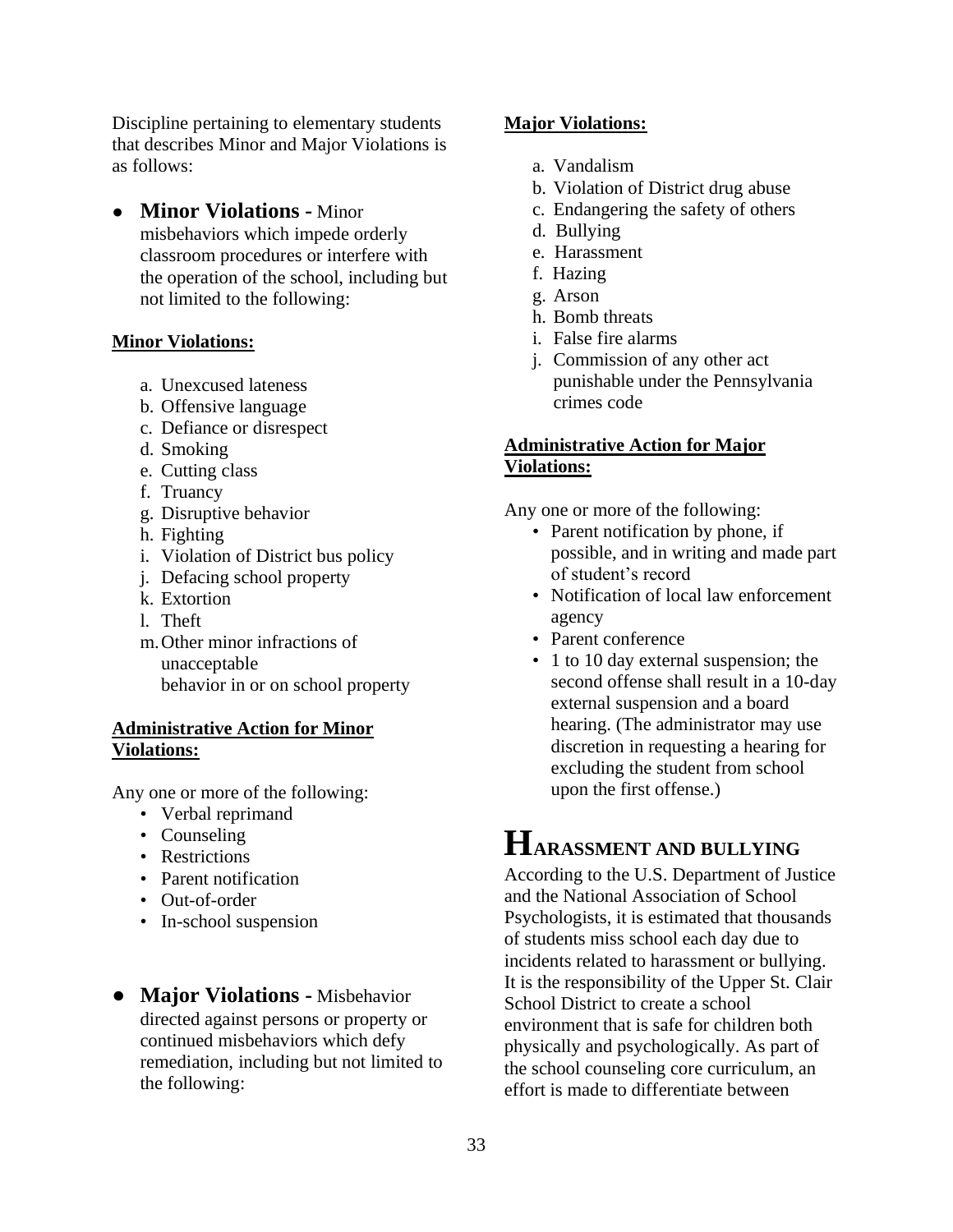tattling (in which the motive is to get some else in trouble) and reporting (the purpose of which is to alert the adults in the environment to verbal or physical actions which may be hurtful and/or create dangerous situations). Children are encouraged to be responsible reporters when they or others are being harassed or bullied. We are committed to respect the dignity of each person and to safeguard the students' right to an educational environment in which harassment in any form is not tolerated. Each school has created a set of expected behavior that is reviewed with all students.

### **Discrimination-Title IX Sexual Harassment Affecting Students**

Policy 103 Discrimination-Title IX Sexual Harassment Affecting Students strives to provide a safe, positive learning climate for students in our schools. The District maintains an educational environment in which discrimination and harassment in any form are not tolerated.

Any person who believes that s/he has been discriminated and/or harassed should report the incident to the principal. Guidelines for responding to allegations of discrimination, harassment or bullying have been developed at the elementary level. A form is available in the principal's office to summarize the complaint in writing. The principal is responsible for investigating such complaints to resolution and for communicating with the parents of students involved.

### **HARASSMENT / BULLYING GUIDELINES**

The Bullying and Cyberbullying policy 249 defines bullying as an "intentional electronic, written, verbal, or physical act or series of acts directed at another student or students, which occurs in a school setting and/or outside a school setting that is severe, persistent or pervasive and has the effect of doing any of the following:

- 1. Substantially interfering with a student's education;
- 2. Creating an environment that a reasonable person in the reporting party's situation would find threatening;
- 3. Substantially disrupting the orderly operation of the school."

Bullying as defined in this policy includes cyberbullying.

Students who are bullied or who observe others being bullied are encouraged to report such incidents to school personnel. School personnel will investigate complaints promptly and corrective action shall be taken when allegations are verified. Confidentiality of all parties shall be maintained, consistent with the District's legal and investigative obligations. No reprisals or retaliation shall occur as a result of good faith reports of bullying.

This policy will be disseminated to students and parents annually through communication such as the District website, classroom review, and being posted in prominent locations in each school building.

A student who violates this policy shall be subject to appropriate disciplinary action consistent with the Code of Conduct, which may include:

- 1. Counseling within the school
- 2. Parental conference
- 3. Loss of school privileges
- 4. Exclusion from school-sponsored activities
- 5. Detention
- 6. Suspension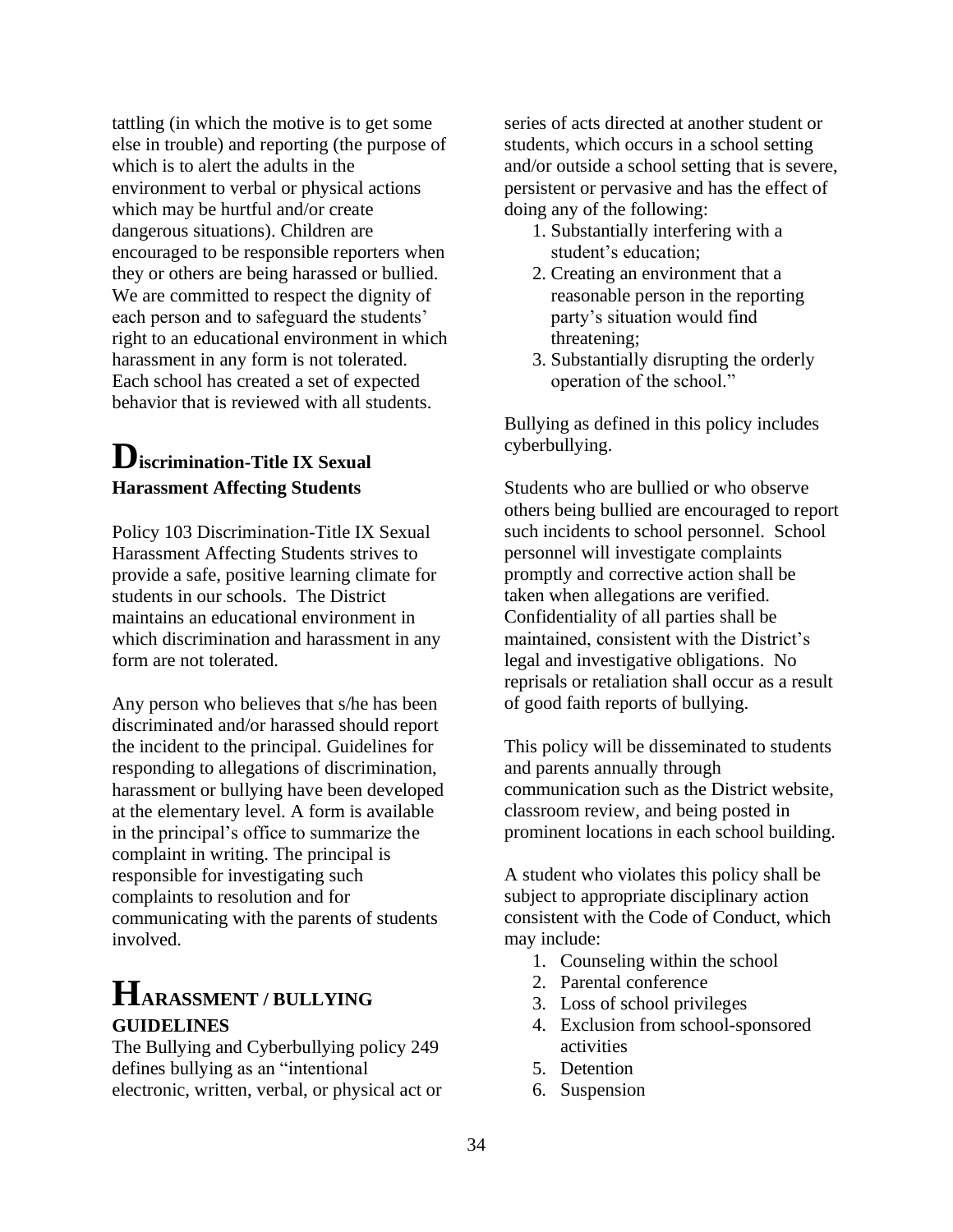- 7. Suspension from School Districtprovided transportation
- 8. Expulsion
- 9. Counseling/therapy outside of school
- 10. Referral to law enforcement officials
- 11. Transfer to another classroom, school building, or school bus

To ensure that parents and students are aware of the nondiscrimination/ discriminatory harassment – school and classroom practices and bullying/ cyberbullying guidelines at the elementary level, parents and students are asked to read and review the guidelines together and sign a form indicating such at the beginning of each school year.

The no harassment of students and bullying/ cyberbullying guidelines are reprinted here.

# **Goals**

The purpose of the *USC Elementary Harassment/Bullying Guidelines* is as follows:

- To define harassment/bullying and the consequences of such behavior through clearly stated guidelines
- To insure fair and consistent enforcement of the policy following the established procedures

# **Definition**

Harassment/bullying is any **deliberate and repetitive** act in which an imbalance of power is used in a willful manner to hurt, threaten, or frighten an individual(s). Harassment/bullying manifests itself in three forms: physical, verbal, and social.

#### **Physical Harassment/Bullying includes, but is not limited to**:

- Hitting, pushing, spitting, or kicking
- Damaging, stealing, or hiding another person's property
- Restraining or intimidating an individual
- Threatening an individual
- Unwelcome touching

#### **Verbal Harassment/Bullying includes, but is not limited to:**

- Name calling, teasing or belittling
- Spreading rumors in written or oral form
- Verbal threats of aggression or violence against a person or property
- Encouraging the harassment of others

#### **Social Harassment/Bullying includes, but is not limited to:**

- Pressuring people to do things against their will
- Unwelcome gestures such as staring, whistling, or showing inappropriate material
- Making people feel different because of their physical or intellectual appearance

## **Disciplinary Action**

Whenever a student engages in any of the above forms of harassment/bullying, disciplinary action will be taken. All incidents will be handled consistently through the outlined *Procedures for Reporting Harassment/Bullying*.

#### **When determining disciplinary action, the following will be considered**:

- Students' age
- Prior incidents
- Severity of incident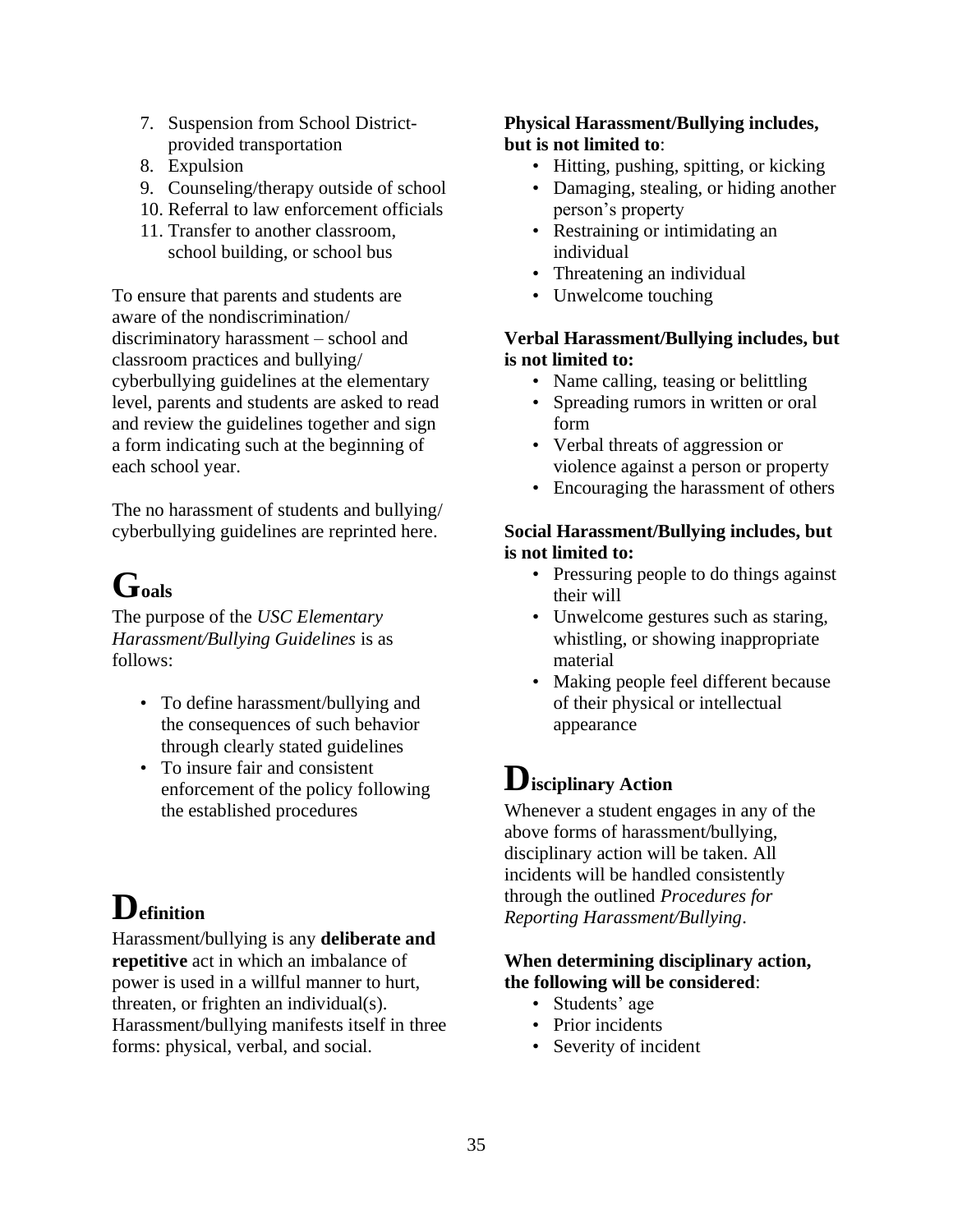#### **Disciplinary action may take the form of, but is not limited to**:

- Free time restrictions (recess and/or morning time)
- Counseling within the school,
- Parental conference.
- Loss of school privileges,
- Transfer to another school building, classroom or school bus.
- Exclusion from school-sponsored activities,
- Detention.
- Suspension,
- Expulsion,
- Counseling/Therapy outside of school.

# **Responsibilities**

Students and staff members are responsible for safeguarding an educational environment in which harassment/bullying is not tolerated.

#### **Student Responsibilities**:

- Commit to not engage in any form of harassment/bullying
- Immediately report any incident of harassment/bullying
- Provide an accurate account of any incidents that have been witnessed

#### **Teacher Responsibilities:**

- Immediately intervene when harassment/bullying incidents occur
- Immediately report any incidents using *Elementary Harassment/Bullying Report* form
- Use "teachable moments" to educate about harassment/bullying
- Maintain classroom as harassment/bullying free environment

#### **Principal Responsibilities:**

- Assist teachers in implementation of the guidelines
- Advocate for all teachers and students
- Follow-up on reports within five school days
- Issue consequences for infractions when needed

#### **Counselor Responsibilities:**

- Present guidelines to all students
- Advocate for all teachers and students
- Investigate reported incidents immediately
- Communicate with parents
- Support students in planning for behavior change and skill building

# **HAZING**

#### **Hazing [\(Policy 247\)](https://www.uscsd.k12.pa.us/Page/134)**

**Administrative Action:**

May include, but not limited to

- Counseling within the school,
- Parental conference,
- Loss of school privileges,
- Transfer to another school building, classroom or school bus,
- Exclusion from school-sponsored activities,
- Detention,
- Suspension,
- Expulsion,
- Counseling/Therapy outside of school.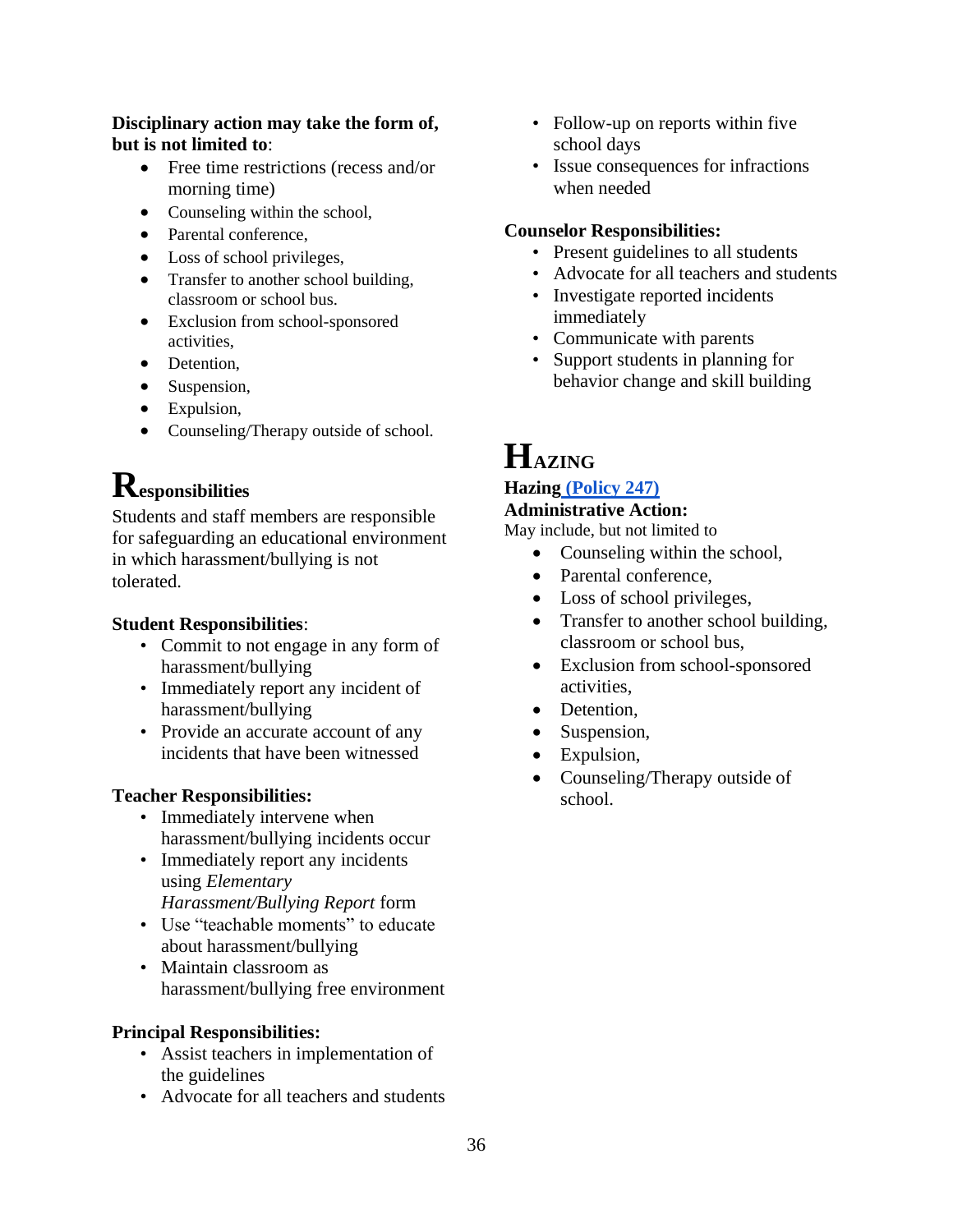## **ADDITIONAL POLICY INFORMATION**

Listed below are recently adopted USC School Board policies. The list is not all inclusive. All policies and regulations are on file as the "School Board Policy Manual" and can be viewed at the Administrative Offices. You may also visit the District's website at the link below. Topics most relevant to students and their families are covered under these policies: <https://www.uscsd.k12.pa.us/Page/12895>

#### **Series 200 Pupils**

- 200 [Enrollment of New Students](https://www.uscsd.k12.pa.us/cms/lib/PA01000033/Centricity/Domain/17/200%20-%20Enrollment%20of%20New%20Students.pdf)
- 201 [Admission of Students](https://www.uscsd.k12.pa.us/cms/lib/PA01000033/Centricity/Domain/17/201%20-%20Admission%20of%20Students.pdf)
- 202 [Eligibility of Nonresidents](https://www.uscsd.k12.pa.us/cms/lib/PA01000033/Centricity/Domain/17/202%20-%20Eligibility%20of%20Nonresidents.pdf)
- 203 [Immunizations and](https://www.uscsd.k12.pa.us/cms/lib/PA01000033/Centricity/Domain/17/203%20-%20Immunizations%20and%20Communicable%20Diseases.pdf)  [Communicable Diseases](https://www.uscsd.k12.pa.us/cms/lib/PA01000033/Centricity/Domain/17/203%20-%20Immunizations%20and%20Communicable%20Diseases.pdf)
- 203.1 [HIV Infection](https://www.uscsd.k12.pa.us/cms/lib/PA01000033/Centricity/Domain/17/203.1%20-%20HIV%20Infection.pdf)
- 204 [Attendance](https://www.uscsd.k12.pa.us/cms/lib/PA01000033/Centricity/Domain/17/204%20-%20Attendance.pdf)
- 206 [Assignment Within District](https://www.uscsd.k12.pa.us/cms/lib/PA01000033/Centricity/Domain/17/206%20-%20Assignment%20Within%20District.pdf)
- 207 [Confidential Communications](https://www.uscsd.k12.pa.us/cms/lib/PA01000033/Centricity/Domain/17/207%20-%20Confidential%20Communications%20with%20Students.pdf)  [with Students](https://www.uscsd.k12.pa.us/cms/lib/PA01000033/Centricity/Domain/17/207%20-%20Confidential%20Communications%20with%20Students.pdf)
- 208 [Withdrawal from School](https://www.uscsd.k12.pa.us/cms/lib/PA01000033/Centricity/Domain/17/208%20-%20Withdrawal%20from%20School.pdf)
- 209 [Health Examinations-](https://www.uscsd.k12.pa.us/cms/lib/PA01000033/Centricity/Domain/17/209%20-%20Health%20Examinations-Screenings.pdf)**[Screenings](https://www.uscsd.k12.pa.us/cms/lib/PA01000033/Centricity/Domain/17/209%20-%20Health%20Examinations-Screenings.pdf)**
- 209.1 [Food Allergy Management](https://www.uscsd.k12.pa.us/cms/lib/PA01000033/Centricity/Domain/17/209.1%20-%20Food%20Allergy%20Management.pdf)
- 209.2 [Diabetes Management](https://www.uscsd.k12.pa.us/cms/lib/PA01000033/Centricity/Domain/17/209.2%20-%20Diabetes%20Management.pdf)
- 210 [Medications](https://www.uscsd.k12.pa.us/cms/lib/PA01000033/Centricity/Domain/17/210%20-%20Medications.pdf)
	- o 210 [Attachment -](https://www.uscsd.k12.pa.us/cms/lib/PA01000033/Centricity/Domain/17/210%20-%20Attachment%20-%20Medication%20Administration%20Consent%20And%20Licensed%20Prescriber%20Order.pdf) [Medication Administration](https://www.uscsd.k12.pa.us/cms/lib/PA01000033/Centricity/Domain/17/210%20-%20Attachment%20-%20Medication%20Administration%20Consent%20And%20Licensed%20Prescriber%20Order.pdf)  [Consent And](https://www.uscsd.k12.pa.us/cms/lib/PA01000033/Centricity/Domain/17/210%20-%20Attachment%20-%20Medication%20Administration%20Consent%20And%20Licensed%20Prescriber%20Order.pdf) Licensed [Prescriber Order](https://www.uscsd.k12.pa.us/cms/lib/PA01000033/Centricity/Domain/17/210%20-%20Attachment%20-%20Medication%20Administration%20Consent%20And%20Licensed%20Prescriber%20Order.pdf)
- 210.1 [Possession-Administration of](https://www.uscsd.k12.pa.us/cms/lib/PA01000033/Centricity/Domain/17/210.1%20-%20Possession-Administration%20of%20Asthma%20Inhalers-Epinephrine%20Auto-Injectors.pdf)  [Asthma Inhalers-Epinephrine Auto-](https://www.uscsd.k12.pa.us/cms/lib/PA01000033/Centricity/Domain/17/210.1%20-%20Possession-Administration%20of%20Asthma%20Inhalers-Epinephrine%20Auto-Injectors.pdf)**[Injectors](https://www.uscsd.k12.pa.us/cms/lib/PA01000033/Centricity/Domain/17/210.1%20-%20Possession-Administration%20of%20Asthma%20Inhalers-Epinephrine%20Auto-Injectors.pdf)** 
	- o 210.1 AR [Carry and Self-](https://www.uscsd.k12.pa.us/cms/lib/PA01000033/Centricity/Domain/17/210.1%20AR%20-%20Carry%20and%20Self-Administration%20of%20Emergency%20Medications%20Form.pdf)[Administration of Emergency](https://www.uscsd.k12.pa.us/cms/lib/PA01000033/Centricity/Domain/17/210.1%20AR%20-%20Carry%20and%20Self-Administration%20of%20Emergency%20Medications%20Form.pdf)  [Medications Form](https://www.uscsd.k12.pa.us/cms/lib/PA01000033/Centricity/Domain/17/210.1%20AR%20-%20Carry%20and%20Self-Administration%20of%20Emergency%20Medications%20Form.pdf)
- 212 [Reporting Student Progress](https://www.uscsd.k12.pa.us/cms/lib/PA01000033/Centricity/Domain/17/212%20-%20Reporting%20Student%20Progress.pdf)
- 215 [Promotion and Retention](https://www.uscsd.k12.pa.us/cms/lib/PA01000033/Centricity/Domain/17/215%20-%20Promotion%20and%20Retention.pdf)
- 216 [Student Records](https://www.uscsd.k12.pa.us/cms/lib/PA01000033/Centricity/Domain/17/216%20-%20Student%20Records.pdf)
- 217 [Graduation](https://www.uscsd.k12.pa.us/cms/lib/PA01000033/Centricity/Domain/17/217%20-%20Graduation.pdf)
- 218 [Student Discipline](https://www.uscsd.k12.pa.us/cms/lib/PA01000033/Centricity/Domain/17/218%20-%20Student%20Discipline.pdf)
- $\bullet$  218.1 [Weapons](https://www.uscsd.k12.pa.us/cms/lib/PA01000033/Centricity/Domain/17/218.1%20-%20Weapons.pdf)
- 218.2 [Terroristic Threats](https://www.uscsd.k12.pa.us/cms/lib/PA01000033/Centricity/Domain/17/218.2%20-%20Terroristic%20Threats.pdf)
- 220 [Student](https://www.uscsd.k12.pa.us/cms/lib/PA01000033/Centricity/Domain/17/220%20-%20Student%20Expression-Distribution%20and%20Posting%20of%20Materials.pdf)  [Expression/Distribution and Posting](https://www.uscsd.k12.pa.us/cms/lib/PA01000033/Centricity/Domain/17/220%20-%20Student%20Expression-Distribution%20and%20Posting%20of%20Materials.pdf)  [of Materials](https://www.uscsd.k12.pa.us/cms/lib/PA01000033/Centricity/Domain/17/220%20-%20Student%20Expression-Distribution%20and%20Posting%20of%20Materials.pdf) o 220 - [Attachment](https://www.uscsd.k12.pa.us/cms/lib/PA01000033/Centricity/Domain/17/220%20-%20Attachment.pdf)
	-
- 221 [Dress and Grooming](https://www.uscsd.k12.pa.us/cms/lib/PA01000033/Centricity/Domain/17/221%20-%20Dress%20and%20Grooming.pdf)
- 222 [Tobacco and Vaping Products](https://www.uscsd.k12.pa.us/cms/lib/PA01000033/Centricity/Domain/17/222%20-%20Tobacco%20and%20Vaping%20Products.pdf)
	- o 222-AR-0 [Tobacco and](https://www.uscsd.k12.pa.us/cms/lib/PA01000033/Centricity/Domain/17/222-AR-0%20-%20Tobacco%20and%20Vaping%20Products.pdf)  [Vaping Products](https://www.uscsd.k12.pa.us/cms/lib/PA01000033/Centricity/Domain/17/222-AR-0%20-%20Tobacco%20and%20Vaping%20Products.pdf)
	- o 222-AR-1 [Tobacco and](https://www.uscsd.k12.pa.us/cms/lib/PA01000033/Centricity/Domain/17/222-AR-1%20-%20Tobacco%20and%20Vaping%20Product%20Violation%20Parental%20Notification.pdf)  [Vaping Product Violation](https://www.uscsd.k12.pa.us/cms/lib/PA01000033/Centricity/Domain/17/222-AR-1%20-%20Tobacco%20and%20Vaping%20Product%20Violation%20Parental%20Notification.pdf)  [Parental Notification](https://www.uscsd.k12.pa.us/cms/lib/PA01000033/Centricity/Domain/17/222-AR-1%20-%20Tobacco%20and%20Vaping%20Product%20Violation%20Parental%20Notification.pdf)
- 223 [Use of Bicycles and Motor](https://www.uscsd.k12.pa.us/cms/lib/PA01000033/Centricity/Domain/17/223%20-%20Use%20of%20Bicycles%20and%20Motor%20Vehicles.pdf)  [Vehicles](https://www.uscsd.k12.pa.us/cms/lib/PA01000033/Centricity/Domain/17/223%20-%20Use%20of%20Bicycles%20and%20Motor%20Vehicles.pdf)
- 224 [Care of School Property](https://www.uscsd.k12.pa.us/cms/lib/PA01000033/Centricity/Domain/17/224%20-%20Care%20of%20School%20Property.pdf)
- 226 [Searches](https://www.uscsd.k12.pa.us/cms/lib/PA01000033/Centricity/Domain/17/226%20-%20Searches.pdf)
- 227 [Controlled Substances-](https://www.uscsd.k12.pa.us/cms/lib/PA01000033/Centricity/Domain/17/227%20-%20Controlled%20Substances-Paraphernalia.pdf)[Paraphernalia](https://www.uscsd.k12.pa.us/cms/lib/PA01000033/Centricity/Domain/17/227%20-%20Controlled%20Substances-Paraphernalia.pdf)
- 229 [Student Fundraising](https://www.uscsd.k12.pa.us/cms/lib/PA01000033/Centricity/Domain/17/229%20-%20Student%20Fundraising.pdf)
- 230 Public Performances by [Students](https://www.uscsd.k12.pa.us/cms/lib/PA01000033/Centricity/Domain/17/230%20-%20Public%20Performances%20by%20Students.pdf)
- 231 [Student Events and Class Trips](https://www.uscsd.k12.pa.us/cms/lib/PA01000033/Centricity/Domain/17/231%20-%20Student%20Events%20and%20Class%20Trips.pdf)
- 233 [Suspension and Expulsion](https://www.uscsd.k12.pa.us/cms/lib/PA01000033/Centricity/Domain/17/233%20-%20Suspension%20and%20Expulsion.pdf)
- 234 [Pregnant-Parenting-Married](https://www.uscsd.k12.pa.us/cms/lib/PA01000033/Centricity/Domain/17/234%20-%20Pregnant-Parenting-Married%20Students.pdf)  [Students](https://www.uscsd.k12.pa.us/cms/lib/PA01000033/Centricity/Domain/17/234%20-%20Pregnant-Parenting-Married%20Students.pdf)
- 235 Student Rights and [Responsibilities](https://www.uscsd.k12.pa.us/cms/lib/PA01000033/Centricity/Domain/17/235%20-%20Student%20Rights%20and%20Responsibilities.pdf)
- $\bullet$  235.1 [Surveys](https://www.uscsd.k12.pa.us/cms/lib/PA01000033/Centricity/Domain/17/235.1%20-%20Surveys.pdf)
- 236 [Student Assistance Program](https://www.uscsd.k12.pa.us/cms/lib/PA01000033/Centricity/Domain/17/236%20-%20Student%20Assistance%20Program.pdf)
- 237 [Electronic Devices](https://www.uscsd.k12.pa.us/cms/lib/PA01000033/Centricity/Domain/17/237%20-%20Electronic%20Devices.pdf)
- 239 [Foreign Exchange Students](https://www.uscsd.k12.pa.us/cms/lib/PA01000033/Centricity/Domain/17/239%20-%20Foreign%20Exchange%20Students.pdf)
- 246 [School Wellness](https://www.uscsd.k12.pa.us/cms/lib/PA01000033/Centricity/Domain/17/246%20-%20School%20Wellness.pdf)
- $\bullet$  247 [Hazing](https://www.uscsd.k12.pa.us/cms/lib/PA01000033/Centricity/Domain/17/247%20-%20Hazing.pdf)
- 249 [Bullying-Cyberbullying](https://www.uscsd.k12.pa.us/cms/lib/PA01000033/Centricity/Domain/17/249%20-%20Bullying-Cyberbullying.pdf)
- 250 [Student Recruitment](https://www.uscsd.k12.pa.us/cms/lib/PA01000033/Centricity/Domain/17/250%20-%20Student%20Recruitment.pdf)
- 251 [Homeless Students](https://www.uscsd.k12.pa.us/cms/lib/PA01000033/Centricity/Domain/17/251%20-%20Homeless%20Students.pdf)
- 252 [Dating Violence](https://www.uscsd.k12.pa.us/cms/lib/PA01000033/Centricity/Domain/17/252%20-%20Dating%20Violence.pdf)
	- o 252 [Attachment -](https://www.uscsd.k12.pa.us/cms/lib/PA01000033/Centricity/Domain/17/252%20-%20Attachment%20-%20Report%20Form%20for%20Complaints%20of%20Dating%20Violence.pdf) Report [Form for Complaints of](https://www.uscsd.k12.pa.us/cms/lib/PA01000033/Centricity/Domain/17/252%20-%20Attachment%20-%20Report%20Form%20for%20Complaints%20of%20Dating%20Violence.pdf)  [Dating Violence](https://www.uscsd.k12.pa.us/cms/lib/PA01000033/Centricity/Domain/17/252%20-%20Attachment%20-%20Report%20Form%20for%20Complaints%20of%20Dating%20Violence.pdf)
- 255 Educational Stability for [Children in Foster Care](https://www.uscsd.k12.pa.us/cms/lib/PA01000033/Centricity/Domain/17/255%20-%20Educational%20Stability%20for%20Children%20in%20Foster%20Care.pdf)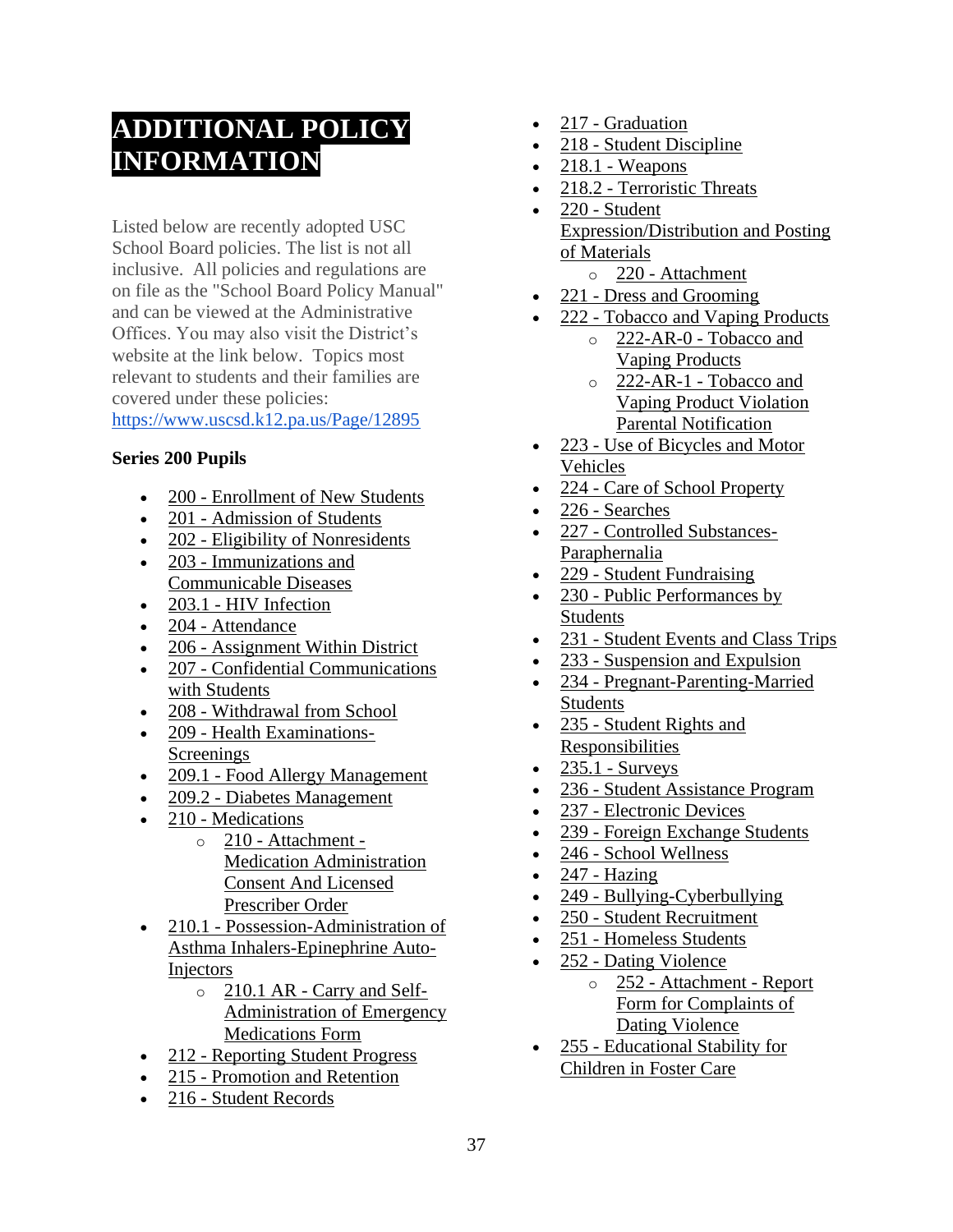Please review the text of these policies on the District website under School Board Policies on the School Board webpage at [http://www.uscsd.k12.pa.us/Page/134.](http://www.uscsd.k12.pa.us/Page/134)

The listing of Board policies is not all inclusive and other Board policies may be applicable. Visit the District's website at <https://www.uscsd.k12.pa.us/Page/134> to review all of the policies.

## **ANNUAL COMPLIANCE NOTIFICATIONS**

**Annual Compliance Notifications include the following and additional notifications that can be found at** 

**[https://www.uscsd.k12.pa.us/Domain/5.](https://www.uscsd.k12.pa.us/Domain/5)** 

#### **Child Find Notice of Special Education**

**Services & Program –** Each school district, along with other public agencies in the commonwealth, must establish and implement procedures to identify, locate and evaluate all children who need special education programs and services because of the child's disability. This notice is to help find these children, offer assistance to parents, and describes the parents' rights with regard to confidentiality of information that will be obtained during this process. The content of this notice has been written in English but can be translated into other languages. If a person does not understand any of this notice, he or she should contact the school district (Mrs. Cassandra Doggrell, 412-833-1600 ext. 2064) and request an explanation

<https://www.uscsd.k12.pa.us/Page/9647>

#### **McKinney Vento-**

The McKinney-Vento Homeless Assistance Act program is designed to address situations that students in housing transitions have faced in enrolling, attending, and succeeding in school. Homeless children and youth should have access to the education and other services that they need to enable them to meet the same student academic achievement standards in Pennsylvania to which all students are held.

Please contact Lauren Madia, 412-833-1600, ext. 2113

#### **Family Educational Rights and Privacy Act**

The Family Educational Rights and Privacy Act (FERPA) affords parents and students who are 18 years of age or older ("eligible students") certain rights with respect to the student's education records. The rights are identified in the annual compliance notification section at [https://www.uscsd.k12.pa.us/Page/9514.](https://www.uscsd.k12.pa.us/Page/9514)

Directory information, which is information that is generally not considered harmful or an invasion of privacy if released, can also be disclosed without a parent's prior written consent. Directory information is defined in the notice linked above. If you do not want the School District to disclose information designated as directory information from your child's education records without your prior written consent, you must notify Student Support Services in writing by September 15. Please note, the opt-out for the PTA directory is separate from the directory information opt-out and is not collected or monitored by the School District.

If a person does not understand any of this FERPA notice, he or she should contact the school district (Mrs. Lauren Madia, 412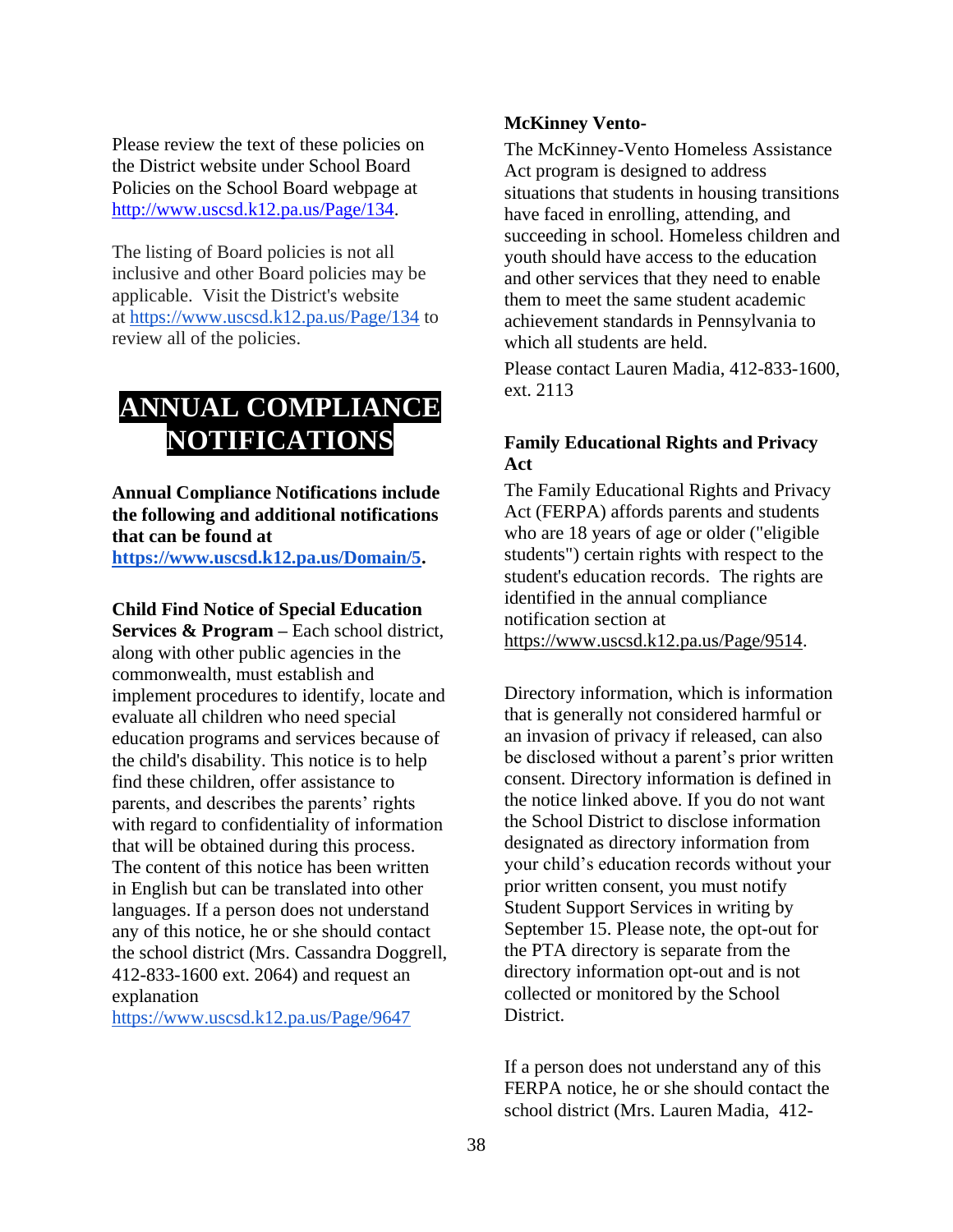833-1600 ext. 2113) and request an explanation.

### **TITLE IX**

**The Upper St. Clair School District does not discriminate on the basis of race, color, national origin, sex, disability, or age in its programs and activities and provides equal access to the Boy Scouts and other designated youth groups. The following individuals have been designated to handle inquiries regarding the non-discrimination policies:**

#### **Title IX Coordinators**

**Employee Concerns:** Mr. Ray Carson, Sr. Director of Operations & Administrative Services rcarson@uscsd.k12.pa.us 412-833-1600 ext. 2063

#### **Student/Family Concerns, Gr. K-8** Dr. Sharon Suritsky, Deputy/Assistant

Superintendent ssuritsky@uscsd.k12.pa.us 412-833-1600 ext. 2213

#### **Student/Family Concerns, Gr. 9-12**

Mrs. Amy Pfender, Assistant Superintendent apfender@uscsd.k12.pa.us 412-833-1600, ext. 2062

> Upper St. Clair School District 1820 McLaughlin Run Road Upper St. Clair, PA 15241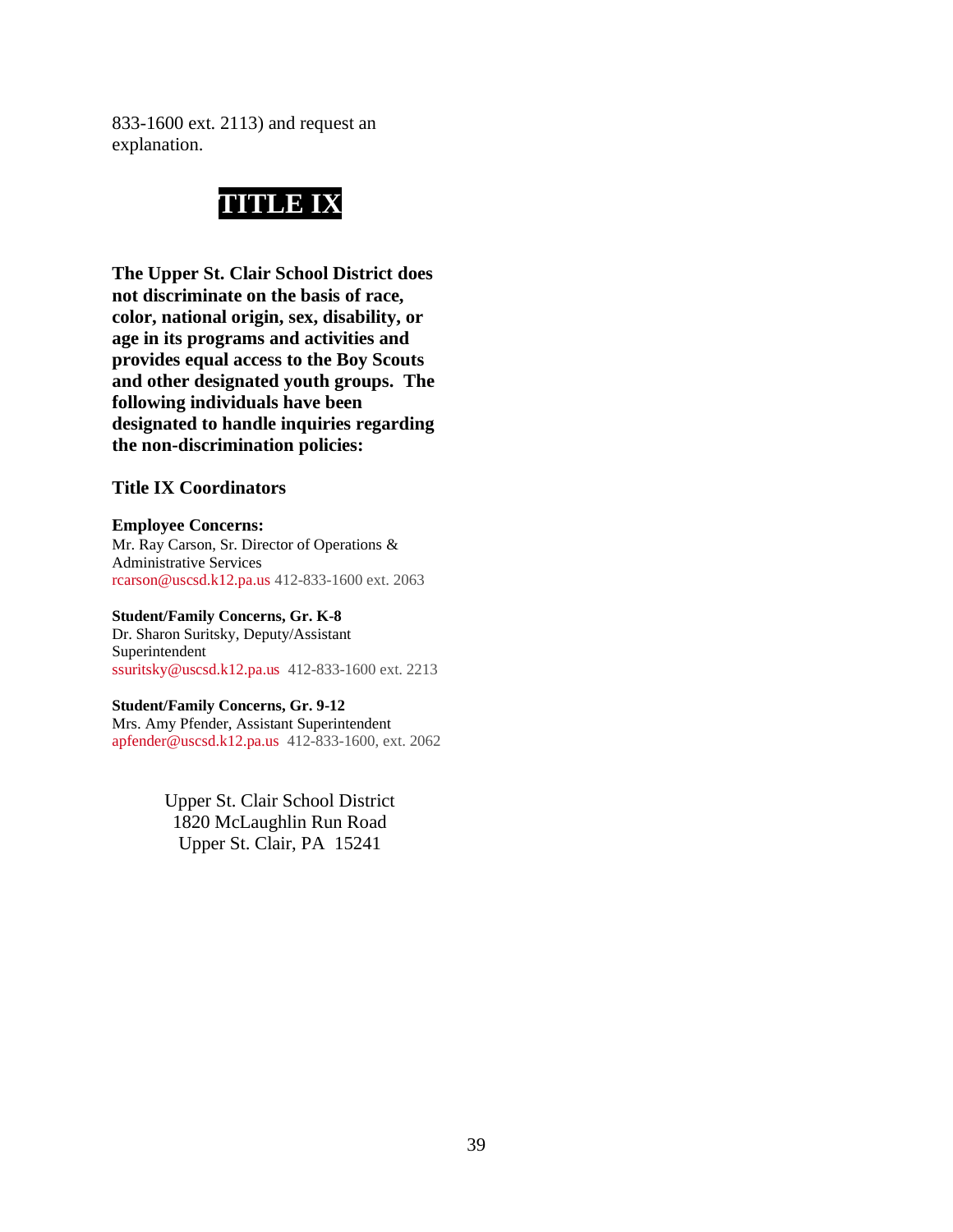## **OTHER SCHOOL INFORMATION**

# **TELEPHONE**

In an effort to build responsibility, students are discouraged from calling home for forgotten assignments, instruments, and/or lunches. Students who have secured their teacher's permission may use the phone in certain circumstances. Students who forget lunches or lunch money will be permitted to "charge" their lunches that day in the Nutrition Center. Telephone calls to the school requesting that messages be delivered to students should be restricted to emergency situations only. Parents who bring forgotten items to school are asked to leave those items in the office to be delivered or to be picked up by the student.

# **LOST AND FOUND**

A lost and found area is maintained in each school office. Valuable items are kept in the office to be reclaimed. Items lost on the bus are returned to the bus garage or kept in a lost and found box aboard the bus.

# **PHOTOGRAPHS**

School photographs are taken in the fall of each year. Each child is photographed, since photos are used to make class composite pictures. Parents, who wish to do so, may pay in advance to receive an individual packet of pictures in various sizes. Several options for picture packets are available. The composite pictures – with individual photos of each child in the class – are also made available.

# **PARTIES**

There are several times during the year when students celebrate with classroom parties.

#### • **Birthday**

Students may celebrate their birthday with classmates. Please contact your child's principal for specific guidelines about birthday celebrations. Due to concerns regarding food allergies and sensitivities, as well as housekeeping issues, food is not permitted for birthday treats. If a student wishes to share a birthday treat with classmates, non-food items such as a book, game, or supplies for the classroom are recommended.

#### • **Harvest**

Harvest parties are celebrated on October 31 or the school day prior to October 31, when it falls on a weekend or in-service day. The last one and one-half hours of school are used for a costume parade and classroom party planned by the Room Parents.

#### • **Winter Holiday**

On the last day of school prior to the winter recess in December, the last one and onehalf hours of school are used for a holiday party planned by the Room Parents.

#### • **Valentine**

Valentine Celebrations are held on February 14 or the last school day prior to February 14. The final hour of the day is used for the exchanging of Valentines.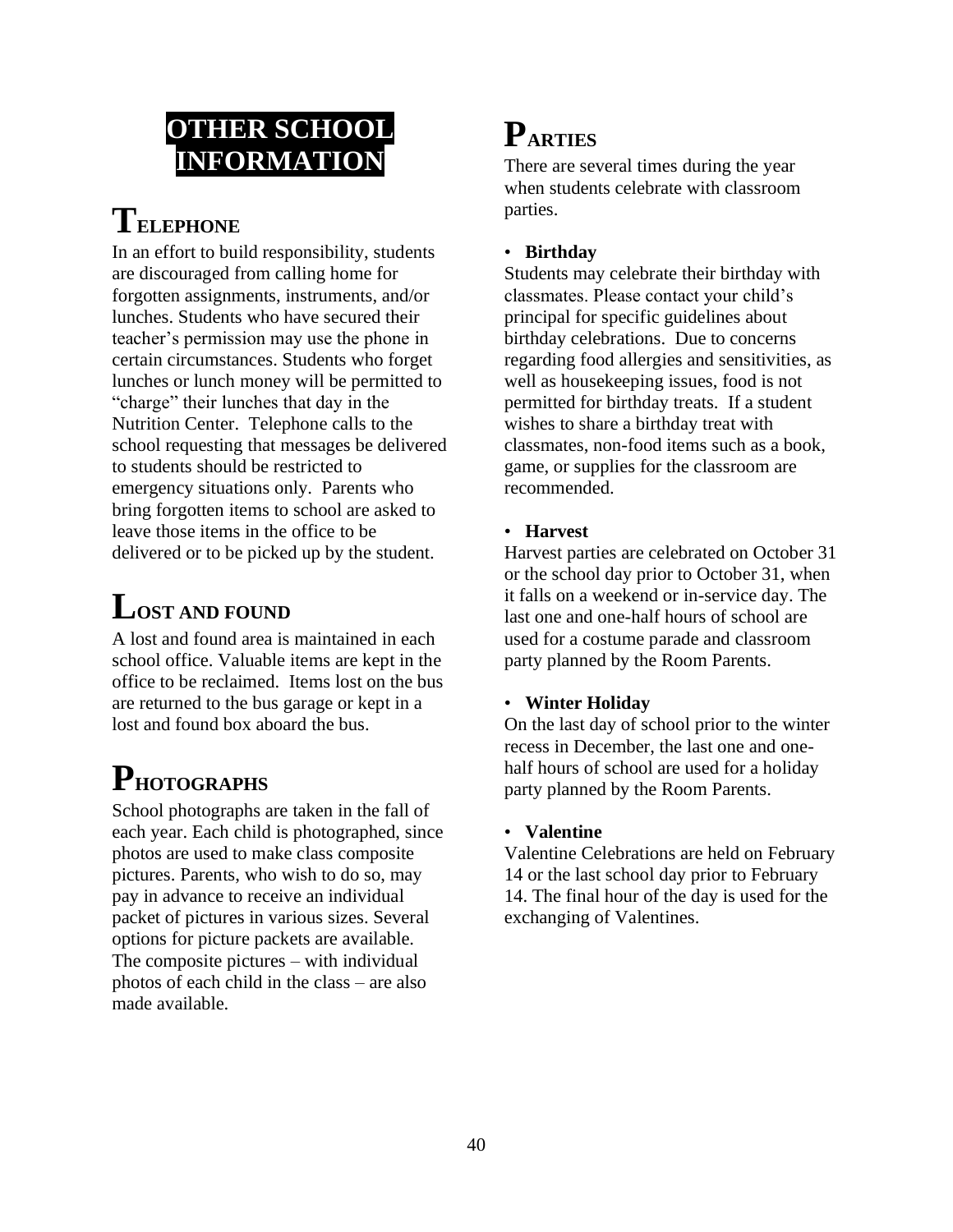## **FOOD SERVICE**

# **BREAKFAST PROGRAM**

A breakfast program is available at each School. Students may visit the Nutrition Center to have breakfast upon their arrival at school. Breakfast menus are published monthly for students to take home.

# **LUNCH PROGRAM**

Lunch is available every day when school is in session. At the beginning of each day, students indicate to their homeroom teachers what they plan to have for lunch so that a count for each selection can be sent to the Nutrition Center. Beverages are included for students who buy lunch; however, students who bring their lunches to school may also purchase beverages. A la carte items and snacks are also available for purchase. Students with special dietary needs are accommodated. Please contact the Nutrition Center Manager and/or the School Nurse.

### **MENU AND PURCHASING GUIDELINES**

Nutrition Center Menus are published monthly on the District's website. Students may pay the cashier in cash, on a day-byday basis, or use the point of sale system that offers the convenience and information you need to manage your student's meal account. Students may purchase "extras" or snacks if they are available, and provided they have first finished their lunches.

The School District participates in the National School Lunch Program. Information about this program is available in the **Back to School Online** information on the District website. Your child may qualify for free meals or reduced price meals at any time. If interested, please complete the Free and Reduced Priced School Meals Family Application which can be found on the District website, and return it to your child's school when finished. Families with more than one child need to complete only one application for the family.

## **PARENTS AT BREAKFAST/LUNCH PROGRAM**

**\*\*For the 2021-2022 school year, parents will not be able to visit during these times.** 

# **NUTRITION CENTER GUIDELINES**

Nutrition Center rules have been set up so that the children may eat in an orderly, relaxed climate. Please review these basic guidelines with your child. (The teachers will review the Nutrition Center guidelines in detail and explain them from time to time.)

- 1. Each class is assigned a table. Students may sit, 3 or 4 to a bench, anywhere at the assigned table, but, once seated, may not leave their seats. No seat saving is permitted.
- 2. All students should wash hands prior to going to the lunch room. Students may be excused from lunch to visit the lavatory, if necessary and should raise their hand in order to be excused.
- 3. Students may not leave their seats without permission to be excused, except in cases of emergency such as becoming ill, and/or urgent lavatory needs.
- 4. Students may not share food. This is done so that parents may be reasonably assured that children have eaten the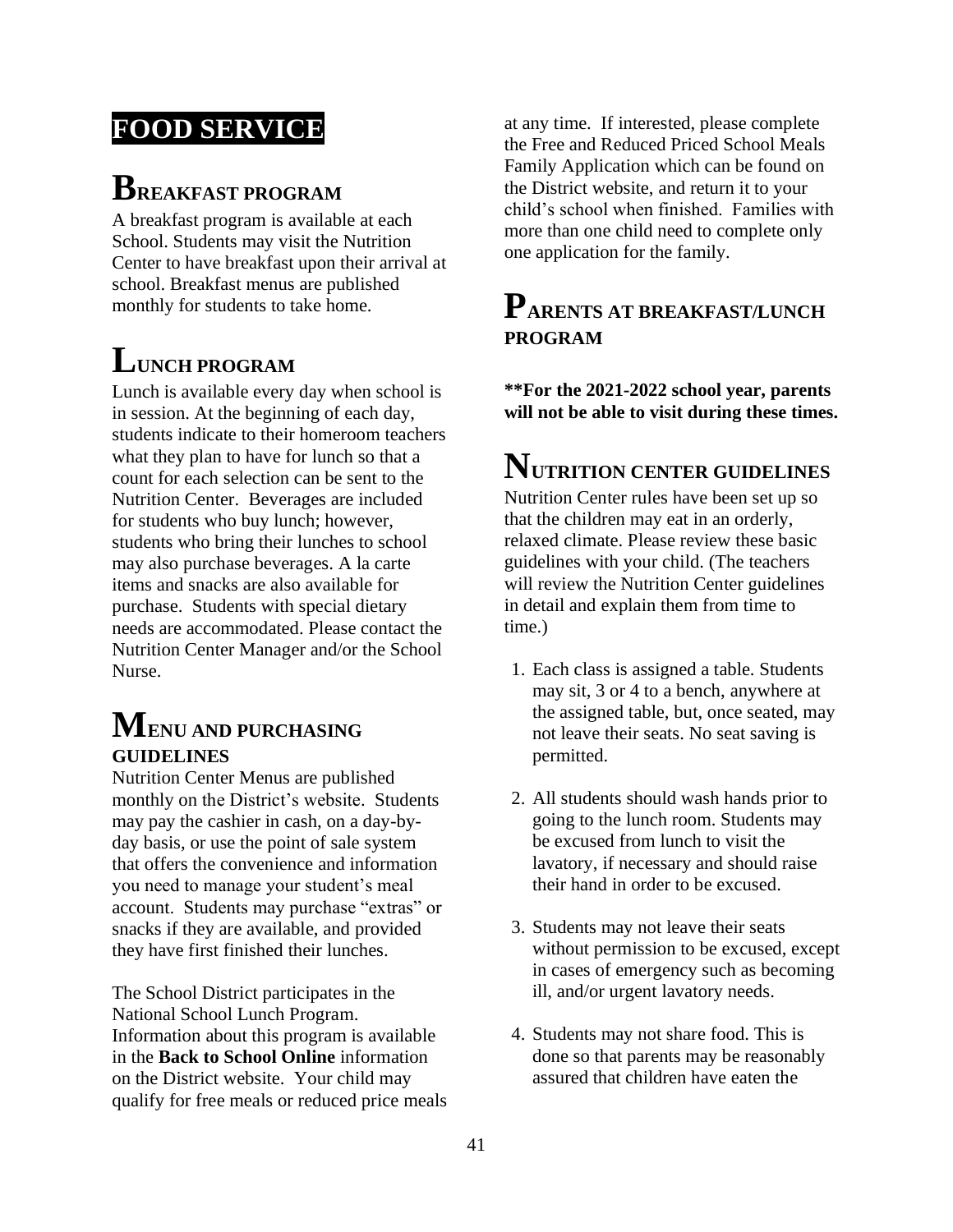lunch that was packed or purchased for them.

- 5. Students may not take food out of the Nutrition Center unless it is in a sealed wrapper (for example, an unopened bag of chips.) This helps decrease the problem of ants and other insects in lockers and classrooms.
- 6. Glass containers are not permitted because of the danger they pose for young children.
- 7. So that students in the serving line and nutrition center workers may hear each other, students are asked to talk in a low voice with those nearby. No shouting to other tables is permitted.
- 8. Students are asked to pick up all dropped wrappers, napkins, and/or food before leaving the table area, place trays and silverware in proper areas, and put waste paper in the trash. (The custodian takes care of mopping spills and cleaning tables.)

# **BEHAVIOR**

Shouting, changing seats and other minor infractions are handled by the adults who supervise the Nutrition Center. When students are having difficulty with behavior they may also be asked to move their seats or visit with the principal. Students who throw things or fight are sent to the office. If an entire class has had difficulty with proper behavior, the teacher is notified so that he/she can discuss corrective measures/consequences. We want lunchtime to be a pleasant and relaxing time when students may socialize and enjoy the company of their classmates.

## **SCHOOL-RELATED ACTIVITIES FOR PARENTS AND FAMILIES**

# **OPEN MIKES**

Open Mikes are informal coffees at which the principal is available to answer questions and provide information about school programs. Open Mikes are most often held for the parents of children at each grade level, and are usually hosted by a parent of a student in that particular grade. An evening Open Mike is sometimes offered in order to accommodate most schedules. Check the school calendar on the school's website for dates of Open Mikes.

# **PTA/PTO**

Each elementary school has an active PTA/PTO organization that supports the schools in countless ways. All parents are encouraged to join and be active in PTA/PTO. A PTA/PTO business meeting is held monthly in each school. Meetings typically consist of reports from various standing committees, reviews of recent school activities, and opportunities for parents to socialize. See the school's website calendar for dates of PTA/PTO meetings. A combination of daytime and evening meetings helps accommodate most schedules.

# **VOLUNTEER PROGRAM**

In each elementary school there are opportunities to become involved as a volunteer. The many hours of volunteer assistance that are provided by parents and other helpers adds a valuable dimension to the instructional program. Volunteers